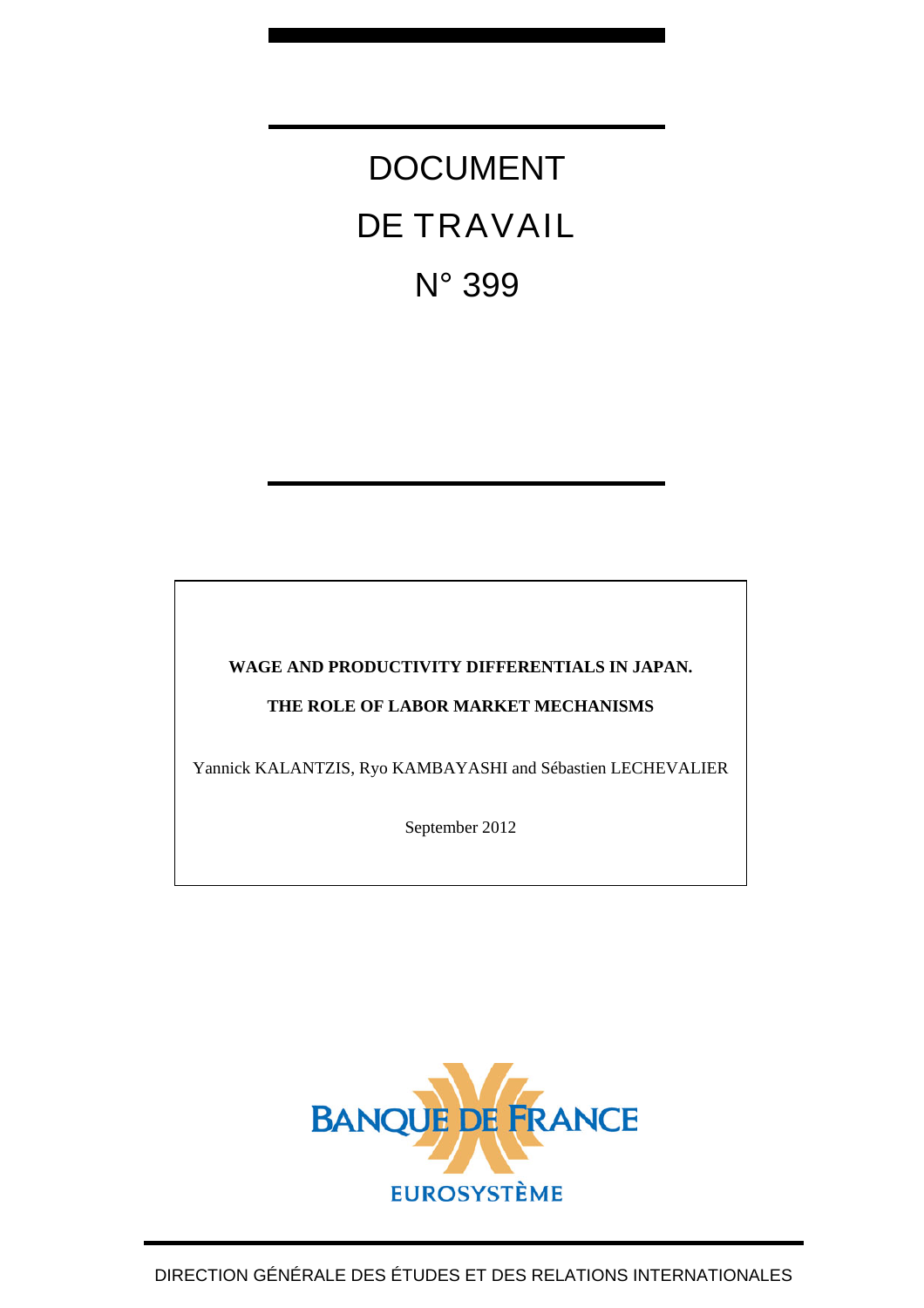# DIRECTION GÉNÉRALE DES ÉTUDES ET DES RELATIONS INTERNATIONALES

# **WAGE AND PRODUCTIVITY DIFFERENTIALS IN JAPAN. THE ROLE OF LABOR MARKET MECHANISMS**

Yannick KALANTZIS, Ryo KAMBAYASHI and Sébastien LECHEVALIER

September 2012

Les Documents de travail reflètent les idées personnelles de leurs auteurs et n'expriment pas nécessairement la position de la Banque de France. Ce document est disponible sur le site internet de la Banque de France « [www.banque-france.fr](http://www.banque-france.fr/) ».

Working Papers reflect the opinions of the authors and do not necessarily express the views of the Banque de France. This document is available on the Banque de France Website "[www.banque-france.fr](http://www.banque-france.fr/)".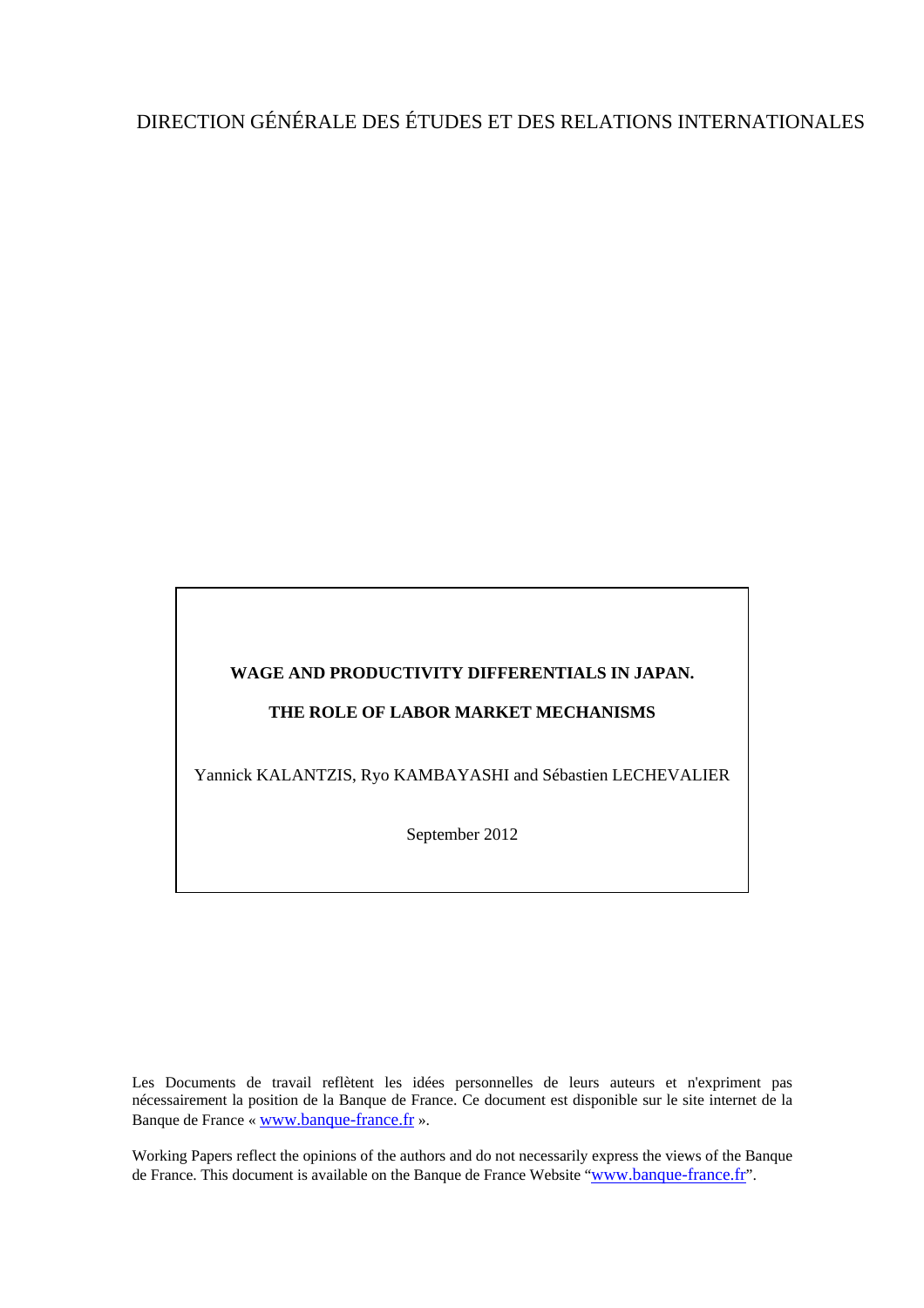## **Wage and Productivity differentials in Japan. The Role of Labor Market Mechanisms**

**Yannick KALANTZIS, Ryo KAMBAYASHI, and Sébastien LECHEVALIER<sup>1</sup>**

<sup>&</sup>lt;sup>1</sup> Respectively, Banque de France, Hitotsubashi University, and Ecole des Hautes Etudes en Sciences Sociales (Paris). Corresponding Author: S. Lechevalier, EHESS, 105 bd Raspail 75006 Paris FRANCE, [sebastien.lechevalier@ehess.fr.](mailto:sebastien.lechevalier@ehess.fr) The views presented in this paper are those of the authors and do not necessarily reflect those of the Banque de France or the Eurosystem. We would like to thank Donatella Gatti for her contribution on an earlier version of this paper. We are also very grateful to two anonymous referees for helpful comments , to Professor Naoki Mitani for his invitation to a seminar in Kobe University in May 2012, and to Arsène Rieber for his advices and suggestions. Usual caveats apply.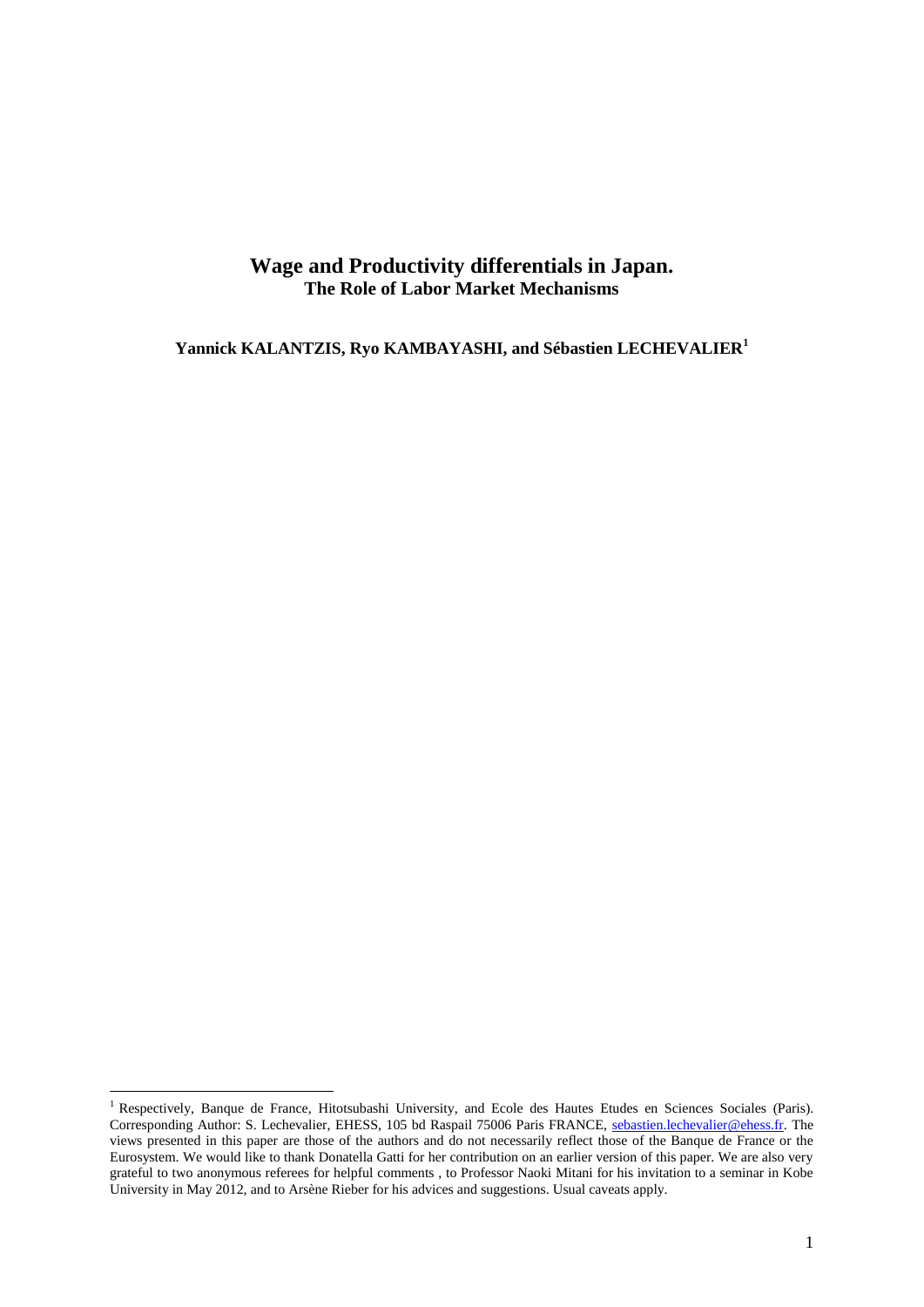## **Résumé**

Le but de cet article est d'expliquer deux faits stylisés caractérisant la « décennie perdue » au Japon : l'accroissement des inégalités de salaires d'une part et des différentiels de productivité au niveau des firmes d'autre part. Nous construisons un modèle dans lequel les firmes doivent choisir entre une politique de salaire d'efficience avec effort endogène et une politique de salaire concurrentiel. Nous montrons que le modèle est capable de répliquer ces faits stylisés. Des données microéconomiques japonaises nous permettent de confirmer l'existence de salaires d'efficiences pour un premier groupe de firmes et de salaires compétitifs pour un second groupe. Sur la base de ces résultats, une simulation montre que la part des firmes ayant recours à un salaire d'efficience a diminué, au sein de chaque secteur, pendant la décennie perdue, comme le prédit le modèle.

**Mots-clés :** hétérogénéité des firmes, salaire d'efficience, sécurité de l'emploi, effort, différentiels de productivité, inégalités salariales, données employeurs-employés

**Codes JEL :** L23, J24, J31, J42

## **Abstract**

This paper aims at explaining two stylized facts of the Lost Decade in Japan: rising wage inequalities and increasing firm-level productivity differentials. We build a model where firms can choose between efficiency wages with endogenous effort and competitive wages, and show that it can replicate those facts. Using Japanese microeconomic data, we find support for the existence of efficiency wages in one group of firms and competitive wages in the other group. Based on those results, a simulation shows that the share of firms using efficiency wages has declined, within sectors, during the Lost Decade, as predicted by the model.

**Keywords:** heterogeneity of firms, efficiency wages, job security, effort, productivity differentials, wage inequalities, matched employer-employee data

**JEL Classification:** L23, J24, J31, J42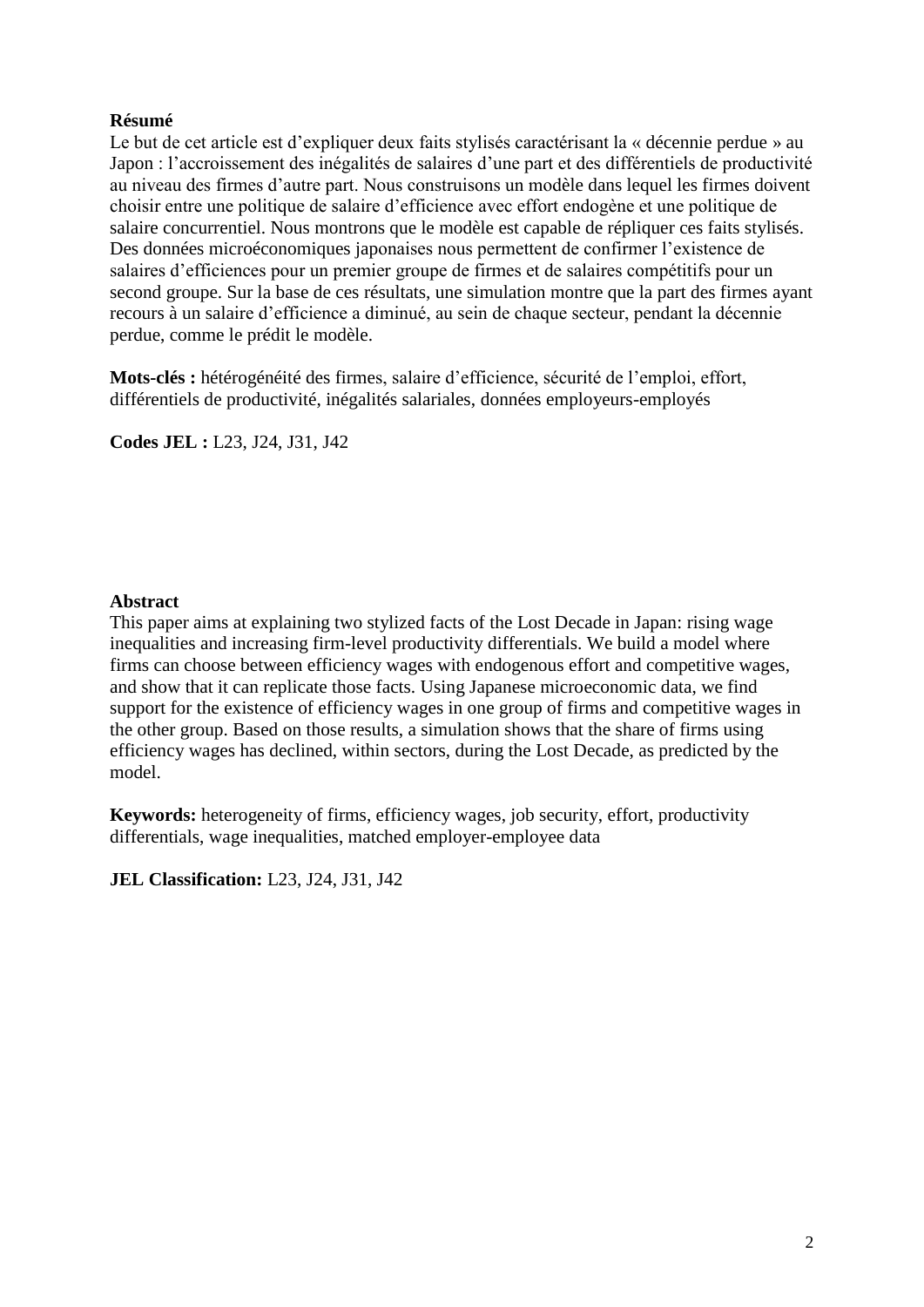#### **1. Introduction**

While the Japanese economy is famous for the deflation it has experienced in the last ten years, less attention has been given to the real side of the economy. Two major stylized facts characterized Japan during the Lost Decade (1992-2004): rising wage inequalities and increasing productivity differentials at the firm level. Both evolutions occurred against the backdrop of a slowdown in aggregate productivity. This paper proposes an explanation for those real developments. We argue that wage inequalities are the flip side of productivity differentials which themselves originated from choosing different models of work organization as a reaction to the productivity slowdown.

Our contribution is twofold. First, we build a simple efficiency wage model with two types of firms differing by their compensation scheme and associated incentive mechanisms. We show that a negative aggregate productivity shock leads to different reactions of both types of firms and, consequently, to increasing productivity and wage differentials. Second, we conduct an empirical investigation with a Japanese matched employer-employee dataset. We show that firms can be divided into two groups: one group with efficiency wages, and another paying competitive wages, consistent with the model.

Substantial increases in wage inequalities have been observed for more than two decades in a wide range of countries, including the US, the UK and many other OECD countries. This has given birth to a sizable literature, which first reached the consensus that skill-biased-technological change was the main factor driving inequalities in the late 1990s and the early 2000s. As emphasized by Machin (2008), the topic has seen a recent renewal of interest as a result of several developments. Among them, the fact that some countries, previously characterized by relatively stable wage structures, have started to experience rising wage inequalities certainly deserves a new generation of research.

Together with Germany, Japan is one of these countries. Whether income inequalities have really widened in Japan during the 1990s and onward has first been the subject of a debate but recent evidence shows that wage inequalities across male workers with similar characteristics have increased (Kambayashi et al.,2008).

To explain these rising "within-group" inequalities, it is natural to turn to firms' characteristics. A well established stylized fact in Japan is indeed the increased dispersion of productivity at the firm level (Fukao & Kwon, 2006; Ito & Lechevalier, 2009). Surprisingly, these two facts have never been connected in the literature. This paper tries to fill the gap. We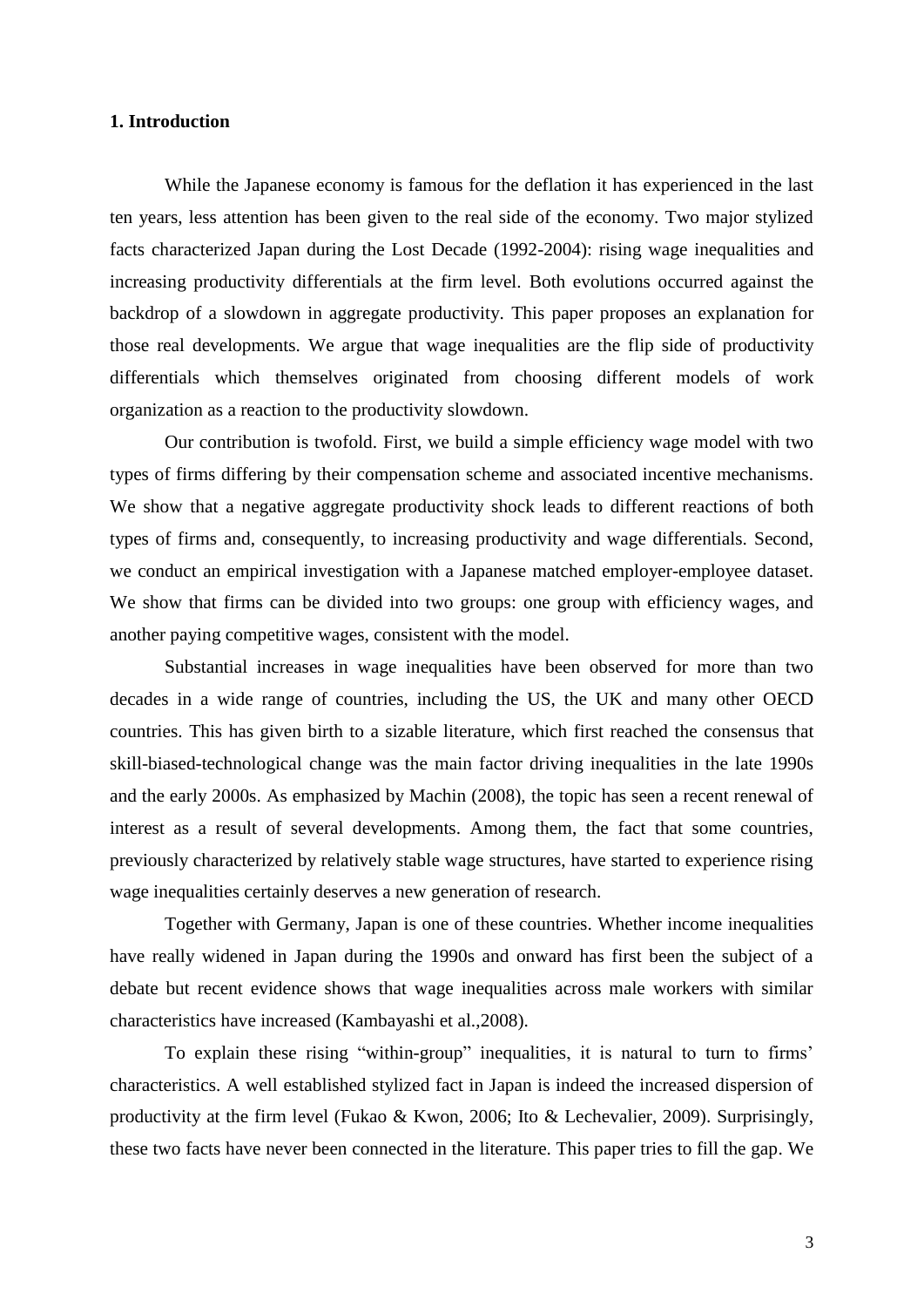adopt a perspective similar to Faggio et al. (2010) or Mortensen (2003) and analyse the link between rising wage inequalities and increasing productivity dispersion at the firm level.

Our explanation for rising wage inequalities focuses on labor market mechanisms and firms' heterogeneity with regard to the choice of their organizational structure. By doing so, we abstract from other factors such as the impact of technical progress or the internationalization of the economy. In the model, firms can choose between two types of work organizations, a complex structure with workers' involvement and job security where the productivity of workers depend on their effort (type-I firms), and a simple competitive structure where workers have an exogenous productivity (type-II firms).<sup>2</sup> A key ingredient of the model is that type I-firms endogenously generate a continuous effort function, contrary to the standard efficiency wage model where effort is a discrete variable. With this assumption, adjustment to the productivity slowdown in type-I firms can take place through increased effort, consistent with the intensification of work that we document for Japan. The core mechanism we emphasize is the interaction between this endogenous effort and the free choice of the organizational structure. A decrease in aggregate productivity leads to a smaller share of type-I firms, whose employees provide a higher effort, get a higher wage premium and make these firms overall more productive in relative terms.

In the empirical part of the paper, we match for the first time the Basic Survey on Wage Structure and the Employment Trend Survey for the years 2005-2009, in order to build a rich employer-employee dataset that allows us to disentangle individual and firm determinants of wage inequalities.<sup>3</sup> We test for the presence of efficiency wages by looking for a negative correlation across firms between job flows and the firm-specific wage premium, as predicted by the model. We find that the existence of such a correlation on average is not contradicted by our data. Next, we divide our sample of establishments into two groups by using the unknown regime switching regression *à la* Dickens and Lang. We find that a group of establishments can be characterized by efficiency wage mechanisms, whereas the other group cannot. This confirms the key mechanism underlying our explanation for the rising wage and productivity differential. Our identification assumption in the regime switching relies on differences between gross flows of male and female workers, which we argue is a good indicator of the extent to which (male) workers enjoy job security in Japanese firms. On the Japanese labor market, female workers are usually not part of the regular workforce but

 $2$  Thus, the difference between the two types of firms corresponds to different organizational models, as in Oï (1983), rather than to different monitoring technologies, as in Bulow and Summers (1986).

 $3$  For the sake of simplicity, in this paper, we indifferently use the terms "firms" and "establishments", although we are aware of the differences between these two units of analysis.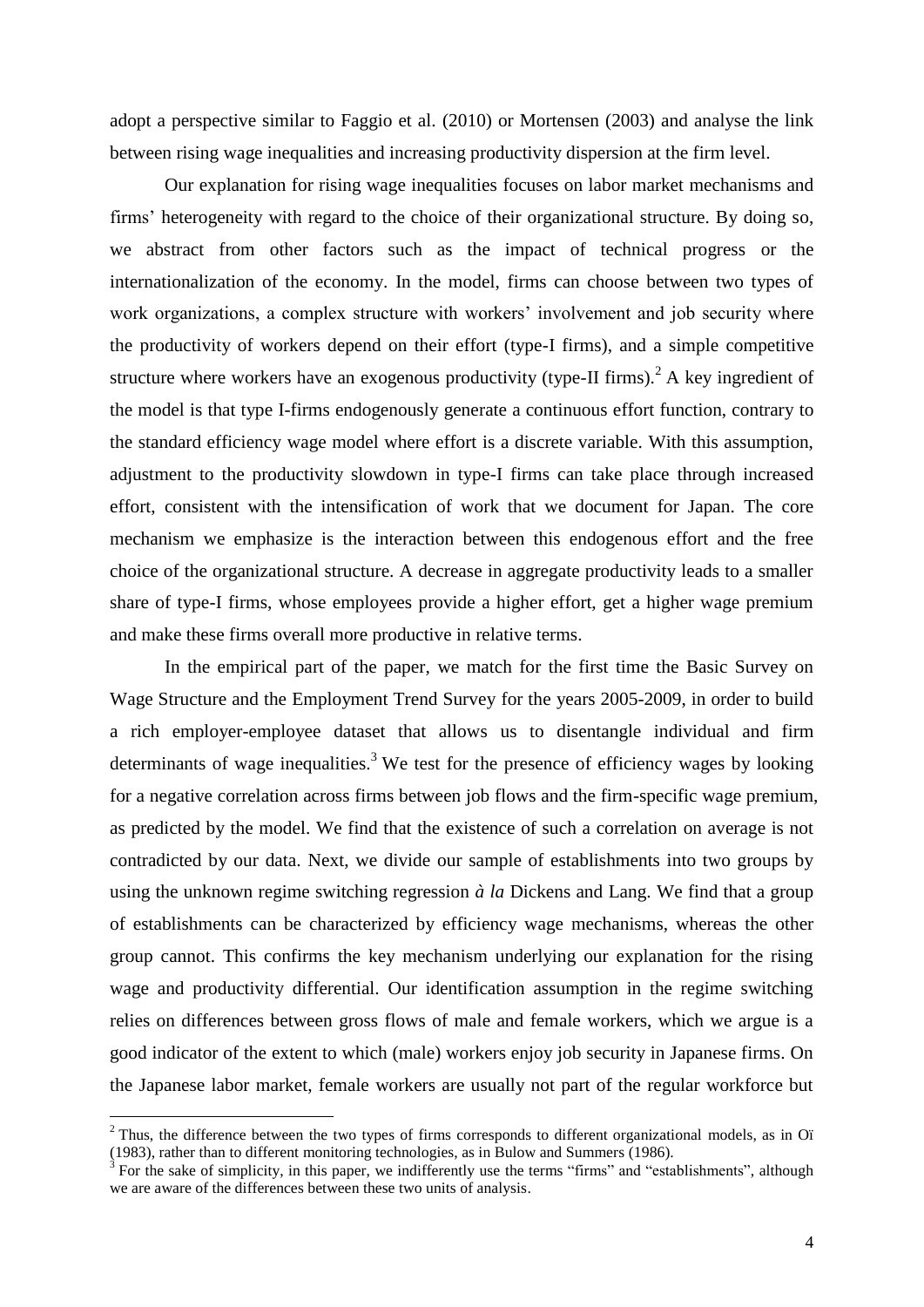are used by firms as a buffer, making them a natural benchmark for the flexible labor input that we associate with the competitive work organization. Our results are robust to an alternative specification based on the share of part-timers. We also do robustness checks to rule out alternative explanations of the correlation between wage premia and job flows, such as on-the-job search. Finally, we use the regime switching equation to simulate the evolution of the share of type-I firms and find that it decreased, within sector, at the beginning of the Lost Decade, consistent with the prediction of the model. These results suggest that our explanation based on efficiency wages and the heterogeneity of firms' organizational structure is a plausible candidate to account for the recent joint rise in productivity and wage differentials in Japan.

The rest of the paper is built as follows. In the next section, we describe some stylized facts that characterized the Japanese economy from the early 1990s on, focusing on the real side of the economy, in particular the rising wage and productivity differentials. Section 3 then discusses the recent literature that aimed at connecting wage and productivity differentials. Section 4 builds an efficiency wage model with the endogenous choice of organizational structure and shows that it accounts well for the stylized facts. Section 5 tests whether the efficiency wage mechanism embedded in the model is present in the data and identifies the two types of firms with an unknown regime switching regression. The final section concludes.

#### **2. Stylized Facts: the Japanese Lost Decade viewed from the real side of the economy**

The Lost Decade in Japan (1992-2004) has been infamous for the long-lasting effect of the burst of the financial and real estate bubbles and the inability of successive governments to deal with a crisis that has turned into a deflation (Mikitani & Posen, 2000). But the Lost Decade has also witnessed several important developments in the real side of the economy. This section reviews the major stylized facts (SF) that motivate our analysis.

#### **SF1: Aggregate productivity has slowed down during the Lost Decade.**

Although it is less known outside Japan than the deflationist episode, a major feature of the Lost Decade is the productivity slowdown at the aggregate level, which has been the focus of a lively academic debate in Japan. Between 1995 and 2004, the annual average gross value added growth has been 0.7% in Japan against 3.7% in the US, with a contribution of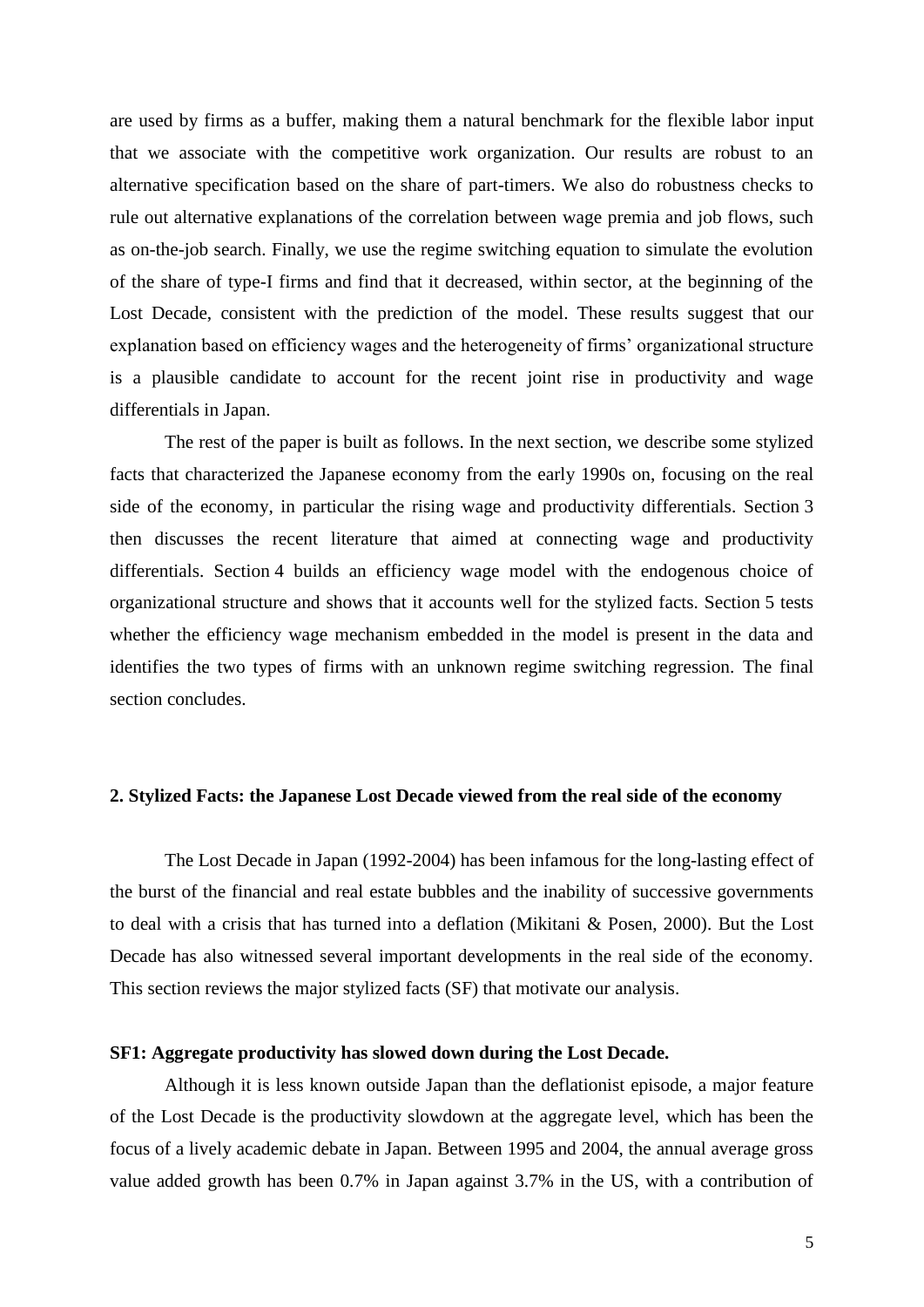TFP growth of 0.4 and 1.7 respectively, whereas during the period 1980-1995 gross value added growth was 3.6% in Japan and 2.9% in the US with a contribution of TFP growth of 1.2 and 0.5 respectively (Fukao & Miyagawa, 2007). 4

Hayashi and Prescott (2002) also conducts a growth accounting. Using their data, we can decompose the loss of 3.1 points of growth in per capita income between the periods 1983-1991 and 1991-2000 into a loss of 2.2 points in TFP growth and a loss in 0.9 points in number of hours worked per capita, while the ratio of capital to hours worked slightly decreased (by 0.1 point).

# **SF2: Productivity differentials across firms have increased, even after controlling for firm size and sector.**

Recent studies on Japan, using different datasets and different methodologies, have found an increasing productivity dispersion among Japanese firms during the "Lost Decade" (Fukao & Kwon (2006) or Ito & Lechevalier (2009, 2010), among others). Moreover, whereas Japan has been characterized by size and sector productivity differentials that were relatively higher than in other developed countries (Yoshikawa, 2008), these recent studies have emphasized productivity differentials for firms of similar size and belonging to the same narrowly defined sectors, which have also observed in other countries (Dosi et al., 2010).

Ito & Lechevalier (2009) test whether the introduction of information and communication technologies (ICT) had an effect on the evolution of productivity differentials at the sectoral level. They find no statistically significant effect, which casts doubt on the popular technology-based explanation according to which innovation explains productivity differentials,<sup>5</sup> thus leaving room for other possible explanations.

# **SF3: Wage inequalities have substantially increased for workers with similar characteristics and between firms of the same size.**

Japan has experienced a significant increase of inequalities to become one of the most unequal countries of the OECD, when inequalities are measured through the Gini coefficient (OECD, 2006). This statement, now widely accepted, has first been the subject of an intense academic debate: until recently, there was no consensus regarding whether income inequality really widened during the 1990s and onward. For example, Tachibanaki (2005) claimed that

<sup>&</sup>lt;sup>4</sup> There have been debates on the origin of the productivity slowdown-demand (Yoshikawa, 2008) versus supply side (Hayashi & Prescott, 2002)−and its extent–manufacturing (Fukao et al., 2004) versus non manufacturing (Yoshikawa, 2008).

 $\frac{5}{5}$  As in Caselli (1999). See the next section for other references.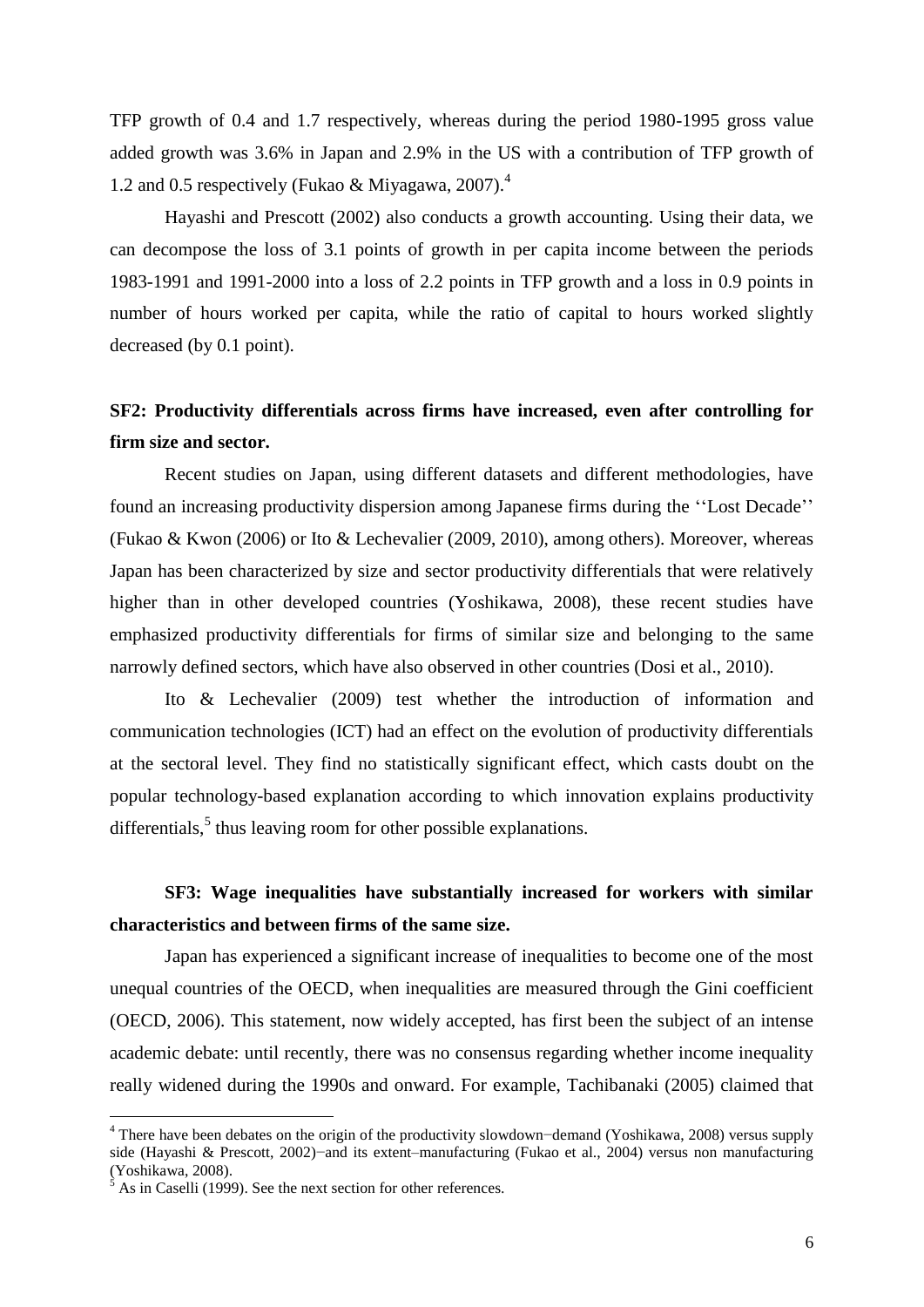income inequalities substantially rose during the 1980s and 1990s, with a Gini coefficient increasing from 0.278 in the mid-1980s (OECD average: 0.286) to 0.314 in early 2000s (OECD average: 0.307). On the contrary, Ohtake (2005) argued that this observed increase in income inequalities was a statistical artifact largely driven by the aging population. Focusing on labor income, Kambayashi et al. (2008) reconciled both sides of the debate. Using micro data, they showed that the distribution of wages remained apparently stable as a result of two opposing trends: (i) declining between-group (defined by education, experience, tenure, and establishment size) wage inequality; but (ii) increasing within-group inequality among male workers.

The first candidate to explain this increasing wage gap is the introduction of individual performance-based systems, but it does not seem to have played an important role in Japan even though such systems have been experimented with.<sup>6</sup> The second candidate is related to the wage differential between regular and non-regular workers. The rising share of nonregular workers, which has more than doubled in 20 years to reach more than a third of the workforce, has been indeed a popular explanation of rising inequalities in Japan, especially within firms (Ota, 2005). A peculiarity of the Japanese labor market is that non-regular workers are mostly female while regular workers are mostly male, a fact that we will use later in our identification strategy.<sup>7</sup>

However, the higher share of non-regular workers does not explain why wage inequalities have also increased between firms (Tachibanaki, 2005; Ito & Lechevalier, 2009). This has first gone unnoticed since the literature has first focused on firms of different size and found that firm-size differential does not explain the increasing wage gap (e.g. Kambayashi et al., 2008).<sup>8</sup>

<sup>&</sup>lt;sup>6</sup> First, not all firms have tried to introduce such systems. Second, among those who have tried, many have abandoned them after a while because of negative externalities. For example, in the case of Fujitsu, the introduction of individual performance-based scheme has been detrimental to the overall performance of the company due to the fact that individual performance is all the more difficult to observe in a working environment characterized by the pre-eminence of team work. The current attempts at reforming the wage system focus less on setting individual performance-based wage schemes than on modifying deferred compensation schemes to allow employees to get short term reward for their engagement in the firm, in a context of rising risks and uncertainty (Fujimura, 2003).

<sup>7</sup> According to 2007 Employment Status Survey, female workers represented 74.3% of non-regular workers aged 15 to 59 and 30.3% of regular workers.

<sup>&</sup>lt;sup>8</sup> The focus on wage differential between firms of different size is understandable in a country that has been (and still is to a certain extent) characterized by a dual structure along the firm size.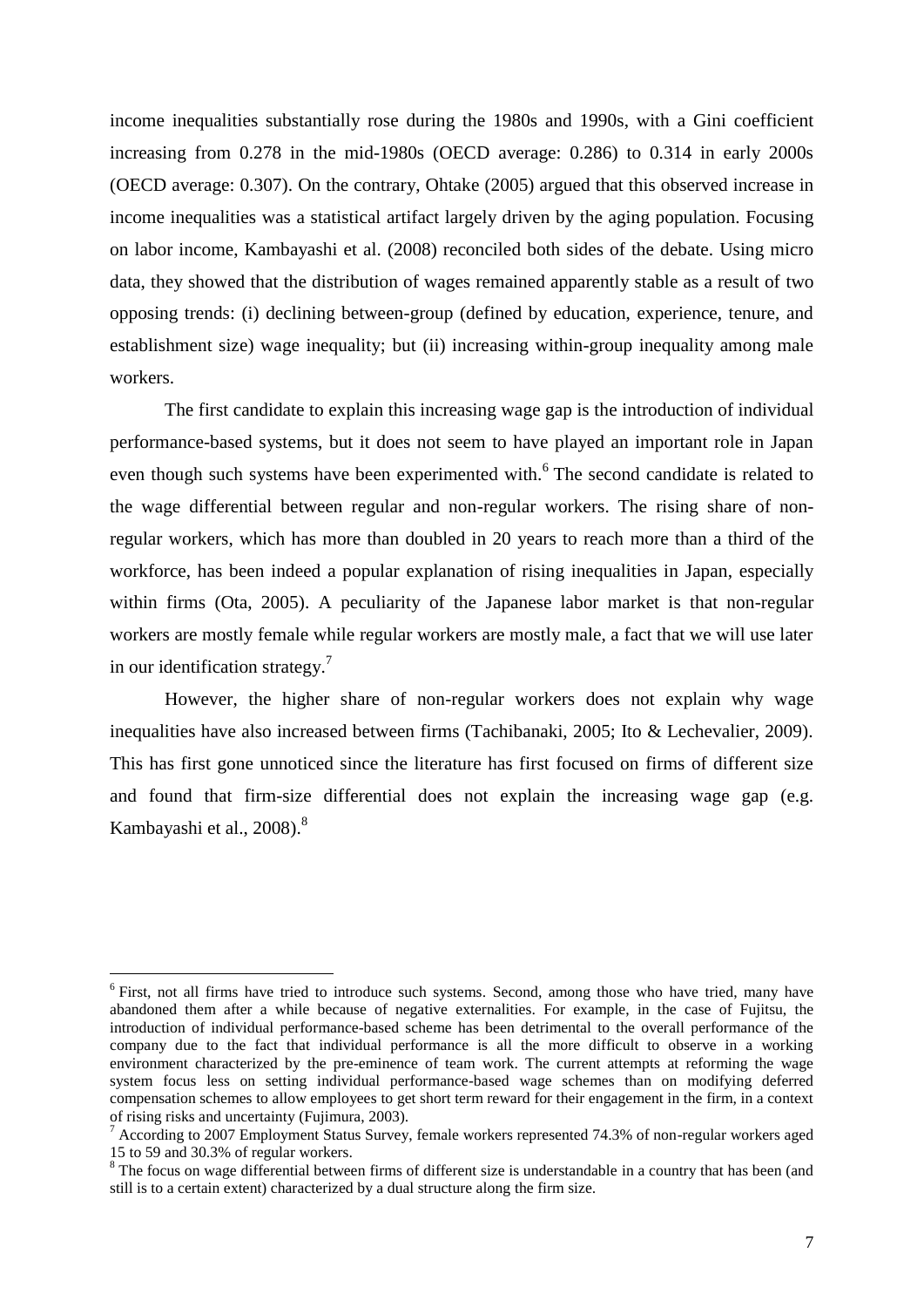# **SF4: Work intensity has increased, especially in firms which adopted Toyota-style flexible production systems.**

Although labor productivity growth has tended to slowdown, there is some evidence that work intensity has increased. Signs of rising work intensity can be captured through indicators such as accidents, depressions and, in the most extreme cases, suicides on the work place. <sup>9</sup> For example, according to a Governmental Report on Workers' Accident Compensation (2011), the number of claims of industrial accidents per ten-thousand workers has increased from 0.149 in 2001 to 0.317 in 2010. Moreover, since 2007, the number of claims related to psychological diseases corresponds to more than 50% of the total number of claims, whereas it was only 1/3 of the total number of cases in 2001. Finally, although it has not been systematically investigated yet, the anecdotal evidence suggests that these problems concern more particularly firms who adopted new human resource practices and work organizational models, such as the Toyota-style flexible production system (Lechevalier, 2005).

Given those stylized facts, it is tempting to explain the rising wage inequalities(SF3), especially between firms, by the increased between-firm productivity differentials (SF2), as it has been done by the existing literature in the case of other countries (see next section). The present paper aims at studying this link in a way that is consistent with the two other stylized facts. Surprisingly, there has been no recent investigation of between-firms wage dispersion in connection with productivity differentials. One reason for the absence of this type of study might be the assumption of friction-less labor markets which does not allow for any connection between wage differential and productivity differential other than human capital. Another possible reason is the concern for within-firm wage differential between regular and non-regular workers described above, or the fact that studies which have looked at betweenfirm inequality have focused on firms with different sizes, which failed to explain the increasing wage gap as mentioned above.

<sup>&</sup>lt;sup>9</sup> The increased number of hours has sometimes been proposed as an alternative proxy for work effort. This has been criticized by various authors, including Green (2004) or Askenazy (2004), who point out that a reduction in working hours can actually be associated with the intensification of work effort. This is particularly relevant for Japan. The typical response of Japanese firms to negative shocks is indeed labor hoarding and reduction of working hours (Abraham & Houseman, 1989), as has been observed during the Lost Decade. Using the number of hours worked as a proxy for effort would lead to the conclusion that work effort has decreased whereas our indicators suggests the opposite.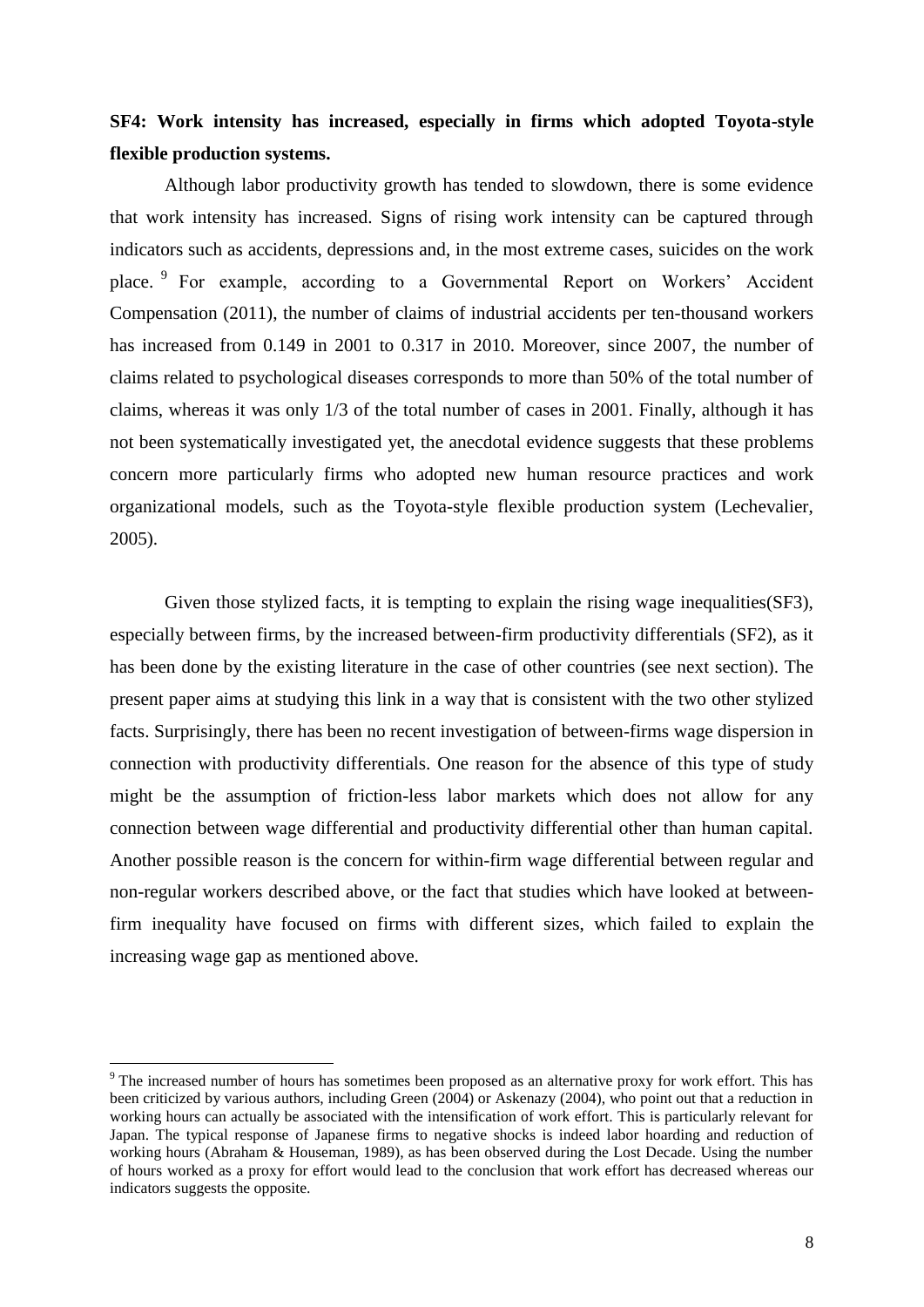#### **3. Review of the literature on productivity and wage differentials**

In addition to the stylized facts described above, this paper is motivated by a large body of literature, both empirical and theoretical, that investigated the relationship between productivity and wage differentials.

On the empirical side, several studies have shown that variations in wages can be explained by cross-firms differences in wage policy and productivity, using Danish, US or UK data (Mortensen, 2003; Dunne & al., 2004; Faggio & al. 2010). The correlation between wage and productivity differentials in different countries is now a well established stylized fact.

Several theoretical mechanisms have been suggested to generate this link between productivity and wage differentialS. A first and obvious explanation relies on differences in human capital (Haltiwanger et al. 1999).

A sizable literature focuses instead on the role of technology. Caselli (1999) explains the growing wage differential by different rates of technological adoption. He builds a model where the adoption of new technologies together with different learning abilities of workers results in both different wages and different capital-labor ratios. In Leonardi (2007), the falling price of equipment results in a more dispersed distribution of capital-labor across firms. This, together with a search model of the labor market, generates an increased dispersion of wages for *ex ante* identical workers. Empirical work by Dunne & al. (2004) for the US and Faggio  $\&$  al. (2010) for the UK have confirmed the link between wage and productivity differentials on the one hand and the rate of technology adoption on the other hand. Leamer (1999) builds a two-sector Hecksher-Ohlin model with variable effort from workers and shows that effort and wages are higher in the more capital-intensive sector.

Finally, many papers explain this link by labor market mechanisms. Layard et al. (2005) review a range of models of imperfect labor markets that are able to generate wage and productivity differentials—union bargaining, efficiency wage, rent-sharing, or search-based.

While the mechanisms described above are relevant for many OECD countries, they do not fit well the Japanese stylized facts described in section 2. According to SF3, wage inequalities are found across individuals with similar characteristics and are therefore unlikely to be explained by differences in human capital or in learning abilities as in Haltiwanger et al. (1999) or Caselli (1999). According to SF2, productivity differentials have been observed for firms of similar size and within narrowly defined sectors. Thus, explanations relying on sectoral differences (e.g. different capital-labor ratio as in Leamer, 1999) are not sufficient to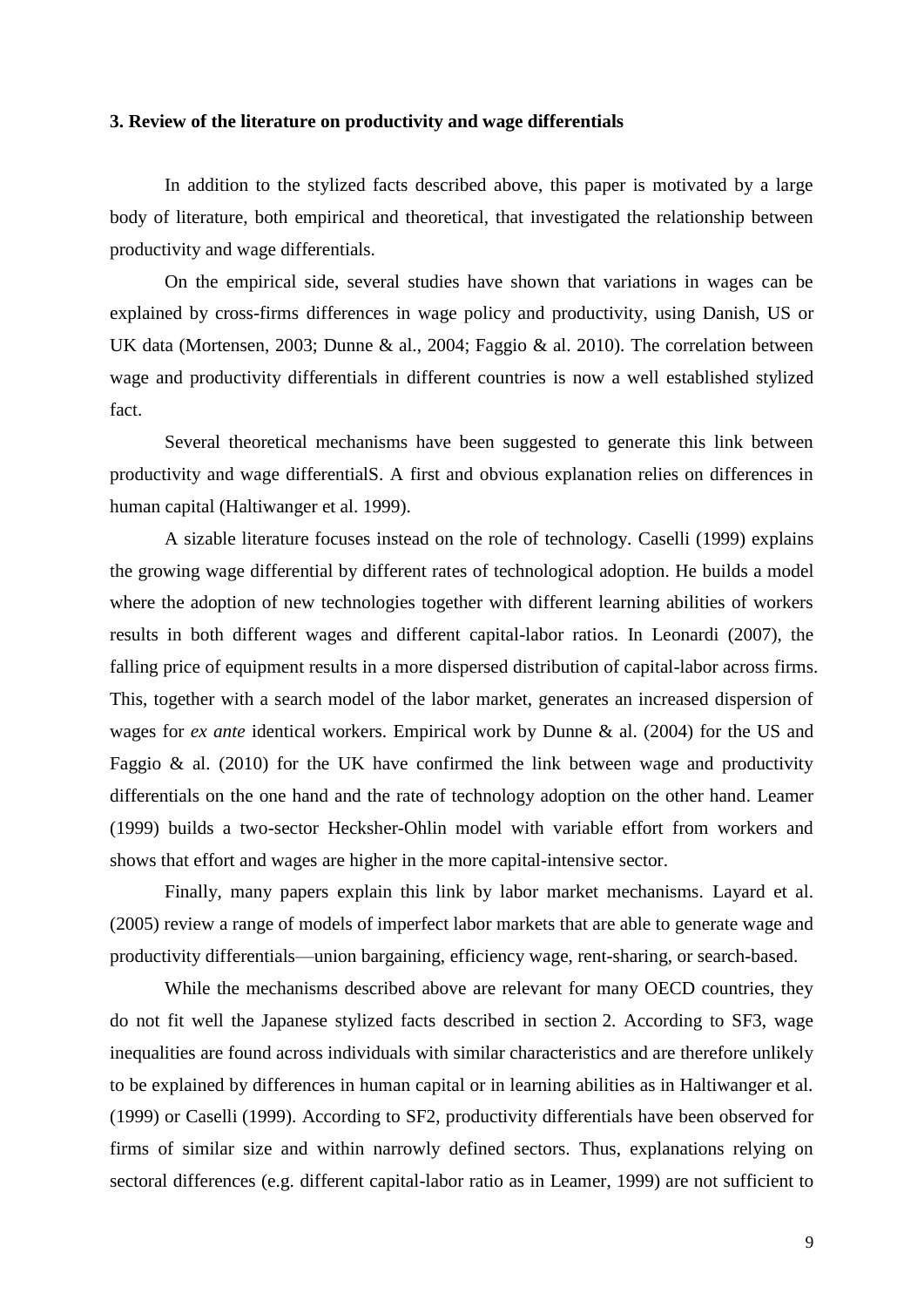account for them. The mechanism proposed by Leonardi (2007) for the US is able to generate an increased dispersion of wages and productivity within sectors but implies an increase in the capital-labor ratio of firms. As documented in SF1, the capital-labor ratio slightly slowed down in Japan during the Lost Decade. The adoption of better technologies should also be associated with a higher aggregate productivity whereas productivity growth has slowed down in Japan (SF1). More generally, in the case of Japan, wage inequalities are better explained by the characteristics of the labor market (Tachibanaki, 2005) than by differences in technology (Ito & Lechevalier, 2009). Finally, few of the models mentioned above, included those on labor market mechanisms, are able to generate the intensification of effort suggested by SF4.

In the next section, we build an efficiency wage model where productivity and wage differentials stem from the endogenous choice of work organization by otherwise similar firms. This model is consistent with the four stylized facts described in section 2 and therefore overcomes the limits of the existing theoretical literature when applied to Japan.

The increased diversity of human resources and management practices and its impact on effort and productivity differentials has been documented by Bloom & Van Reenen (2007, 2011) for the US and Europe, and Valeyre (2004) for France. Green (2004) shows that, in the case of the UK, technological and organizational changes on the one hand, the use of highcommitment human resources policies on the other hand, explain work intensification better than the reduction of union power or rising job insecurity.

A prediction of the model that will play an important role in the empirical part of the paper is the correlation between wages and employment flows. This correlation has also been documented in other OECD countries. Using data from the State of Washington, Abowd et al. (2006) show that idiosyncratic wage policies of firms are closely related to observed patterns of worker and job flows at the firm level. Lazear & Shaw (2008) show that a negative correlation between workers' flows and wage levels is a widespread stylized fact among ten OECD countries. On-the-job search offers an alternative theoretical explanation for this negative correlation, as in Mortensen and Pissarides (1994): workers in more productive establishments do not have any incentive to search for another job, because they receive enough match-specific benefits. Therefore, voluntary quits in such establishments are lower, resulting in a negative correlation between gross flows and productivity. While this mechanism is relevant for voluntary quits, our efficiency wage mechanisms concerns involuntary quits. In Japan, the share of voluntary quits has drastically dropped since the mid-1990s. In the empirical section, we show that our results are robust even when controlling for voluntary quits.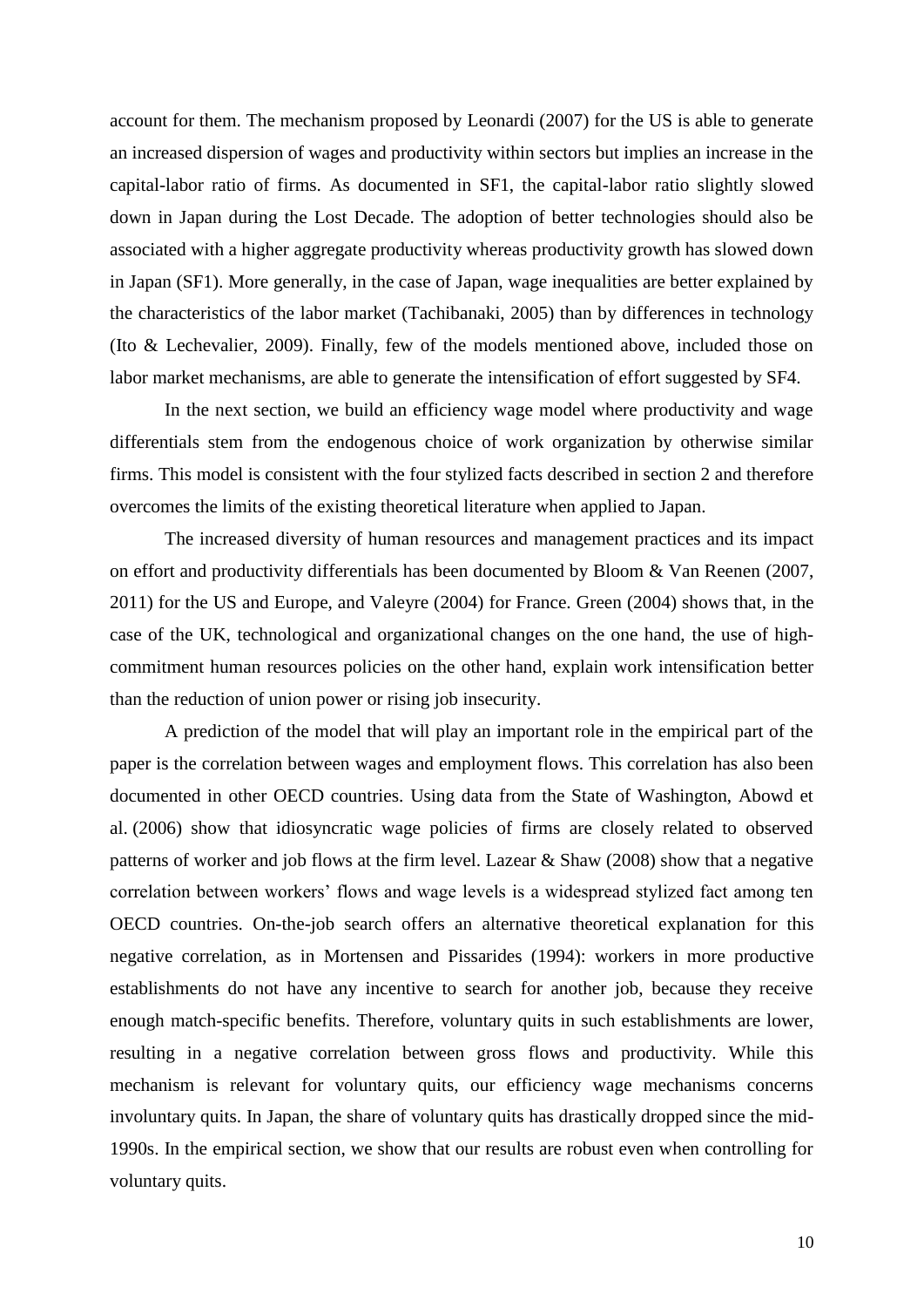#### **4. An efficiency wage model with endogenous choice of organizational structure**

This section describes a plausible mechanism to account for the stylized facts described in section 2. It introduces a simple efficiency wage model with endogenous effort and the endogenous choice of organizational structure. The model is able to reproduce all the stylized facts described above. Unfortunately, the lack of data makes it impossible to directly test all its predictions. However, the empirical part of the paper (section 5) will provide some support to the model by testing its main feature, the existence of efficiency wages in one group of firms.

The framework we use is a simple extension of the classical model proposed by Shapiro & Stiglitz (1984), with two types of firms as in Bulow & Summers (1986).<sup>10</sup> This dualism corresponds to two alternative organizational structures. Some firms (type-I firms) implement a complex organizational structure with job security and where productivity depends on specific efforts from workers, whereas other firms (type-II firms) behave competitively on the labor market and implement a simple organizational structure where workers have constant marginal productivity regardless of their effort**.** We assume that one firm equals one job.<sup>11</sup> Hence, the levels of employment in the two types of firms,  $L_1$  and  $L_2$ , stem from the distribution of firms across the two productive models, which will be endogenous.

Jobs in type-I firms require workers' implication and efforts. Productivity in type-I firms,  $m_1$ , is a concave function of the effort  $e$ . In order to get closed-form solutions, we assume a constant elasticity:

$$
m_1(e) = \frac{1}{\eta} A e^{\eta} \qquad \eta < 1
$$
 [1]

where *A* is the economy-wide aggregate productivity. Type-I firms choose both the wage and the effort required to maximize profits, taking into account the possibility that workers can choose to shirk and not provide any effort. Shirkers are detected and fired with probability *q* . Non-shirkers enjoy job security: they only lose their job when the firm is hit by an exogenous separation shock, which happens with probability *s*. Then, the worker becomes unemployed

<sup>&</sup>lt;sup>10</sup> Our main inspiration is Amable & Gatti (2004).

<sup>&</sup>lt;sup>11</sup> The model then abstracts from the size of firms. As explained in section 2, the wage differential is not explained by heterogeneity between firms of different sizes.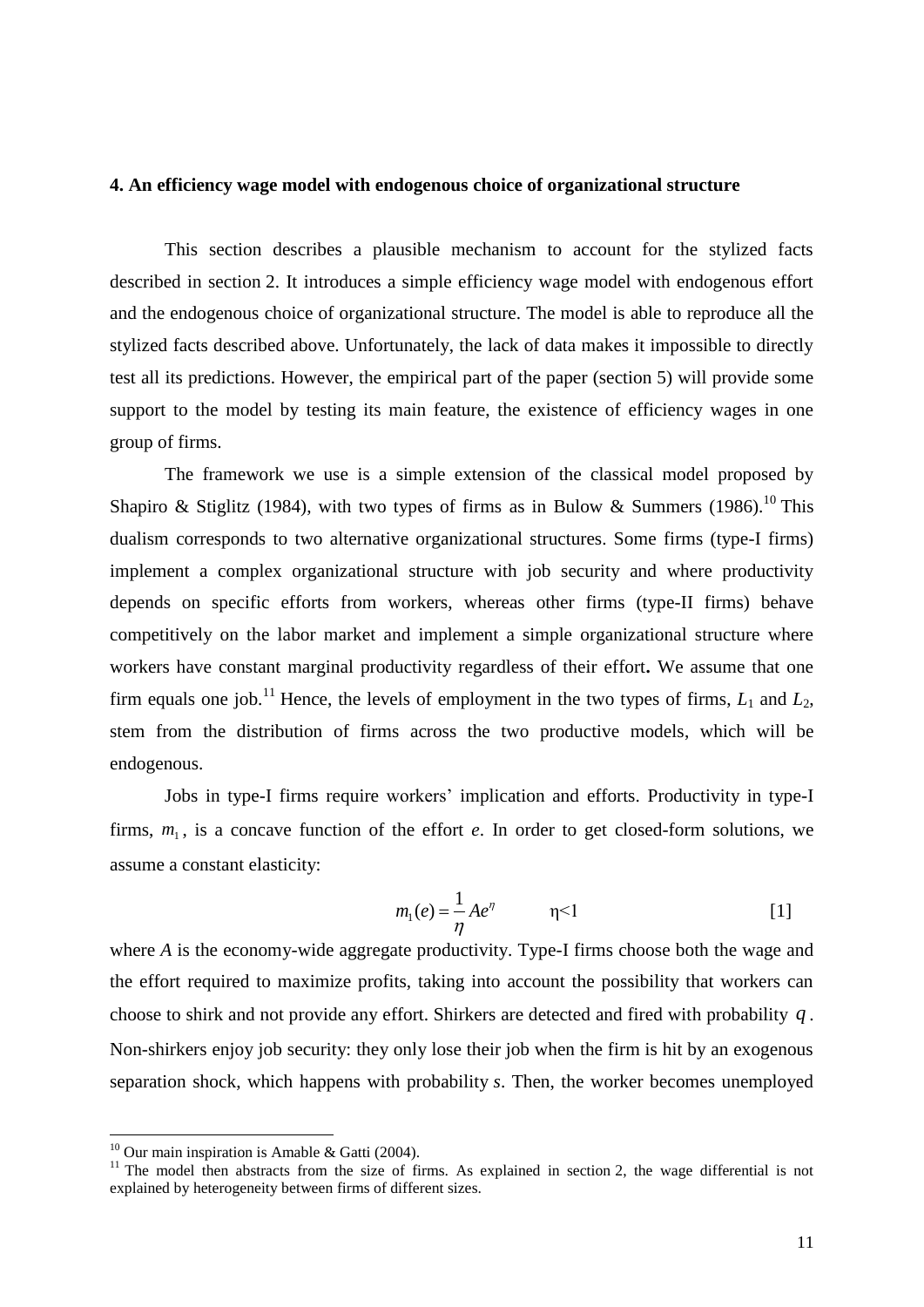and the firm exits the economy. The wage is used as an incentive mechanism to ensure that workers do not shirk.

In type-II firms, no incentive is required: workers always have an exogenous productivity  $m_2 = A\mu$ . Contrary to type-I firms which offer job security, type-II firms are perfectly competitive. Workers freely choose between supplying their labor to type-II firms on the competitive spot labor market or being unemployed. Only unemployed workers can look for a job in a type-I firm; they succeed with probability *a* which has to satisfy<sup>12</sup>

$$
aU = sL_1, \t\t[2]
$$

where *U* is the number of unemployed.

Unemployment benefits  $w_u$  are financed by a tax raised on wages, with the following budget constraint:

$$
w_u U = t(w_1 L_1 + w_2 L_2).
$$
 [3]

The tax rate *t* is exogenous. The total labor force is *N*, with

$$
N = L_1 + L_2 + U \,. \tag{4}
$$

Firms are free to choose their productive model, type I or type II. We also assume free entry of firms in the economy.

The model is solved in three steps:

<u>.</u>

- Step 1: type-I firms choose the wage and the effort that maximize the value of the firm.
- Step 2: workers not employed in type-I firms freely choose between unemployment and a job in type-II firms, which determines wages in type-II firms.
- Step 3: firms freely enter the economy and choose their productive model (type-I or type-II), which determines employments in type-I and type-II firms, as well as the hiring rate *a*.

As the efficiency wage block of the model (step 1) is standard, we put some of the derivations of the results in appendix A and keep here only what is necessary to our demonstration. The definition of all variables is summarized in table 1.

 $12$  To write this equation, we have already taken into account the fact that workers will not shirk in equilibrium, hence the flow out of type-I firms is equal to  $sL_1$ .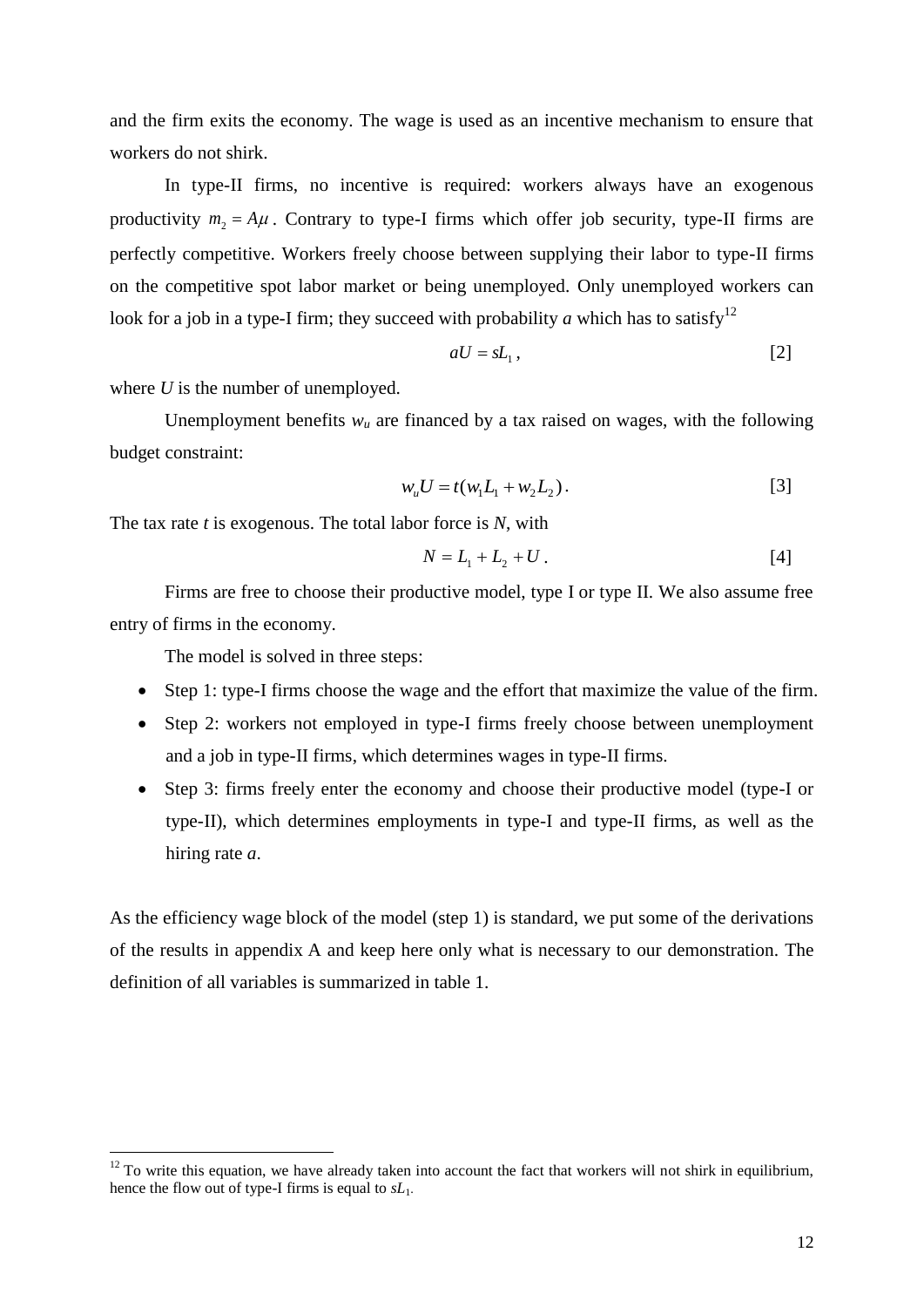| <b>VARIABLE</b>                                                                                                                             | <b>DEFINITION</b>                                                        |
|---------------------------------------------------------------------------------------------------------------------------------------------|--------------------------------------------------------------------------|
| $W_1, W_2$                                                                                                                                  | Wage in type-I and type-II firms                                         |
| $L_1, L_2$                                                                                                                                  | Number of type-I firms and of type-II firms                              |
| N, U                                                                                                                                        | Total labor force, total unemployment                                    |
| $W_u$                                                                                                                                       | Unemployment benefits                                                    |
| $\epsilon$                                                                                                                                  | Effort of workers in type-I firms                                        |
| $\eta$                                                                                                                                      | Elasticity of a worker's productivity with respect to its effort         |
| a, s                                                                                                                                        | Hiring and firing rates in type-I firms                                  |
| $V^{\mathfrak{S}}_{\scriptscriptstyle{1}}$ , $V^{\mathfrak{NS}}_{\scriptscriptstyle{1}}$ , $V^{\mathfrak{U}}$ , $V_{\scriptscriptstyle{2}}$ | Utilities of shirker in type-I firms, of non shirker in type-I firms, of |
|                                                                                                                                             | unemployed, and of worker in type-II firms                               |
| $J_1, J_2$                                                                                                                                  | Values of a type-I and a type-II firm                                    |
| t                                                                                                                                           | Tax rate raised on wages                                                 |
| $m_1$ , $m_2$                                                                                                                               | Productivity in type-I and type-II firms                                 |
| q                                                                                                                                           | Probability of detecting shirker                                         |
| r                                                                                                                                           | Interest rate                                                            |
| $\mu$                                                                                                                                       | Idiosyncratic productivity in type-II firms                              |
| A                                                                                                                                           | Aggregate productivity                                                   |

#### *Table 1: variables of the model*

#### Step 1: incentives and effort in type-I firms

Type-I firms choose an efficiency wage to make sure that workers will not shirk (see appendix A):

$$
w_1 = \frac{e(a+s+r+q)}{q(1-t)} + \frac{w_u}{1-t}.
$$
 [5]

Then, they choose the level of effort that maximizes the value of the firm subject to this efficiency wage schedule. The value of a type-I firm  $J_1$  is given by:

$$
J_1 = \frac{m_1 - w_1}{r + s} \tag{6}
$$

Profits' maximization yields an endogenous effort function:

$$
\frac{dJ_1}{de} = \frac{\partial m_1}{\partial e} - \frac{\partial w_1}{\partial e} = 0
$$
 [7]

$$
e = \left[\frac{(1-t)Aq}{a+s+r+q}\right]^{\frac{1}{1-\eta}}
$$
 [8]

At the optimum, the positive effect on profits of a marginal increase in effort, and therefore productivity, would be exactly offset by the higher efficiency wage needed to get that higher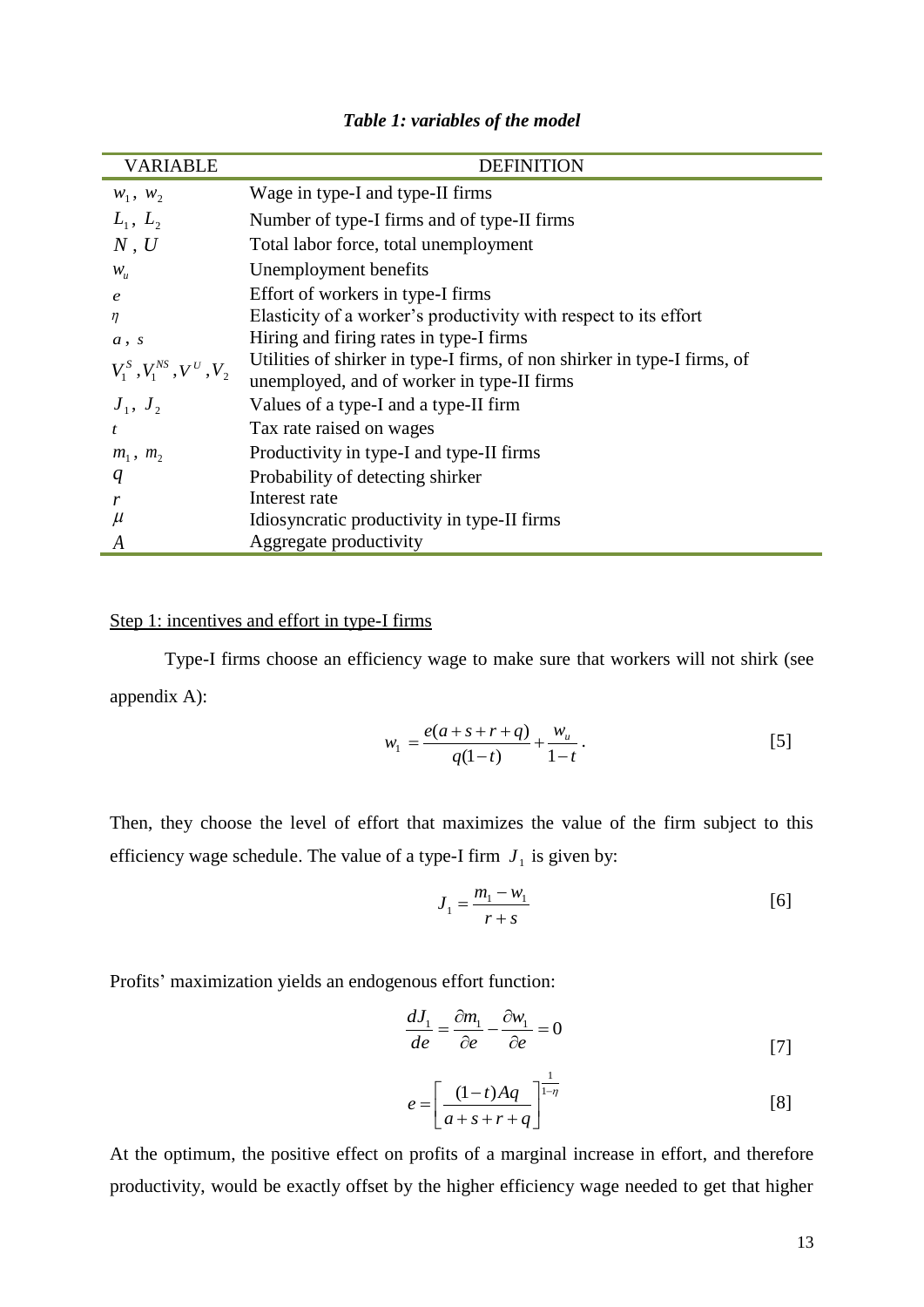effort. The fact that effort and productivity are endogenously determined by firms is a crucial aspect of the model. By contrast, standard models like Shapiro & Stiglitz (1984) assume that effort is exogenous.

Taken together, the efficiency wage [5] and the optimal level of effort [8] imply a wage schedule given by:

$$
w_1 = \left[ \frac{(1-t)q}{a+s+r+q} \right]^{\frac{\eta}{1-\eta}} A^{\frac{1}{1-\eta}} + \frac{w_u}{1-t} . \tag{9}
$$

#### Step 2: equilibrium wage in type-II firms

Because type-II firms are perfectly competitive, workers can freely choose to either supply their labor to type-II firms or be unemployed. In equilibrium, the wage paid by type-II firms adjusts to make workers indifferent between unemployment and a job in a type-II firm (see appendix A):

$$
w_2 = \frac{ae}{q(1-t)} + \frac{w_u}{1-t} \,. \tag{10}
$$

From [5] and [10], we can derive the expression of the wage differential

$$
w_1 - w_2 = \frac{e(s + r + q)}{q(1 - t)}.
$$
 [11]

The wage premium paid by type-I firms over type-II firms increases with the effort required from workers in type-I firms.

#### Step 3: productive model and employment

Finally, firms choose their productive model. In equilibrium, they should be indifferent between both models so that the value of a type-I firm should equal that of a type-II firm:  $J_1 = J_2$ , where

$$
J_2 = \frac{m_2 - w_2}{r} \,. \tag{12}
$$

As there is free entry, this value is driven down to 0. We have  $J_1 = J_2 = 0$ , which gives:

$$
m_1(e) = w_1, \tag{13}
$$

$$
m_2 = w_2. \tag{14}
$$

We can now define an equilibrium of the model.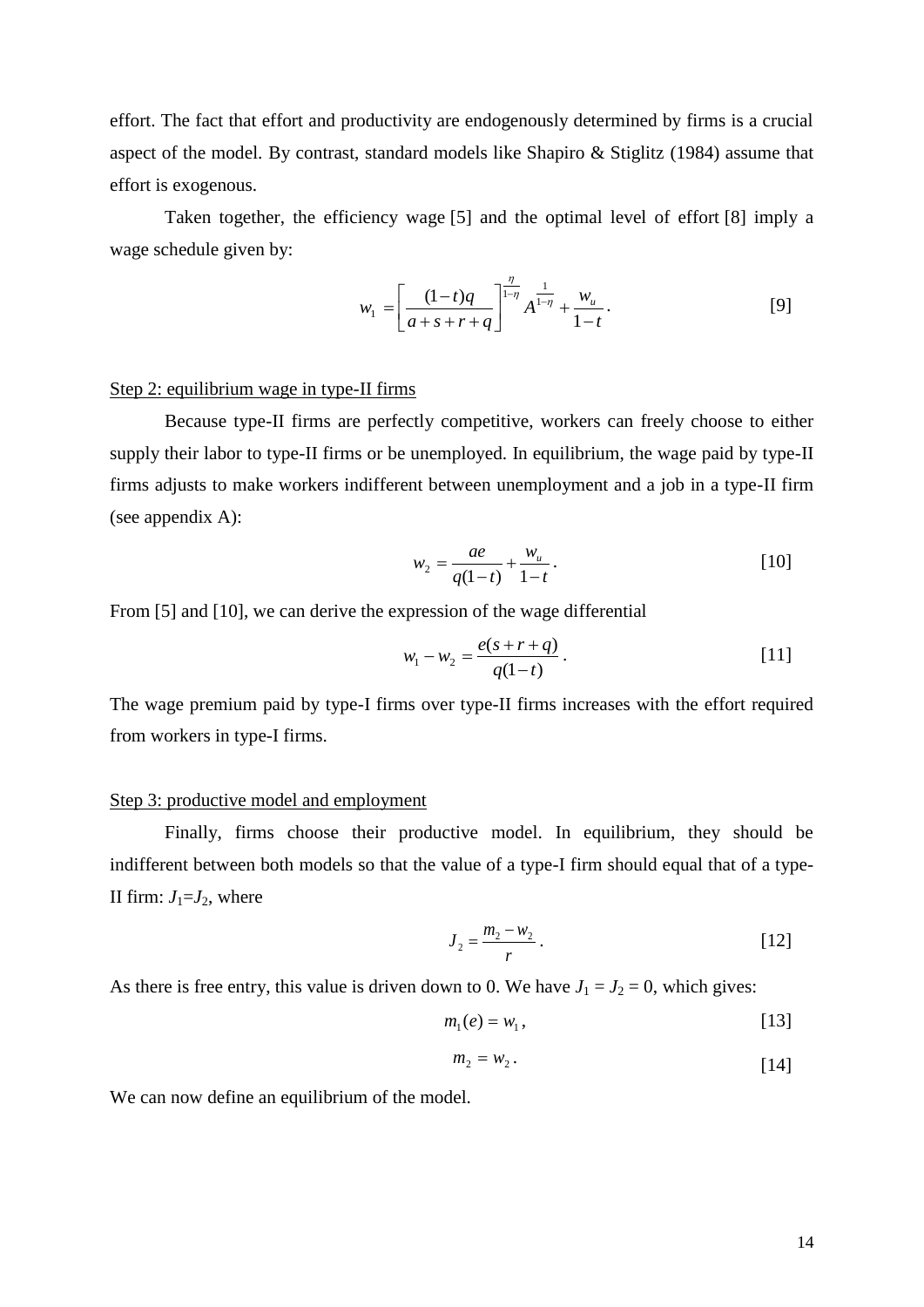#### **Definition**

*An equilibrium is an allocation vector*  $(L_1, L_2, U, e)$ , a price vector  $(w_1, w_2, w_u)$ , and a hiring *rate a, satisfying the flow equilibrium condition [2], the budget constraint [3], the labor resource constraint [4], the free entry conditions [13] and [14], the efficiency wage schedule [5], such that type-I firms choose optimally the level of effort [8] and workers are indifferent between unemployment and jobs in type-II firms [10].* 

The following proposition describes the equilibrium of the model.

#### **Proposition 1 (Equilibrium)**

*There is a unique*  $A > 1$ , *such that for all A satisfying*  $1 < \left| \frac{I\mu}{I} \right|$   $\left| \frac{A - I\mu}{I} \right| A < A$  $s + r + q$  $\frac{t}{q}A$  $+ r +$ ÷,  $\rfloor$  $\overline{\phantom{a}}$ L  $\overline{\phantom{a}}$  $\overline{a}$  $\lt$  $\frac{1-\eta}{\eta}$   $(1-t)$ 1 1 1 η -11  $\eta$  $\frac{\eta\mu}{\eta}$   $\frac{(1-t)q}{4}$   $A \leq \overline{A}$  there exists

*a* unique equilibrium with  $L_1 > 0$  and  $L_2 > 0$ . In this equilibrium,  $\frac{\partial u_1}{\partial \lambda} > 0$  $\partial$  $\partial$ *A*  $\frac{\partial a_1}{\partial A} > 0$ ,  $\frac{\partial e}{\partial A} < 0$  $\hat{o}$  $\partial$ *A*  $\frac{e}{-} < 0$ ,

$$
\frac{\partial (m_1 - m_2)}{\partial A} < 0, \ \frac{\partial (w_1 - w_2)}{\partial A} < 0, \ and \ \frac{\partial (L_1 / L_2)}{\partial A} > 0.
$$

Proof: See appendix A.

The lower (upper) bound on *A* is necessary to get strictly positive employment in type-I (type-II) firms  $L_1(L_2)$ .

#### Discussion of the results

In our framework, the productivity slowdown of the Lost Decade that we documented in SF1 can be modeled as a decrease in the aggregate productivity *A.* The proposition shows that this leads to lower hiring flows into type-I firms, a higher effort in type-I firms, and larger wage and productivity differentials between type-I and type-II firms, consistent with SF2, SF3, and SF4.

The intuition for this result is the following. In a partial equilibrium framework, *i.e.* for a given hiring flow *a*, the direct effect of a lower aggregate productivity *A* is to lower the effort at the firm level (see equation [8]), which would depress the firm-level productivity  $m_1(e)$  in type-I firms even further than in type-II firms. However, there is a general equilibrium effect going in the opposite direction. Lower profits in type-I firms indeed lead to a reallocation of firms from a type-I to a type-II productive model. With a lower share of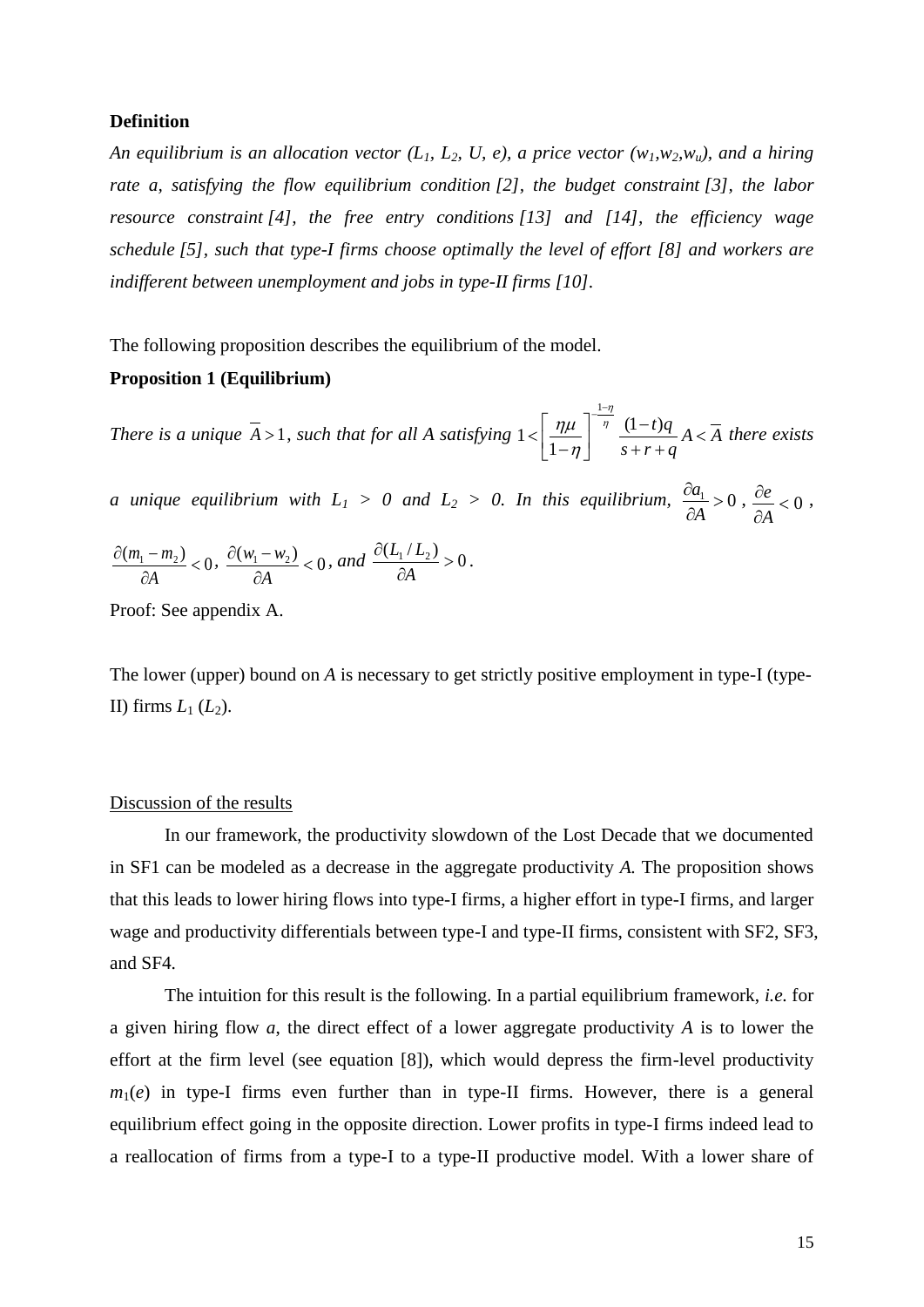type-I firms, the hiring rate *a* then decreases (equation [2]). This in turns lowers the value of unemployment as it is now harder to find a job in type-I firm, making it profitable for type-I firms to increase the effort required. Indeed, equation [8] shows that the optimal effort is a decreasing function of the hiring rate. What proposition 1 shows is that this general equilibrium effect dominates so that the effort *e* increases when *A* decreases. This is consistent with SF4, which documents an increase in the intensification of work.

From equation [11], a higher level of effort then means a larger wage differential, consistent with SF3, as well as a larger productivity differential between type-I and type-II firms, consistent with SF2.

To sum it up, a decrease in aggregate productivity leads to a smaller number of type-I firms, providing a higher effort, getting a higher wage premium and making these firms overall more productive in relative terms. The fact that the relative productivity of type-I firms increases following the crisis is due to the interaction between the general equilibrium effect and the endogenous intensification of work in these firms.

While this main result is consistent with the stylized facts presented in section 2, whether our efficiency wage mechanism is a satisfying model of the Japanese labor market is a matter of empirical investigation.<sup>13</sup> The empirical section of this article focuses on detecting efficiency wages in type-I firms and competitive wages in type-II firms. According to equation [9], conditional on macro variables, efficiency wages in type-I firms are a decreasing function of the separation rate *s*. While the rate of inflow *a* is a macroeconomic variable (the probability for an unemployed to find a job in any type-I firm), the rate of outflow *s* is an idiosyncratic variable specific to each type-I firm.<sup>14</sup> Therefore, if the separation rate varies across firms, we expect to find a decreasing relationship between wages and separation rates in the cross-sectional dimension of micro data for type-I firms. On the contrary, type-II firms are perfectly competitive: their wage is pinned down by their exogenous productivity which is

<sup>&</sup>lt;sup>13</sup> The empirical strategy to detect efficiency wages may drastically vary depending on the exact nature of the model. For example, Abe & Ohashi (2004) confirm the existence of efficiency wage model in Japan by analyzing the steepness of wage profiles (the idea is that firms raise not only wage levels but also the steepness of wage profiles to prevent workers from shirking); Fuess & Millea (2002) use the Geweke linear feedback method to overcome a basic identification problem regarding the direction of causality between productivity gains and wage hikes.

 $I<sup>14</sup>$  The rate of inflow *a* affects the efficiency wage through the value of unemployment, and hence stands for the probability of finding a job in *any* type-I firm, while the rate of outflow *s* affects the efficiency wage through the probability that the *current* employment relationship ends, and hence stands for the probability of being fired from by the *current* employer. See appendix A.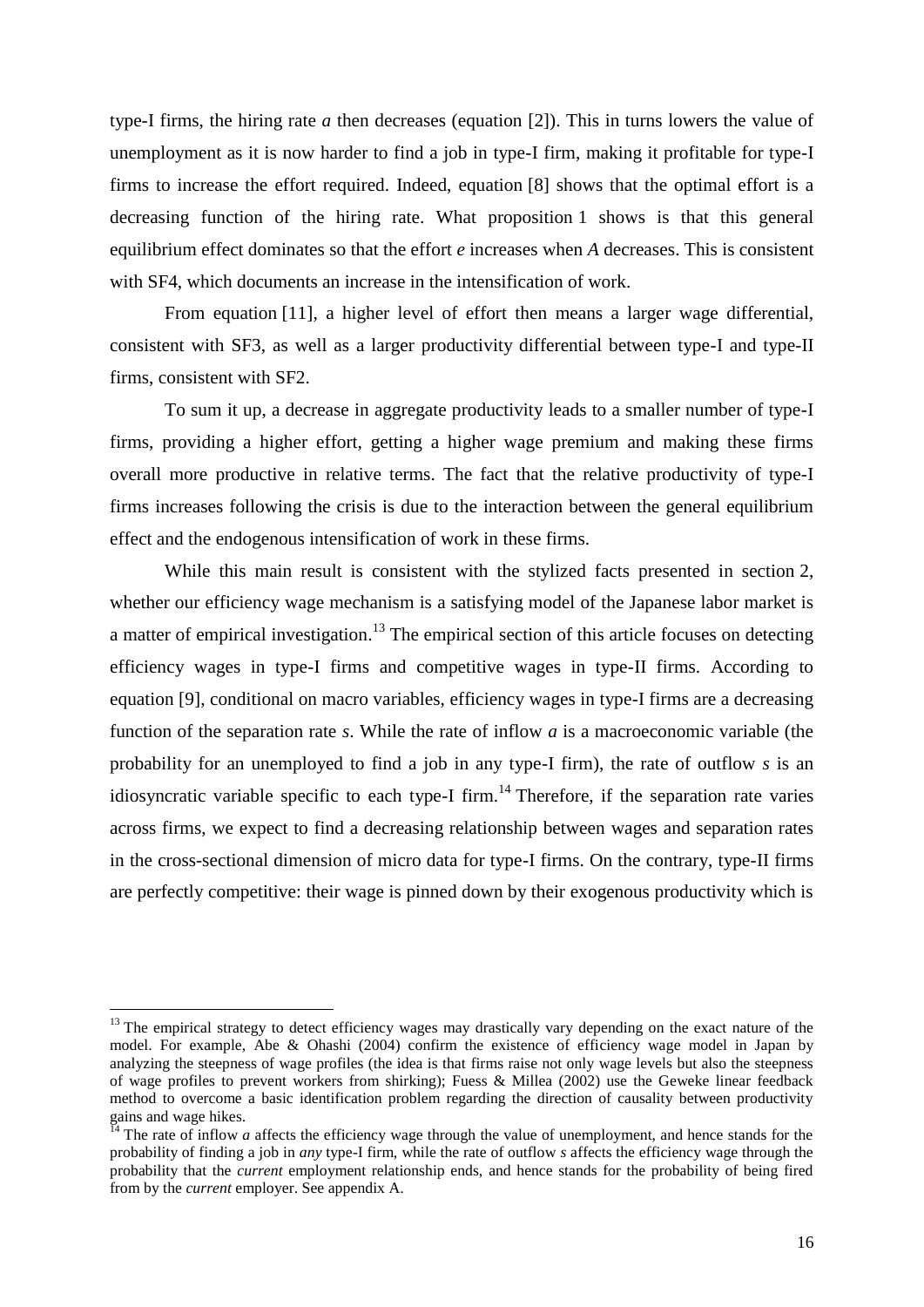unrelated to employment flows.<sup>15</sup> Therefore, we do not expect any cross-sectional relationship between wages and employment flows for type-II firms.

Finally, firms in the model all have the same size and belong to the same sector. Therefore, the predictions of the model should be understood as holding *within groups of sector and size* and not for the entire economy. For example, the share of type-I firms could decrease within sectors and for firms of the same size but increase overall in the economy. This would be the case if a sector with a large share of type-I firms becomes larger relative to the rest of the economy.

#### **5. An empirical investigation with Japanese micro data**

#### *5.1. Empirical strategy and dataset*

<u>.</u>

According to the model of the previous section, we should find a negative relationship between flows and wages in type-I firms (as in equation [9]), whereas there should be no such correlation in type-II firms. The goal of this empirical part is to try to explain the stylized facts mentioned in section 2, in particular productivity and wage differentials, by applying this dichotomy to the Japanese economy.

Ideally, we would like to test the model by using a micro panel dataset including data on wages and employment flows. Unfortunately, to our knowledge, such a database is not publicly available in Japan. However, we had access to the Basic Survey on Wage Structure (BSWS) and the Employment Trend Survey (ETS) between the years 2005 and 2009. The first survey provides information on wages and the second on employment flows. By matching those two datasets at the establishment level for each year, we get an employeremployee dataset with 9,007 establishments, a well-known type of data to address the question we are interested in (Abowd & Kramarz, 2001; Abowd et al., 1999). The sappendix describes the two initial databases, explains the matching process (appendix B), and provides summary statistics (appendix C).

Using this repeated cross-sectional data, we detect efficiency wages by showing the existence of a negative correlation between flows and wages. To do this, we first estimate a Mincerian wage equation for male regular workers with fixed effects on establishment. The dependent variable is the logarithm of hourly "base" wage rate of each worker (see below)

<sup>&</sup>lt;sup>15</sup> From the assumption of perfect mobility between type-II firms and unemployment, transitions between jobs in type-II firms and unemployment occur at a potentially infinite rate.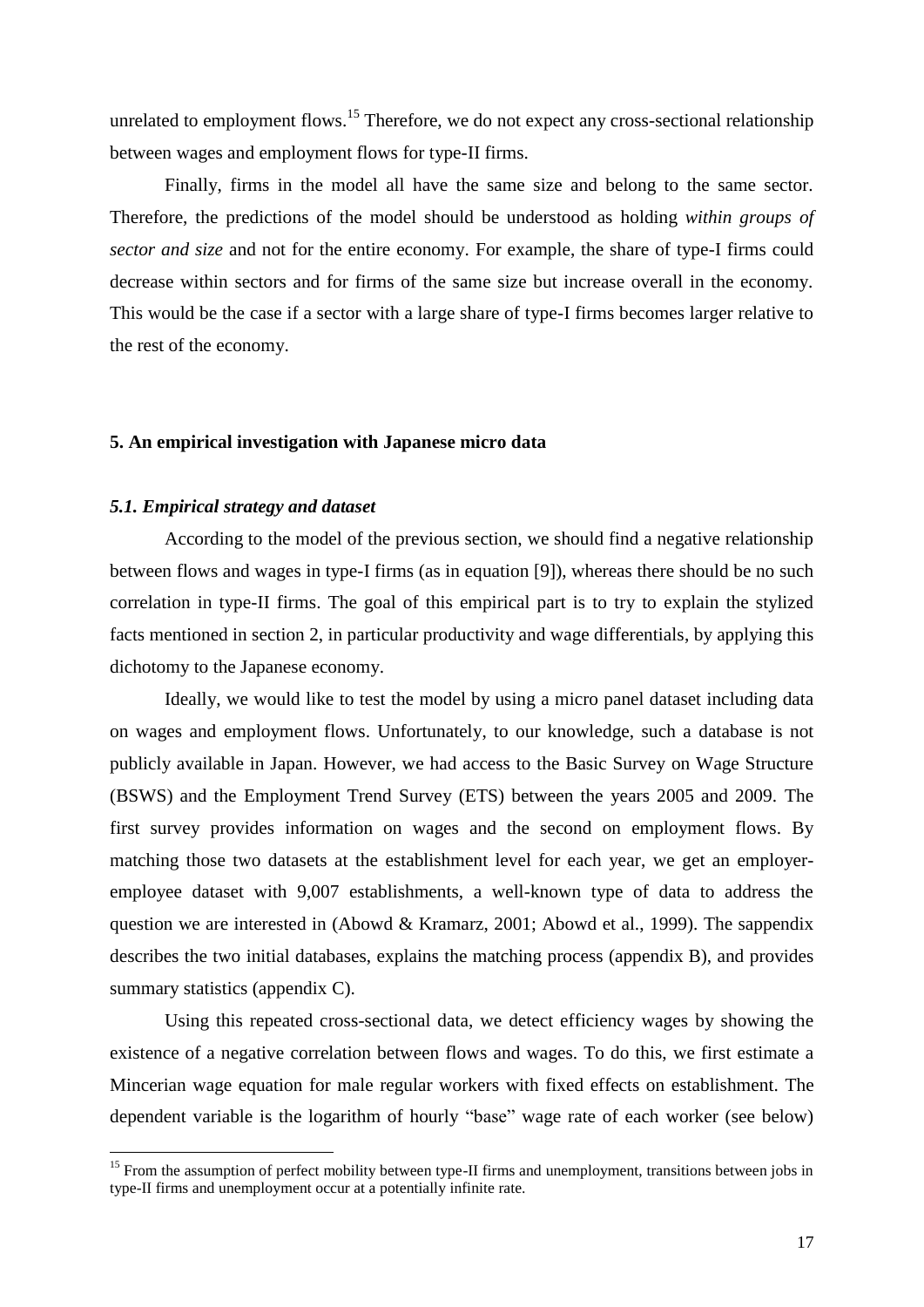and the explanatory variables are individual characteristics such as education, tenure, as well as dummies for prefectures (Kambayashi et al, 2008). The establishment fixed effect can be interpreted as the establishment-specific wage premium. According to the model, this fixed effect should be negatively correlated with the magnitude of outflows in type-I establishments.

In a second step, we use the unknown regime switching technique (Dickens & Lang, 1985; Ishikawa & Dejima, 1994) to decompose the economy into two types of establishments. This methodology allows us not to set any explicit *a priori* criterion to define which establishment belongs to which type of firm. This is a crucial point, since productivity dispersion has increased within groups of firms sharing similar characteristics such as size and industry (SF2). After having identified these two groups of firms, we can check whether there is a negative correlation between wage premia and flows in type-I firms, and no such correlation in type-II firms.

In a third step, we use the result of this estimation and public data with a longer time span to simulate the evolution of the share of type-I firms in the economy. This will allow us to confirm an additional prediction of the model.

#### *5.2 Detecting the existence of efficiency wage schemes*

<u>.</u>

We start by checking whether there is a negative correlation between wage premia and employment flows in the data, as predicted by the model when firms adopt efficiency wage schemes.

First, according to a conventional procedure in the usage of the BSWS, we define an hourly "base" wage  $w_{\text{lit}}$  as the wage, excluding various allowances, paid per scheduled hour worked by worker *i*, in establishment *j* at time *t*. The base wage thus excludes bonus payments and overtime work, which avoids a potential bias coming from unobservable temporary labor demand shocks. If the wage were computed using the total wage bill instead, such shocks would affect both the estimated wage premium and the labor flows.<sup>16</sup>

<sup>&</sup>lt;sup>16</sup> The Japanese legal regulation requires almost every employer to prepare "Workplace Rule" (*Shugyo Kisoku*), which specify *ex ante* the base wage and the number of hours worked in a written contract. Because it is not easy to modify the written contracts, *ex post* adjustments to temporary shocks are usually made by using bonus payments and overtime work. The base wage and hours reported in the survey are based on the wage and hours of the Workplace Rule. Therefore, the hourly base wages in our data are not directly affected by temporary shocks.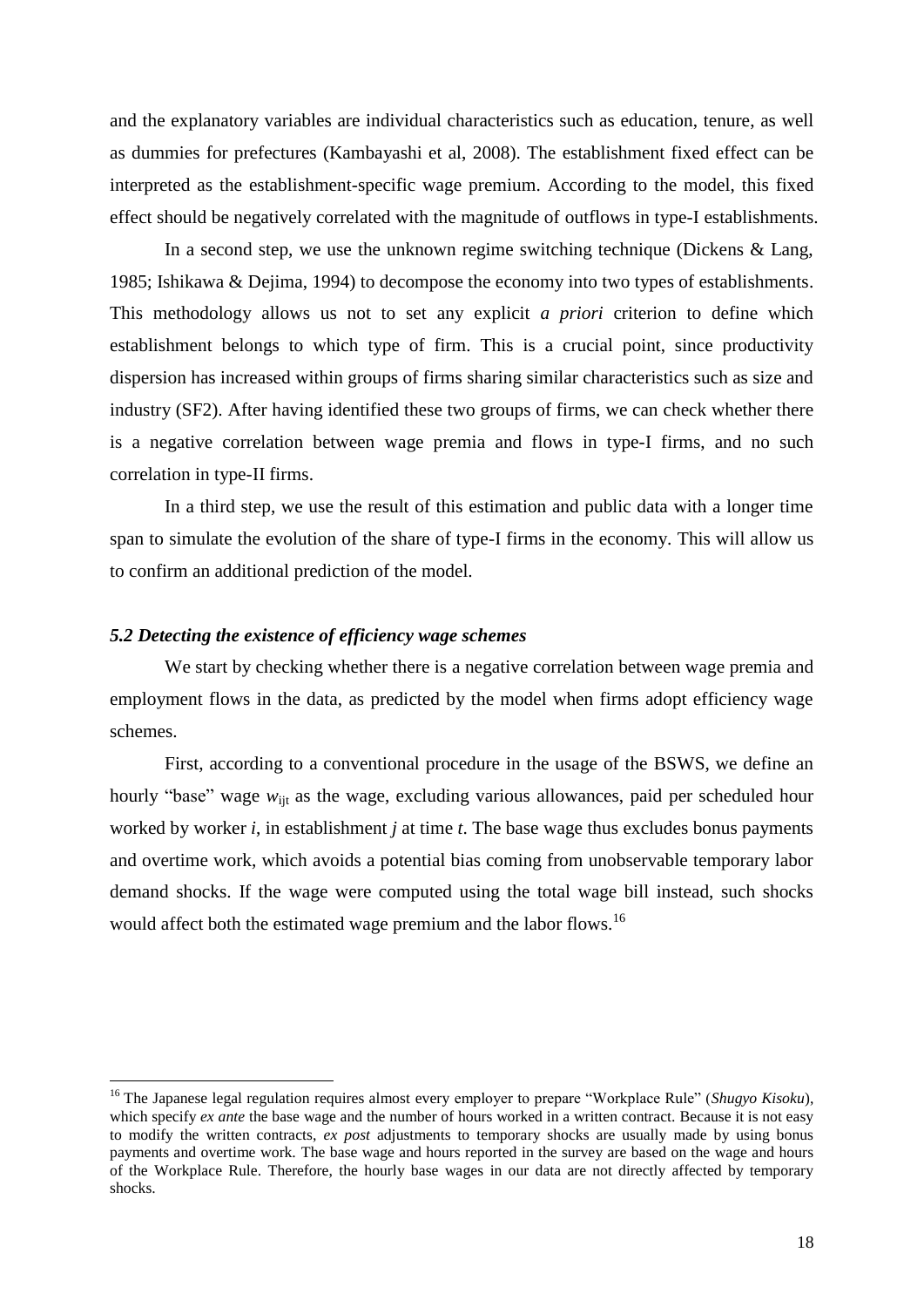Second, we limit the sample to regular male workers in private firms with more than 30 employees, and exclude the construction industry, to keep the comparability to public data.<sup>17</sup>

Third, we regress year by year the log of the base wage on individual characteristics of human capital (such as educational level, age, tenure), and prefecture dummies  $(X_{ijt})$ , in addition to an establishment fixed effect  $(u_{it})$ . Following the standard Mincerian equation, the specification is:

$$
w_{ijt} = \alpha_t + X_{ijt} \beta_t + u_{jt} + e_{ijt} \quad \text{(t=2005, ...2009)} \tag{15}
$$

Here  $e_{ijt}$  is the normally distributed error term given  $X_{ijt}$  and  $u_{jt}$ . If the human capital market is perfect, the establishment fixed effects  $u_{it}$  of [15] can be interpreted as the unobserved wage premium which a worker can enjoy just because he belongs to a specific establishment.

The next step is to look at the relationship between the predicted wage premium  $\hat{u}_{j}$ and employment flows. Table 2 shows the negative statistical relationship between the predicted establishment effects and several kinds of flow ratios at the establishment level, controlling for industries, firm size and overtime ratio. This supports the predictions of [9] for the whole sample of firms.

| (2a)          | (2b)     | (2c)                        | (2d)                                         |
|---------------|----------|-----------------------------|----------------------------------------------|
|               |          |                             |                                              |
| $-0.052$      |          |                             |                                              |
| $(0.013)$ *** |          |                             |                                              |
|               | $-0.074$ |                             |                                              |
|               |          |                             |                                              |
|               |          | $-0.038$                    |                                              |
|               |          | ***<br>$(0.008)^{^{\circ}}$ |                                              |
|               |          |                             | $-0.025$                                     |
|               |          |                             | $(0.010)$ ***                                |
|               |          |                             |                                              |
| 0.27          | 0.27     | 0.27                        | 0.27                                         |
|               |          | $(0.017)$ ***               | Predicted Establishment Fixed Effect<br>9007 |

*Table 2: OLS Estimates of the Effect of Flow Structure on Establishment Fixed Effects (1) Sample: 2005-2009 BSWS and ETS matched sample*

Note: Standard errors in parentheses, and \*\*\*  $p < 0.01$ , \*\*  $p < 0.05$ , \*  $p < 0.1$ . Other explanatory variables include the average overtime ratio, 4 firm size dummies, 9 industry dummies and a constant. The inflow (outflow) ratio is the number of employees hired (fired) during a year divided by total employment at the beginning of the year. The gross flow ratio is the sum of the inflow and the outflow ratios. The excess flow ratio is the difference between the gross flow ratio and the absolute value of the employment growth rate.

<u>.</u>

<sup>&</sup>lt;sup>17</sup> Construction industry was not covered by ETS until 1990. In published tables, the disaggregated employment flows for different industries and -firm sizes are only available for firms with more than 30 employees.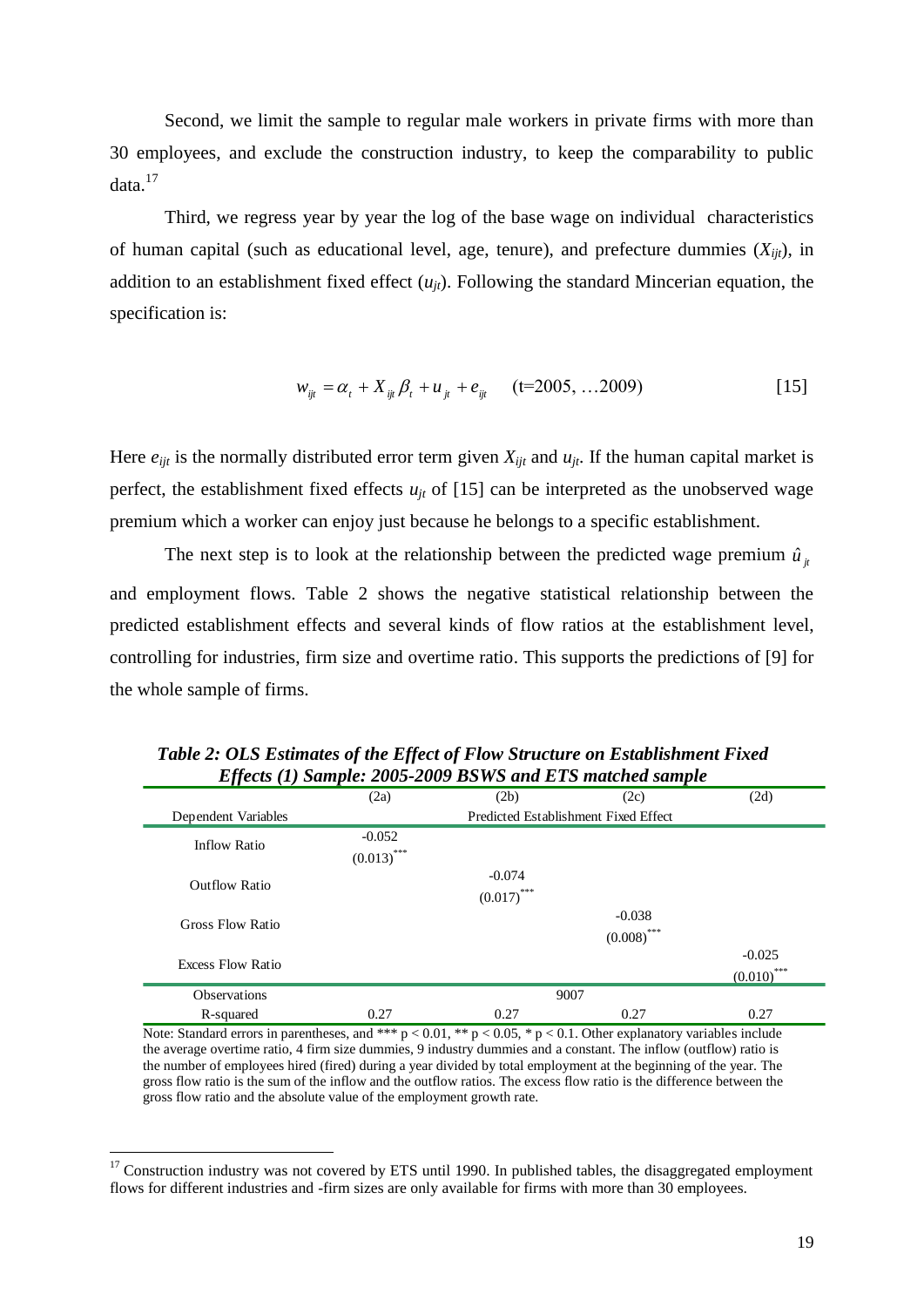Although these results confirm the existence of an efficiency wage mechanism on average, the negative correlation may not be universal. This leads us to further investigate this issue by dividing the sample into two categories, type-I and type-II firms.

#### *5.3 Identifying two types of firms: a switching regression approach*

To divide the sample of firms into two tiers, a possibility would be to set up an *a priori* criterion such as firm size or industry. However, adopting such an *a priori* classification might lead to misclassify some firms. More importantly, it rules out by assumption the possibility of within-group heterogeneity, for example the possibility that two firms with similar size or belonging to the same sector may choose different wage schemes and organizational structure. Allowing for within-group heterogeneity is important if one considers that previous studies, which have tried to link increasing productivity differentials to strategic choices of firms (such as investment in R&D or export behavior) have shown its importance (Ito & Lechevalier, 2010).

This is why we adopt the unknown regime switching regression à la Dickens & Lang  $(1985)^{18}$ . With this methodology, sample separation is *a priori* unknown and the choice between two sectors becomes endogenous (Sousa-Poza, 2004). The system of estimation is, suppressing time dimension, as follows:

$$
\begin{cases} \hat{u}_{j,I} = \mathcal{G}_I + \gamma_I s_{j,I} + Z_{j,I} \delta_I + \varepsilon_{j,I} \\ \hat{u}_{j,H} = \mathcal{G}_H + \gamma_H s_{j,H} + Z_{j,H} \delta_H + \varepsilon_{j,H} \\ \mu_j = \mathcal{G}_3 + \gamma_3 K_j + Z_j \delta_3 + \varepsilon_{j,3} \end{cases}
$$

and [16]

 $\overline{\mathcal{L}}$  $\vert$  $\left\{ \right.$  $\overline{\phantom{a}}$  $=\mu_i$  $=\mu_i \geq$  $=$  $\hat{u}_{i}$ <sub>i</sub> if  $=\mu_i<0$  $\hat{u}_{i}$ , if  $=\mu_{i}\geq 0$ , ,  $j$ ,*II*  $\mathbf{u} - \boldsymbol{\mu}_j$  $j, I$  *ii*  $-\mu$ <sub>*j*</sub>  $\hat{\mu}$ <sup>-</sup> $\hat{\mu}$ *u u*  $\mu$  $\mu$ 

where

1

 $\widehat{\mu}_{_{j,k}}$  $\hat{u}_{i,k}$  is the predicted fixed effect of establishment *j* of type *k* (*I*: type-I, *II*: type-II);

 $s_j$  is the separation rate of establishment *j*;

*Z<sup>j</sup>* are control variables;

 $\mu_j$  is a latent variable which splits the sample into two types of firms;

 $K_i$  provides the key to identify the two types of firms.

 $18$  A well-known limit of this classical methodology, which has been already applied to the Japanese labor market by Ishikawa & Dejima (1994), is that it provides a test for dual labor markets and does not recognize the possibility of three segments. For the question we address in this paper, it is not a problem as we explicitly focus on the difference between two types of productive models.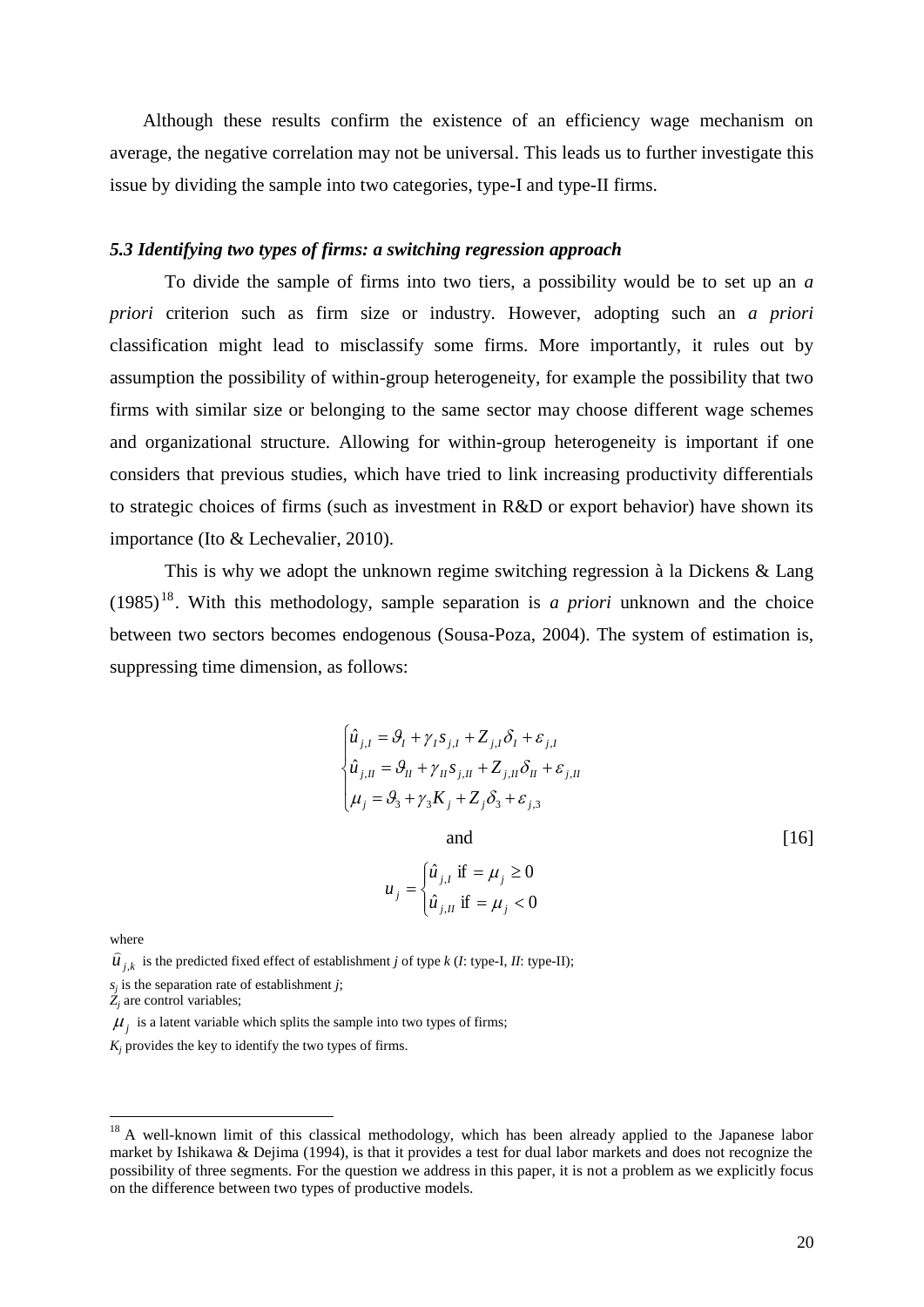Because  $\hat{u}_{j,k}$  $\hat{u}_{ik}$  is the predicted fixed effect of establishments and can be interpreted as a wage premium, industry and firm size should matter. Therefore, we include 9 industry dummies, 4 firm size dummies and year dummies as controls. As previously discussed,  $\hat{u}_{j,k}$  $\overline{a}$ may also be affected by unobserved temporary demand shocks, causing omitted variable bias. This potential bias is already limited by the fact that we estimate the wage premium using the base wage, not the total wage bill (see above). In addition, we introduce the average overtime ratio within establishments to directly control for temporary demand shocks.

The main issue, before estimating the system of equations (16), is to define the key to identify the two sectors, *K<sup>j</sup>* . We propose to use the difference between gross flows of male and female employees. The reason for this identification strategy is the following. First, a distinctive feature of the Japanese labor market is that female workers are usually not part of the regular workforce but are used by firms as a buffer (Abraham and Houseman, 1989, Houseman and Abraham, 1993). Accordingly, we identify female employees as a benchmark for the most flexible type of labor input. Then, if the gross flow of male employees is large compared to that of female employees belonging to the same firm, male workers are considered as a flexible labor input as well and the firm is classified as a type-II firm with a competitive work organization. If on the contrary, the gross flow of male employees is low compared to that of female employees, male workers are considered as enjoying job security and the firm is classified as a type-I firm.

This identification strategy relies on the specificity of the Japanese labor market with regards to the dichotomy between male and female employees. Discrimination against female workers in Japan has been documented by the existing literature (Wakisaka, 1997; Tachibanaki, 2005). The gender gap in the labor market in Japan is one of the highest among OECD countries (OECD 2010, table 1.1, p.37). The fact that female workers are used as a buffer and thus displays larger gross flows is confirmed in our data set: the gross flow rate is higher on average and more volatile for female than for male regular workers (appendix D).

Another option for the identification strategy may be to use the difference between gross flows of part-timers and full-timers within the same establishment. In this case, we would assume that an establishment which uses part-timers more flexibly than its full-timers is more likely to treat their full-timers as quasi-fixed input and could be considered as a type-I firm. However, using part-timer flows drastically limits the sample size and creates biases in the estimated results, because the use of part-timer is heavily concentrated on some establishments (small establishment and/or belonging to the service industry). The share of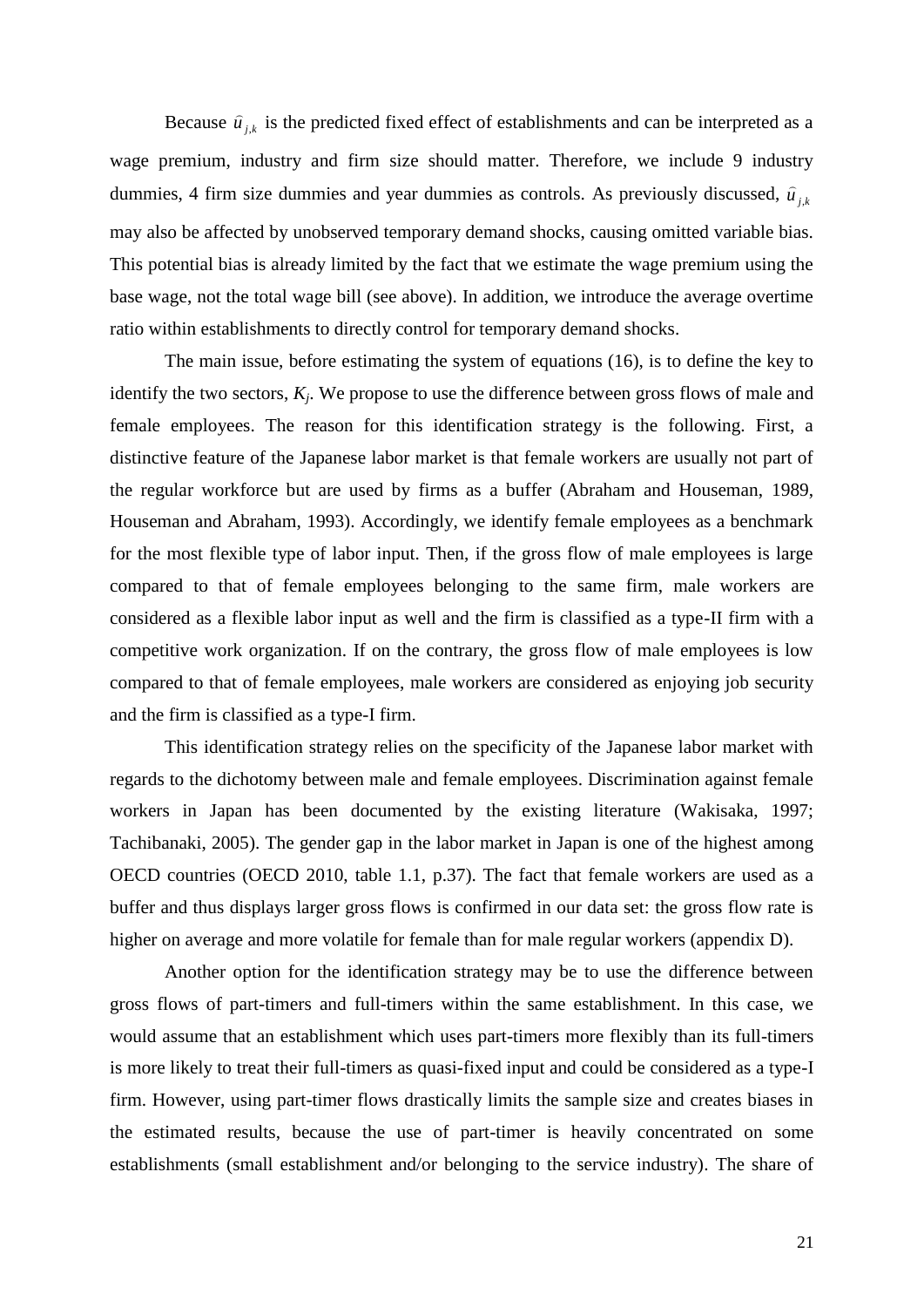establishments which do not use female regular worker is at most 12%, while the share without any part-timers is 44%. This makes it easier to econometrically identify the two types of firms that we theoretically distinguished using the dichotomy between male and female workers than the dichotomy between part-time and full-time workers. In addition, the category of full-time workers does not necessarily coincide with that of regular workers, as full-time workers can also be used as a buffer to protect the core workforce. Indeed, many female workers who work fulltime are treated as non-regular workers (so-called "quasi-parttimers"; OECD, 1998). That being said, we will use this alternative identification strategy as a robustness check (section 5.5.1).

After having chosen our identification strategy, we run the estimation based on equation [16]. The estimated results are shown in Table 3. Column (2a) is the same as in Table 2, in which we can find a weakly negative correlation between separation rates and the predicted establishment fixed effect on average. When we divide the sample into two parts, following the switching equation reported in column (3c), this negative relation becomes stronger and gains statistical significance in type-I firms (3b), whereas it becomes rather small and statistically insignificant in type-II firms (3a). These results imply that we cannot reject the hypothesis that type-I firms resort to efficiency wages, whereas type-II firms do not.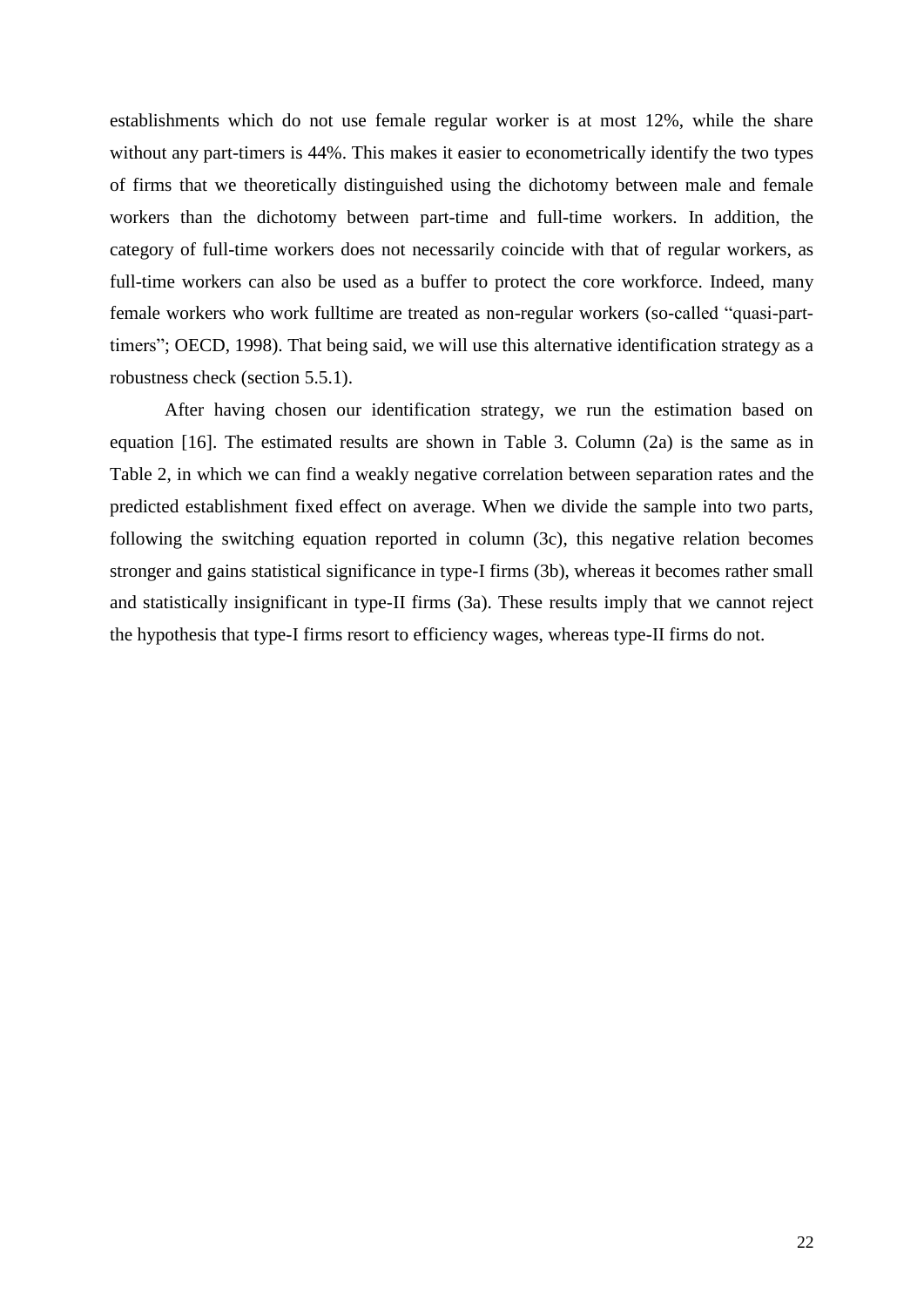|                             | (2a)                                 | (3a)                     | (3b)                     | (3c)                     |
|-----------------------------|--------------------------------------|--------------------------|--------------------------|--------------------------|
|                             | Full Sample OLS                      | Type-II firms            | Type-I firms             | Switch                   |
| Dependent Variables         | Predicted Establishment Fixed Effect | (latent)                 |                          |                          |
|                             | $-0.074$                             | $-0.016$                 | $-0.156$                 |                          |
| Outflow Ratio               | $(0.017)$ ***                        | $-0.012$                 | $(0.043)$ ***            |                          |
| Gross Flow Ratio Difference |                                      |                          |                          | $-0.048$                 |
| between Male and Female     |                                      |                          |                          | $(0.006)$ ***            |
|                             | $-0.584$                             | $-0.226$                 | $-1.204$                 |                          |
| Overtime Ratio              | $(0.046)$ ***                        | $(0.036)$ ***            | $(0.117)$ ***            |                          |
| Firm Size Dummies           |                                      |                          |                          |                          |
| (over 1000)                 |                                      | <b>BASE</b>              |                          |                          |
|                             | $-0.161$                             | $-0.134$                 | $-0.2$                   | 0.091                    |
| $(300-999)$                 | $(0.007)$ ***                        | $(0.005)$ ***            | $(0.015)$ ***            | $(0.007)$ ***            |
|                             | $-0.278$                             | $-0.275$                 | $-0.26$                  | $-0.839$                 |
| $(100-299)$                 | $(0.007)$ ***                        | $(0.005)$ ***            | $(0.019)$ ***            | $(0.008)$ ***            |
|                             | $-0.346$                             | $-0.342$                 | $-0.329$                 | $-0.79$                  |
| $(30-99)$                   | $(0.009)$ ***                        | $(0.007)$ ***            | $(0.021)$ <sup>***</sup> | $(0.010)$ ***            |
| <b>Industry Dummies</b>     |                                      |                          |                          |                          |
|                             | 0.161                                | 0.139                    | 0.363                    | 0.53                     |
| (Mining)                    | $(0.023)$ ***                        | $(0.014)$ <sup>***</sup> | $(0.050)$ ***            | $(0.025)$ ***            |
| (Manufacturing)             |                                      | <b>BASE</b>              |                          |                          |
|                             | 0.203                                | 0.204                    | 0.117                    | $-1.945$                 |
| (Electric and Utilities)    | $(0.013)$ ***                        | $(0.007)$ ***            | $(0.036)$ ***            | $(0.015)$ <sup>***</sup> |
| (Transportation and         | 0.122                                | 0.245                    | 0.07                     | 2.062                    |
| Communication)              | $(0.009)$ ***                        | $(0.007)$ ***            | $(0.020)$ ***            | $(0.010)$ ***            |
| (Retail, Wholesales and     | $-0.03$                              | $-0.066$                 | 0.053                    | 0.96                     |
| Restaurants)                | $(0.010)$ ***                        | $(0.006)$ ***            | $(0.022)$ <sup>**</sup>  | $(0.010)$ ***            |
|                             | 0.179                                | 0.156                    | 0.216                    | 1.127                    |
| (Finance and Insurance)     | $(0.012)$ ***                        | $(0.008)$ ***            | $(0.025)$ ***            | $(0.014)$ ***            |
|                             | 0.095                                | 0.255                    | 0.009                    | 2.377                    |
| (Real Estates)              | $(0.016)$ ***                        | $(0.012)$ <sup>***</sup> | $-0.03$                  | $(0.018)$ ***            |
|                             | 0.109                                | 0.064                    | 0.124                    | 2.139                    |
| (Service)                   | $(0.007)$ ***                        | $(0.005)$ <sup>***</sup> | $(0.017)$ ***            | $(0.008)$ ***            |
|                             | 0.171                                | 0.12                     | 0.275                    | $-1.131$                 |
| Constant                    | $(0.008)$ ***                        | $(0.006)$ ***            | $(0.021)$ ***            | $(0.007)$ ***            |
| Observations                |                                      | 9007                     |                          |                          |
| R-squared                   | 0.27                                 | 0.47                     | 0.13                     | 0.94                     |

#### *Table 3: Estimated Results of Switching Regression: Effect of Flow Structure on Predicted Establishment Fixed Effect 2005 BSWS and ETS matched sample*

Note: Standard errors in parentheses, and \*\*\* p<0.01, \*\* p<0.05, \* p<0.1. Estimation includes year dummies. Gross flow ratio means inflow ratio plus outflow ratio.

The estimation is also consistent with the identification strategy: the difference between male and female gross flows affects the establishments' probability to belong to the type-I firms negatively as well as significantly in the switching equation (column (3c) in table 3), as expected. The estimation is also consistent with the existing literature on wage premium and firm size: male workers enjoy larger wage premium in larger firms regardless of their organizational structure, type-I or type-II (columns (3a) and (3b)). Interestingly, the estimated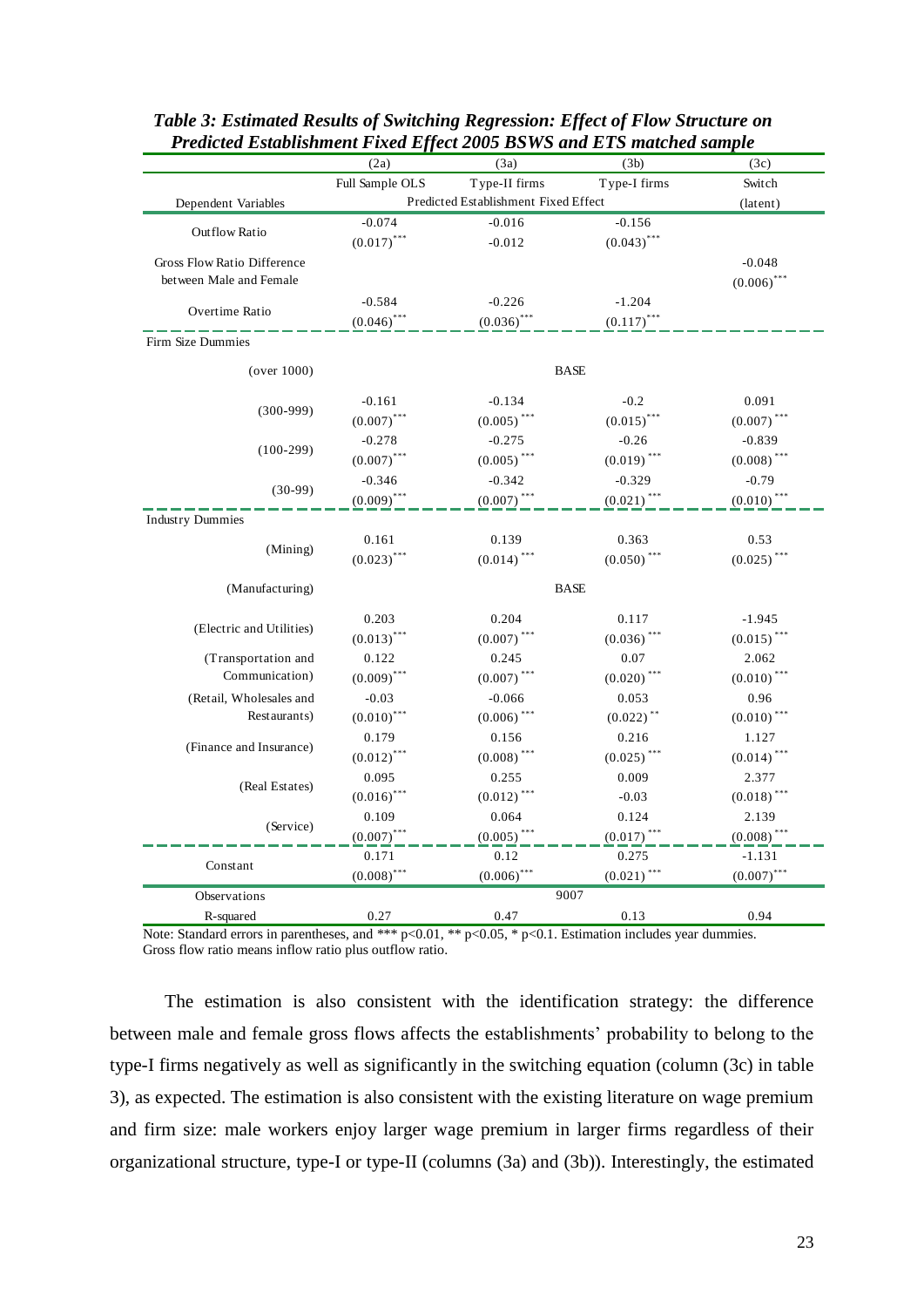switching equation (column (3c)) implies that smaller firms are less likely to belong to type-I firms (compared with the largest firms), and that firms in the service industry are more likely to be of type-I (compared with those in the manufacturing industry).

As the switching equation (column (3c) in table 3) is a type of Probit model, we cannot distinguish the magnitude of the marginal effect of variables directly. Instead, Table 4 decomposes the sample according to the *ex post* estimated probability to be type-I, and confirms the difference of firm characteristics between more-likely-to-be-type-I firms and less-likely-to-be-type-I firms. As expected, the average wage premium is much larger in the more-likely-to be-type-I firms. The difference between gross flows of male and female workers is also smaller in the more-likely-to-be-type-I firms. It is also apparent that there are less small firms among the more-likely-to-be-type-I firms. For example, among the firms whose probability to belong to type I is more than median, the smaller firms (under 299 employees) represent 22.7% against 26.3% in less-likely firms. The table also suggests that the relation between firm size and type of firm is non monotonous, implying that an *a priori* classification of type of firm would not have been appropriate. As for the industries, manufacturing industries have a low probability of being type I whereas high probability firms are characterized by a high share of service industry.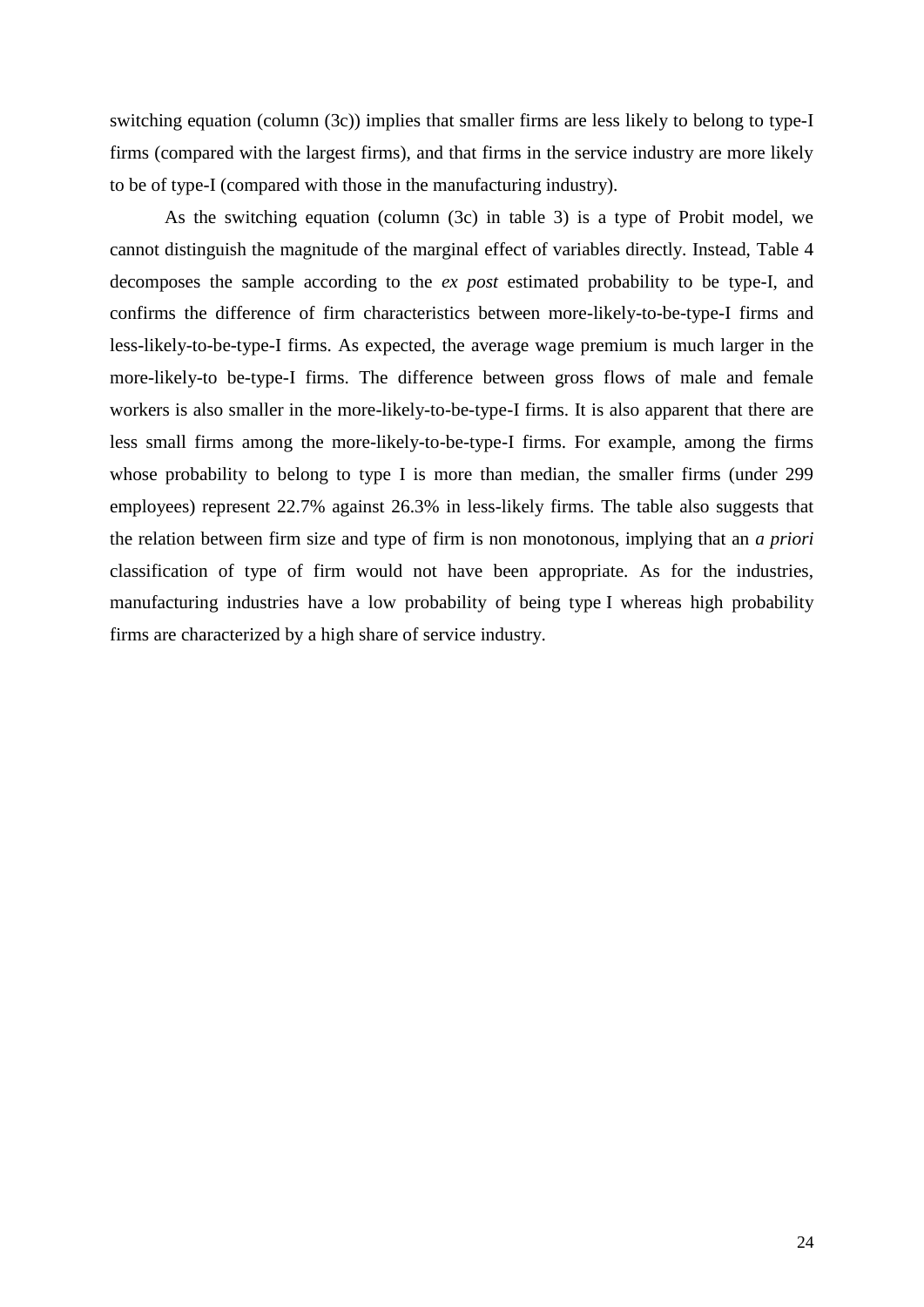|                                      |                                                    | less than median of<br>Prob. of Type-I |           | more than median of<br>Prob. of Type-I |           |
|--------------------------------------|----------------------------------------------------|----------------------------------------|-----------|----------------------------------------|-----------|
| Variable                             |                                                    | Mean                                   | Std. Dev. | Mean                                   | Std. Dev. |
|                                      | Predicted Establishment Fixed Effect               | 0.030                                  | 0.232     | 0.088                                  | 0.307     |
| <b>Outflow Ratio</b>                 |                                                    | 0.116                                  | 0.104     | 0.158                                  | 0.185     |
|                                      | Gross Flow Ratio Difference between Male and Femal | $-0.027$                               | 0.243     | $-0.081$                               | 0.654     |
| <b>Overtime Ratio</b>                |                                                    | 0.090                                  | 0.056     | 0.070                                  | 0.058     |
|                                      | (over $1000$ )                                     | 0.610                                  |           | 0.511                                  |           |
| Dummies<br>Firm Size                 | $(300-999)$                                        | 0.130                                  |           | 0.262                                  |           |
|                                      | $(100-299)$                                        | 0.163                                  |           | 0.147                                  |           |
|                                      | $(30-99)$                                          | 0.100                                  |           | 0.080                                  |           |
| Industry Dummies                     | (Mining)                                           | 0.020                                  |           | 0.006                                  |           |
|                                      | (Manufacturing)                                    | 0.876                                  |           | 0.140                                  |           |
|                                      | (Electric and Utilities)                           | 0.076                                  |           | 0.000                                  |           |
|                                      | (Transportation and Communication)                 | 0.000                                  |           | 0.172                                  |           |
| (Retail, Wholesales and Restaurants) |                                                    | 0.027                                  |           | 0.142                                  |           |
|                                      | (Finance and Insurance)                            | 0.002                                  |           | 0.092                                  |           |
|                                      | (Real Estates)                                     | 0.000                                  |           | 0.052                                  |           |
|                                      | (Service)                                          | 0.000                                  |           | 0.397                                  |           |
|                                      | 2005                                               | 0.154                                  |           | 0.285                                  |           |
|                                      | 2006                                               | 0.272                                  |           | 0.145                                  |           |
| Year Dummies                         | 2007                                               | 0.204                                  |           | 0.202                                  |           |
|                                      | 2008                                               | 0.185                                  |           | 0.150                                  |           |
|                                      | 2009                                               | 0.186                                  |           | 0.217                                  |           |
| Observation                          |                                                    |                                        | 4504      |                                        | 4503      |

## *Table 4: Average attributes between more-likely-to-be-type-II firms and more-likely-to-be-type-I firms*

Overall, the estimation of the system of equations supports the existence of efficiency wages in type-I firms and competitive wages in type-II firms. This result shows the usefulness of the unknown switching regression methodology à la Dickens & Lang.

## *5.4 Implication for the evolution of the share of type-I firms*

A key mechanism of the theoretical model is the reallocation of firms from a type-I to a type-II organization when the economy is hit by a negative aggregate productivity shock (see Proposition 1). This section uses the result of the estimation to simulate the evolution of the share of type-I firms.<sup>19</sup> To do this, we feed the switching regression estimate (column (3c) in table 3) with public data from 1981 to 2005 to compute the probability to be a type-I firm.

The probability of being a type-I firm is calculated as:

<u>.</u>

$$
F(\hat{\theta}_3 + \hat{\gamma}_3 K_j + Z_j \hat{\delta}_3)
$$
 [17]

<sup>&</sup>lt;sup>19</sup> Because of the lack of data, it is not possible to simulate the evolution of other variables such as wage differentials.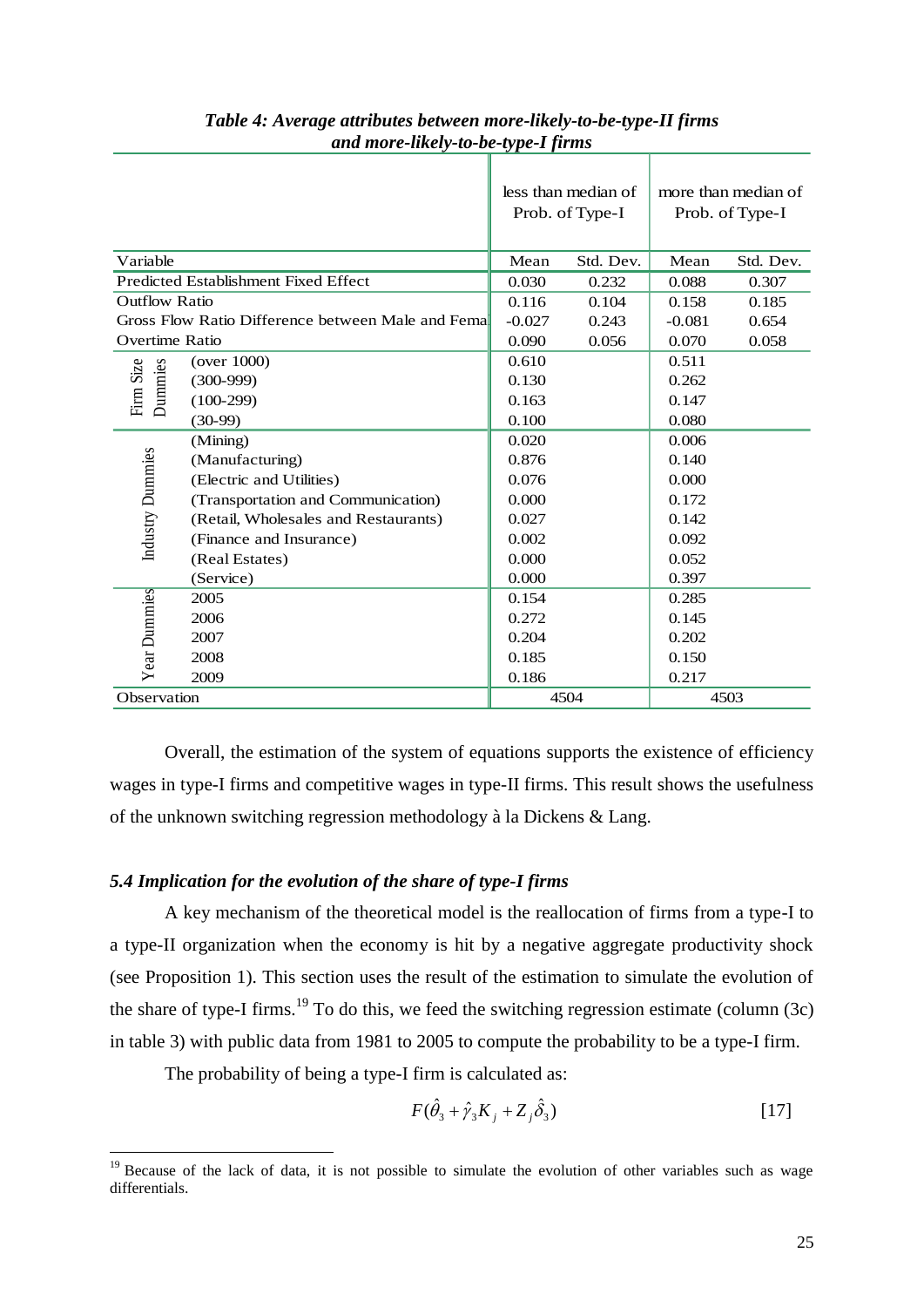where *F* is the c.d.f. of the standard normal distribution,  $K_i$  is the difference between gross flows of male and female workers, and  $Z_j$  are dummies for industry and firm size. In the sample used for the estimation, the mean (median) over the 9,007 establishments of this probability is 31% (13%). By using the number of male regular workers as weights, we can compute the share of type-I firms in the economy, measured by the number of male regular workers. In our sample, it is equal to 19%.

To determine the evolution of the share of the type-I firms over time, we feed [17] with published ETS data that provide semi-aggregated worker flows by gender, firm size, and industry since 1981. If we assume that the switching equation has been stable over time, we can deduce the probability for the average firm to belong to type-I in a certain industry, for a certain size class and in a certain year. As the model predicts a shrinking share of type-I firms within a homogenous sector and for a given size (normalized to 1), the simulation has to abstract from changes in the composition of sector and size. To do this, we fix the composition of industry and firm-size as it was in 1981. More precisely, denote *St1981* the average share of type-I firms at year t, based on the number of male regular workers of industry-firm size k in the year 1981 which we denote  $M_{k1981}$ .  $K_{kt}$  is the difference between aggregate gross worker flow of male and female, and *Zkt* are dummies for industry and firm size. *St1981* is defined as follows:

$$
S_{t1981} = \frac{\sum_{k} F(\hat{\theta}_{3} + \hat{\gamma}_{3} K_{kt} + Z_{kt} \hat{\delta}_{3}) M_{k1981}}{\sum_{k} M_{k1981}}
$$
 [18]

We refer to this first simulation as the *within-group transition* and report our result in Figure 1A. To be complete, we also report in Figure 1B the total share of type-I firms when allowing the composition of industry and size to evolve over time (*total transition*).<sup>20</sup> In this second simulation, the evolution of the total share is affected by the distributional shift of workers from sector to sector and from size to size. Since, according to our results, firms in

<sup>20</sup> The total share *S<sub>t</sub>* is defined as  $\frac{k}{\sum_{i=1}^{k} n_i}$  $\sum F(\hat{\theta}_3 + \hat{\gamma}_3 K_{kt} +$ *k kt kt k*  $kt$ <sup> $\mathcal{L}_k$ </sup> *M*  $F(\hat{\theta}_3 + \hat{\gamma}_3 K_{kt} + Z_{kt} \hat{\delta}_3)M$ .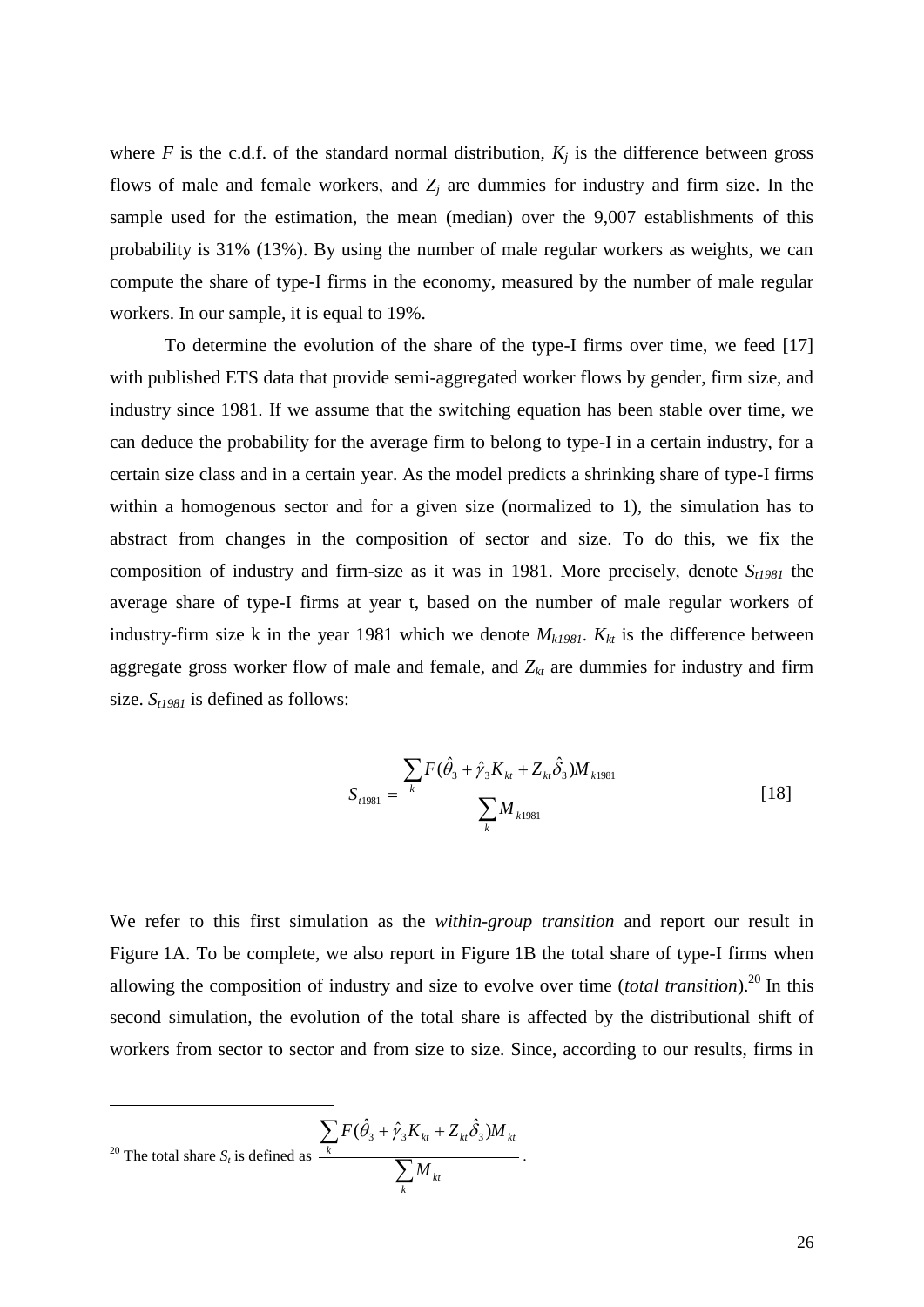the service sector are more likely to adopt the efficiency wage scheme, the increasing share of the service industry over time is likely to lead to a larger total share of type-I firms.

Figure 1A shows the evolution of the simulated share of type-I firms between 1981 and 2005 based on a fixed sectoral and size composition  $(S_{t1981})$ <sup>21</sup>. The simulated share of type-I firms has decreased within group at the beginning of the Lost Decade, which confirms the prediction of the model.

*Figure 1A: Predicted Share of Type-I firms Worker (Within Group Transition)*



Figure 1B shows the evolution of the simulated total share of type-I firm when allowing for changes in the industry-size composition. The total share in the simulation is about 25% in 2005, which is slightly higher than the share directly computed with the micro data, 19%. This difference, which could be due to aggregation errors, should make us cautious when interpreting the simulated probability based on aggregate data. The figure shows that changes in the composition of industry and firm-size led to an overall increase in the share of type-I firms within whole economy. While the first simulation provides an explanation for the rise of within-group wage differentials, this second simulation could explain widening between-group wage differentials.

 $21$  Data for 2003 are missing.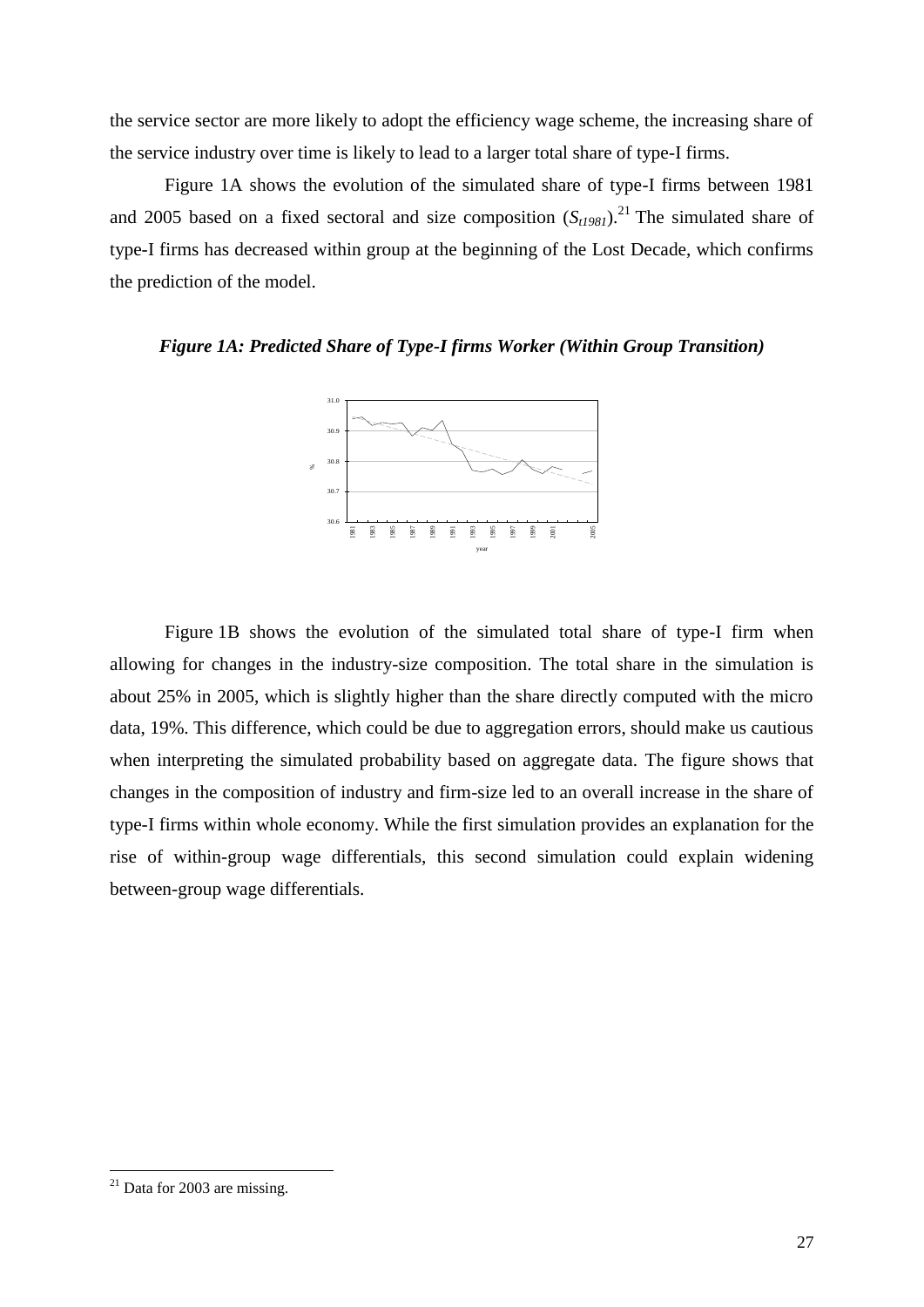

#### *5.5 Robustness of Switching Regression*

The existence of efficiency wages is not contradicted by our estimations so far. However, it is necessary to conduct some robustness checks to make this conclusion stronger. We first discuss the robustness of the switching equation, especially with regard to the identification strategy; then we discuss the robustness of the wage premium equation.

#### 5.5.1. Gross flow difference between regular workers and part-timers

An alternative choice for the variable  $K_j$  in equation [16] is to use the gross flow difference between regular workers and part-timers. As we already explained, the drawback of this approach is the drastic decrease of the sample size. Table 5 shows the distribution of part-timer ratio.

| <b>BSWS 2005-2009</b>      |        |       |           |              |              |      |                     |
|----------------------------|--------|-------|-----------|--------------|--------------|------|---------------------|
|                            | Obs    | Mean  | Std. Dev. | Min.         | Median       | Max. | Fraction of<br>zero |
| Total                      | 266563 | 0.232 | 0.315     | $\theta$     | 0.059        |      | 0.439               |
| Industry                   |        |       |           |              |              |      |                     |
| manufacturing              | 50980  | 0.115 | 0.207     | $\theta$     | $\mathbf{0}$ | 1    | 0.541               |
| hotels and<br>restraurants | 33411  | 0.623 | 0.328     | $\theta$     | 0.737        | 1    | 0.099               |
| Firm size                  |        |       |           |              |              |      |                     |
| Over 5000                  | 29725  | 0.326 | 0.390     | $\theta$     | 0.075        | 1    | 0.411               |
| 100 to 299                 | 38945  | 0.180 | 0.268     | $\mathbf{0}$ | 0.049        | 1    | 0.454               |
| 5 to 9                     | 38765  | 0.249 | 0.326     | $\theta$     | 0.111        | 1    | 0.488               |

# *Table 5: Distribution of Part-timer Ratio*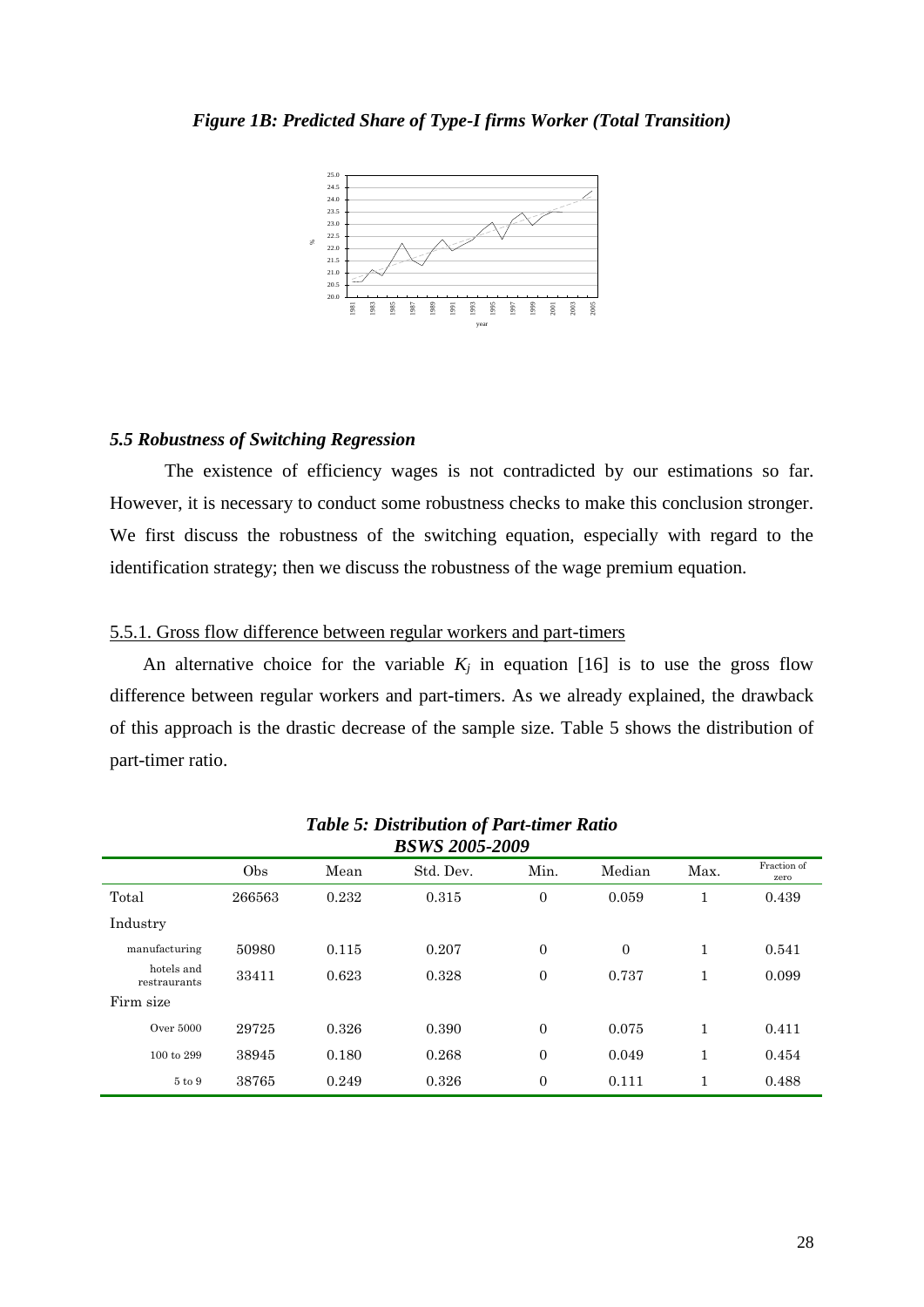The sample mean of part-timer ratio per establishment is about 23%. However 44% of establishments do not use part-timers at all. Some service industries such as hotels and restaurants uses part-timers much more than manufacturing industries do. Moreover, parttimers are likely to be concentrated in the very large and very small firms.<sup>22</sup> Therefore, if we use the difference between gross flows of full-timers and part-timers, we lose much of the sample size and the remaining sample will be biased towards some particular sectors.

Regardless of these drawbacks, Table 6 displays the estimated results of equation (16), when using the difference between gross flows of full-timers and part-timers. As we expected, with one third less of sample size, the resulting estimation does not distinguish as well as before type-I from type-II firms. However, results from of pooled OLS (6d) still show the slightly negative relation between the inflow ratio and the wage premium as a whole. The switching equation (6c) which uses the gross flow difference between regular workers and part-timers yields a similar result as in table 3. Contrary to the results we showed in table 3, the outflow ratio in type-II firms now also negatively affects the wage premium in (6a). Nonetheless, the magnitude of the effect is much smaller than for type-I firms. Overall, the change of the identification key does not substantially alter our results.

*Table6: Summary of Estimated Results of Switching Regression: Effect of Gross Flow Difference between Regular workers and Part-timers: 2005-2009 BSWS and ETS matched sample*

| пля типенси затри                                                |                           |                                      |                           |                           |  |  |
|------------------------------------------------------------------|---------------------------|--------------------------------------|---------------------------|---------------------------|--|--|
|                                                                  | (ddd)                     | (6a)                                 | (6b)                      | (6c)                      |  |  |
|                                                                  | Pooled OLS                | Type-II firms                        | Type-I firms              | Switch                    |  |  |
| Dependent Variables                                              |                           | Predicted Establishment Fixed Effect |                           | (latent)                  |  |  |
| Outflow Ratio                                                    | $-0.096$<br>$(0.020)$ *** | $-0.030$<br>$(0.013)$ **             | $-0.202$<br>$(0.067)$ *** |                           |  |  |
| Gross Flow Ratio<br>Difference between<br>Regular and Part-timer |                           |                                      |                           | $-0.228$<br>$(0.002)$ *** |  |  |
| Constant                                                         | 0.152<br>$(0.010)$ ***    | 0.109<br>$(0.007)$ ***               | 0.202<br>$(0.025***$      | $-1.059$<br>$(0.008)$ *** |  |  |
| Observations                                                     |                           | 5898                                 |                           |                           |  |  |
| R-squared                                                        | 0.27                      | 0.46                                 | 0.16                      | 0.97                      |  |  |

Note: Standard errors in parentheses, and \*\*\* p<0.01, \*\* p<0.05, \* p<0.1. Estimation includes industry, firm size, year dummies and overtime ratio. Gross flow ratio means inflow ratio plus outflow ratio.

<u>.</u>

<sup>22</sup> This result is confirmed by the *Diversification of Employment Forms survey*, an establishment-based administrative survey conducted by the MHWL in 1994 and 2007. In the 75% of establishments in which fulltime regular employees are the major form of employment, they account for 92% of the total employment; in the 20% of establishments where part-time employees constitute the major form of employment, they account for almost 2/3 of the establishment employment. To put it differently, part-time workers are concentrated on few establishments.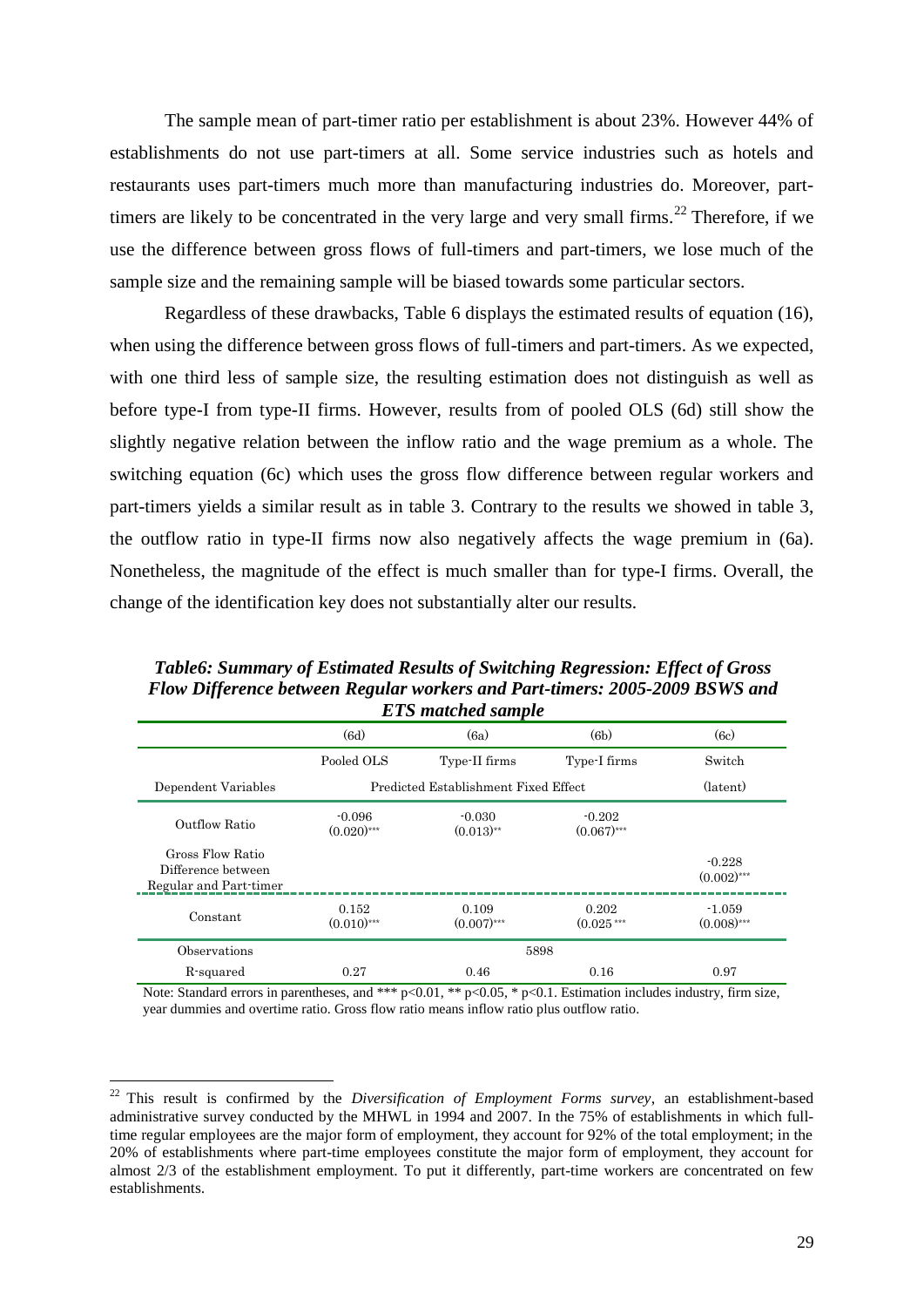#### 5.5.2. Wage premium equation: on-the-job search and composition effect

The estimation of the wage premium equation may have been affected by two other mechanisms. First of all, as recalled in section 3, a mechanism of on-the-job search may also explain the observed negative relation between wage premium and gross flows at the micro level. Because incumbents can look for a job elsewhere, employers have an incentive to retain them with higher wages, which results in both of a higher wage premium and a lower labor flow. To control for this potential bias, we use the outflow ratio of voluntary quits as an additional control variable.

Second, in the actual workplace, fluctuations in gross flows may introduce a change in the composition of the company's workforce; for example, when hiring decreases, the average age and tenure of workers may increase as a result of reducing younger new-comers. In the estimation, we assume that the observable attributes of human capital solely determine the hourly base wage, and any change in the workforce composition does not affect the residual of wage equations. However, if the company uses deferred payment schemes, in which workers receive wage premium in the later period of career, any temporal decrease of younger workers' share in hiring will cross-sectionally produce a higher average wage premium, even though this change in the composition of the workforce will not alter the aggregated wage premium through lifetime. Since our dataset is built on cross-sectional survey, the unobservable deviation of each establishment from the cross-sectional mean may come from a temporal imbalance of workers' composition. To account for this, we use the difference between the average age of stock and inflows.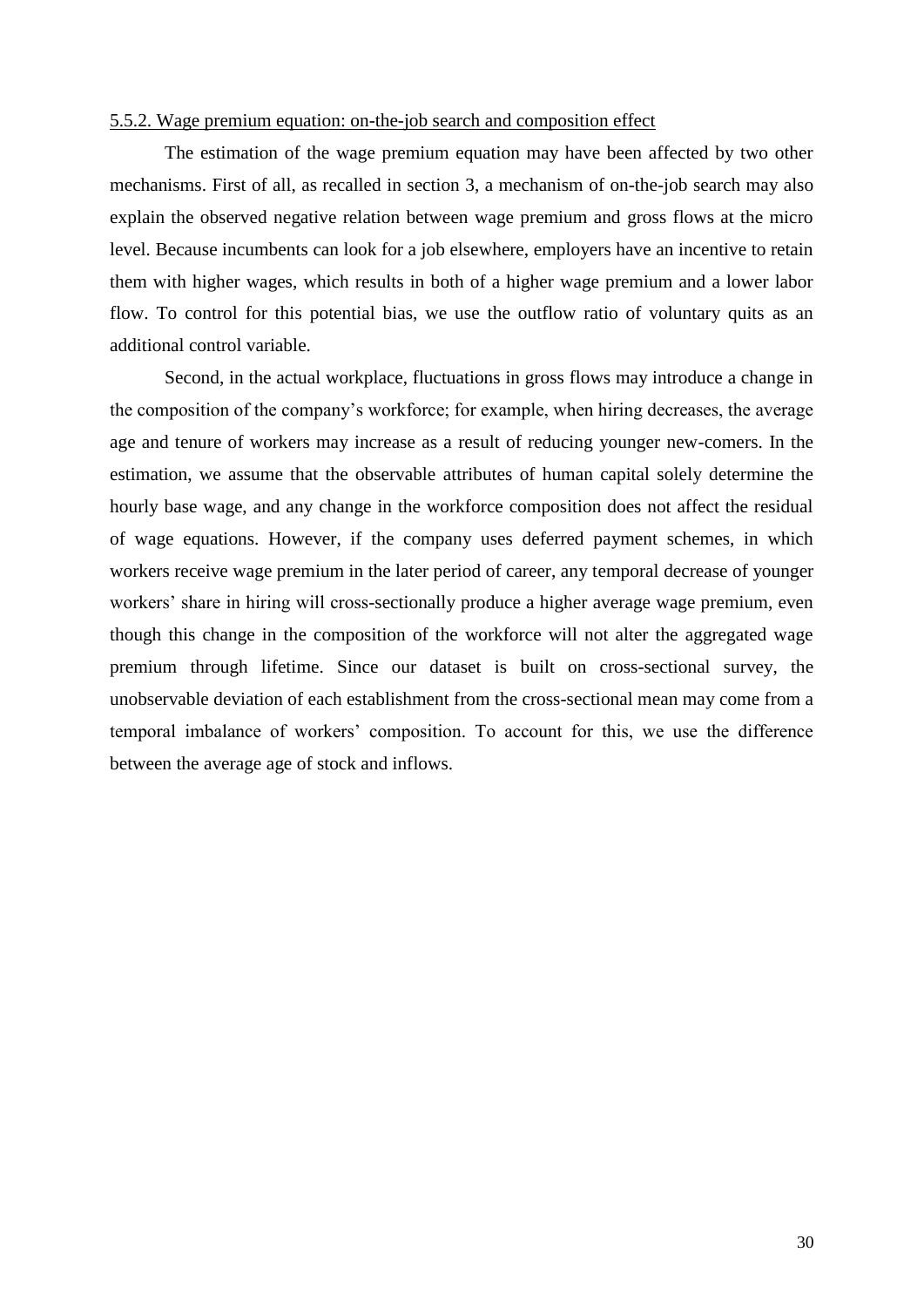| $2000$ 2007 DD 110 and LLD matched sample |                        |                                      |                           |                           |  |  |
|-------------------------------------------|------------------------|--------------------------------------|---------------------------|---------------------------|--|--|
|                                           | (7a)                   | (7 <sub>b</sub> )                    | (7c)                      | (7d)                      |  |  |
|                                           | Type-II firms          | Type-I firms                         | Type-II firms             | Type-I firms              |  |  |
| Dependent Variables                       |                        | Predicted Establishment Fixed Effect |                           |                           |  |  |
| Outflow Ratio                             | $-0.018$<br>(0.012)    | $-0.150$<br>$(0.042)$ ***            | $-0.010$<br>(0.013)       | $-0.105$<br>$(0.031)$ *** |  |  |
| Difference of Average<br>Age              | $-0.001$<br>(0.001)    | 0.009<br>$(0.002)$ ***               |                           |                           |  |  |
| Ratio of Voluntary Quit                   |                        |                                      | $-0.040$<br>$(0.005)$ *** | $-0.071$<br>$(0.011)$ *** |  |  |
| Constant                                  | 0.123<br>$(0.006)$ *** | 0.241<br>$(0.024)$ ***               | 0.132<br>$(0.006)$ ***    | 0.239<br>$(0.014)$ ***    |  |  |
| Observations                              |                        | 9007                                 |                           |                           |  |  |
| R-squared                                 | 0.46                   | 0.16                                 | 0.47                      | 0.17                      |  |  |

## *Table 7: Robustness Check of Switching Regression: 2005-2009 BSWS and ETS matched sample*

Note: Standard errors in parentheses, and \*\*\*  $p<0.01$ , \*\*  $p<0.05$ , \*  $p<0.1$ . Other explanatory variable includes overtime ratio, 4 firm size dummies, 9 industry dummies and year dummies. The probability weight to belong to each sector is re-estimated as in (3c).

Results are shown from columns (7a) to (7d) of Table 7. It appears that extra variables, which control for on-the-job search incentives and potential composition change, do not alter the main part of the results. The coefficients of gross inflow remain negative in type-I firms and close to zero in type-II firms. In (7b), the coefficient of the composition effect is positive, which means that when incumbents are older than newly hired employees, the average wage premium grows. Interestingly, the estimated coefficient is only statistically significant in type-I firms, showing that this effect matters only for a specific type of firms. This finding is consistent with the long-term employment practices in Japan (Ishikawa & Dejima, 1994). The ratio of voluntary quits negatively affects the wage premium, which is consistent with on-thejob search models. After controlling for on-the-job search incentives, gross inflow still affects the wage premium negatively and significantly in type-I firms. Overall, these results show the robustness of our estimation.

#### **6. Conclusion**

In this paper, we have proposed a framework aiming at connecting two majo rstylized facts that characterized the Japanese economy during the Lost Decade (1992-2004): rising wage inequalities and increasing productivity differentials. After having documented these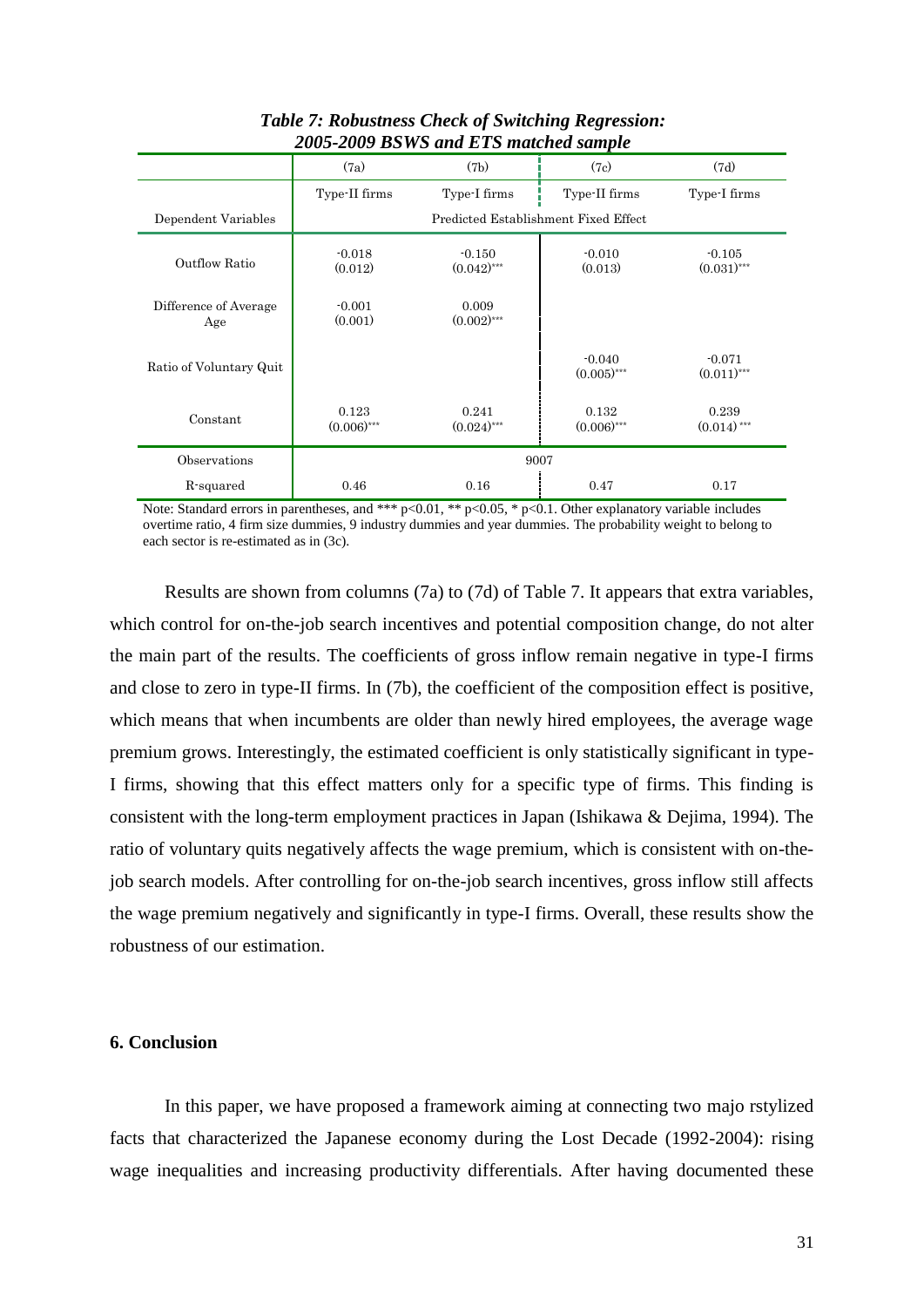stylized facts and having reviewed possible theoretical explanations, we have proposed a simple efficiency wage model with one sector but two types of firms of similar size: in one type of firms, which provide job security and adopt an efficiency wage scheme with endogenous effort, the productivity is assumed to depend on the effort provided by workers, while in the other type of firms, characterized by a competitive labor market, productivity is exogenous. The prediction of the model is that a negative aggregate productivity shock produces increasing productivity and wage differentials, as well as a falling share of type-I firms.

The core of our paper is then an empirical investigation of the Japanese labor market with micro data. For the first time, we merge two databases, the Basic Survey on Wage Structure and the Employment Trend Survey for the years 2005-2009. This matched workerfirm cross-section dataset allows us to get information on (hourly) wages, hiring and separation rates and provides many control variables for firms (size, sector) and for workers (age, gender, education). The existence of efficiency wages mechanisms on average, detected by a negative correlation between the firm-specific wage premium and workers flows, is not contradicted by our data. Moreover, in dividing our sample of establishments into two groups by using the unknown regime switching regression *à la* Dickens and Lang, we find that one group of establishments can be characterized by efficiency wages, whereas the other group cannot. Further robustness checks and a simulation confirm that efficiency wages and the heterogeneity of firms with regards to their work organization is a plausible explanation for the joint rise in productivity and wage differentials in Japan in recent years.

Important implications can be drawn from this paper. First of all, we confirm that rising wage inequalities in Japan can be related to increasing productivity dispersion among firms. Second, we show that developments related to the labor market can generate rising wage inequalities, without resorting to hypotheses regarding skill-biased technical change or globalization.

At the same time, several limitations of the paper open future avenues for research. First, data availability limited our study to cross-sectional data and prevented us to directly observe the evolution of between-firm wage and productivity differential. Second, while the paper focuses on between-firm wage differentials, a future extension should decompose precisely the overall wage differentials into within-firms and between-firms components. Last, the aim of the simple model we introduced in this paper was to illustrate how an efficiency wage mechanism may generate productivity and wage differentials in the case of an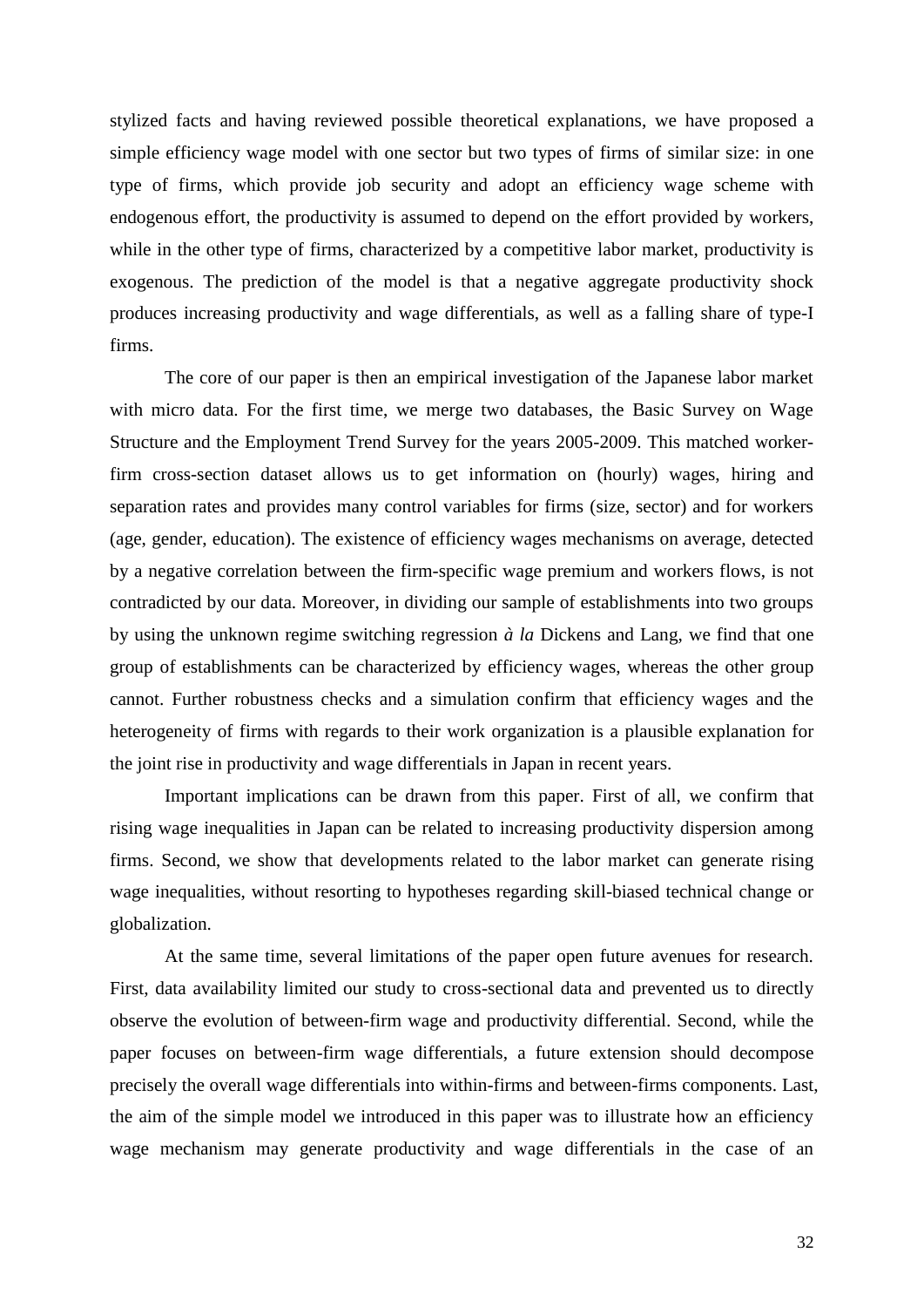exogenous aggregate shock. A natural next step would be to conduct a quantitative analysis in an extended and more realistic model. This is left for future studies.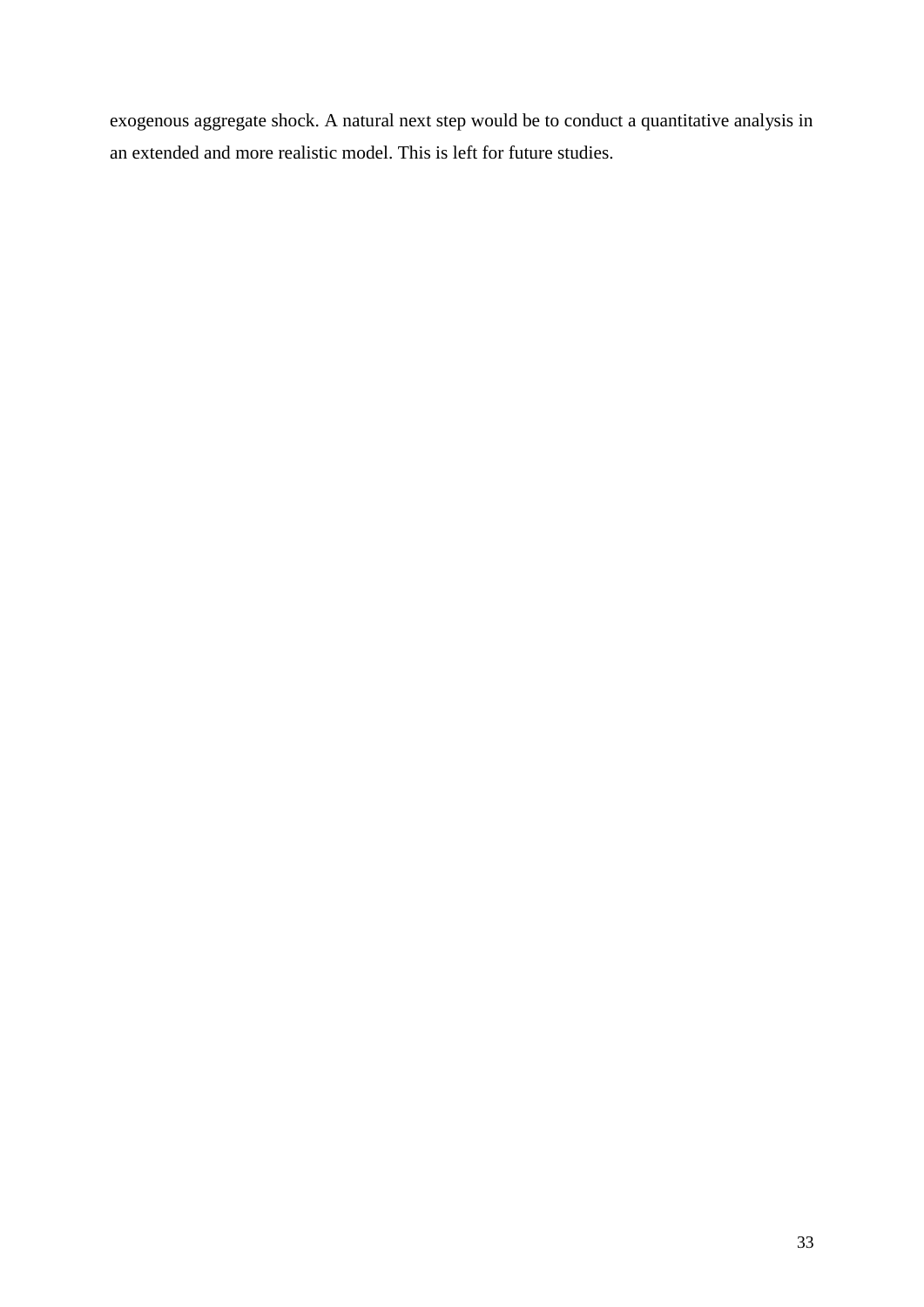#### **7. References**

- Abe M. & Ohashi I. (2004) 'Inter-Industry and Firm Size Effects on Wage Differentials and Efficiency Wages in Japan', Hi-Stat Discussion Paper Series No. 25, Hitotsubashi University.
- Abowd J. M., Finer H. & Kramarz F. (1999) 'Individual and Firm Heterogeneity in Compensation: An Analysis of Matched Longitudinal Employer-Employee Data for the State of Washington', in J. Haltiwanger, J. Lane, J. Spletzer, K. Troske (eds.), *The Creation and Analysis of Employer-Employee Matched Data*, Amsterdam: North-Holland, 3--24.
- Abowd J. M. & Kramarz F. (2001) 'Inter-industry Wage Differentials in France and in the United States', Cornell University Working Paper.
- Abowd, J. M., Kramarz F. & S. Roux (2006) ‗Wages, Mobility, and Firm Performance: Advantages and Insights from Using Matched Worker-Firm Data', *Economic Journal*, 116: 245--285.
- Abraham K. & Houseman S. N. (1989) 'Job security and work force adjustment: How different are U.S. and Japanese practices?', *Journal of the Japanese and International Economies*, 3 (4): 500--521.
- Amable B. & Gatti D. (2004) 'Product market competition, job security and aggregate employment', Oxford Economic Papers, 56(4): 667--686.
- Askenazy P. (2004), 'Shorter Work Time, Hours Flexibility, and Labor Intensification', *Eastern Economic Journal*, 30 (4): 603--614.
- Bloom N. & J. van Reenen (2011) ‗Human Resource Management and Productivity', Chapter 19 in *Handbook of Labor Economics*, vol. 4B: 1697--1767.
- Bloom, N. and J. van Reenen (2007) ‗Measuring and explaining management practices across firms and countries', *The Quarterly Journal of Economics*, 122(4): 1351--1408.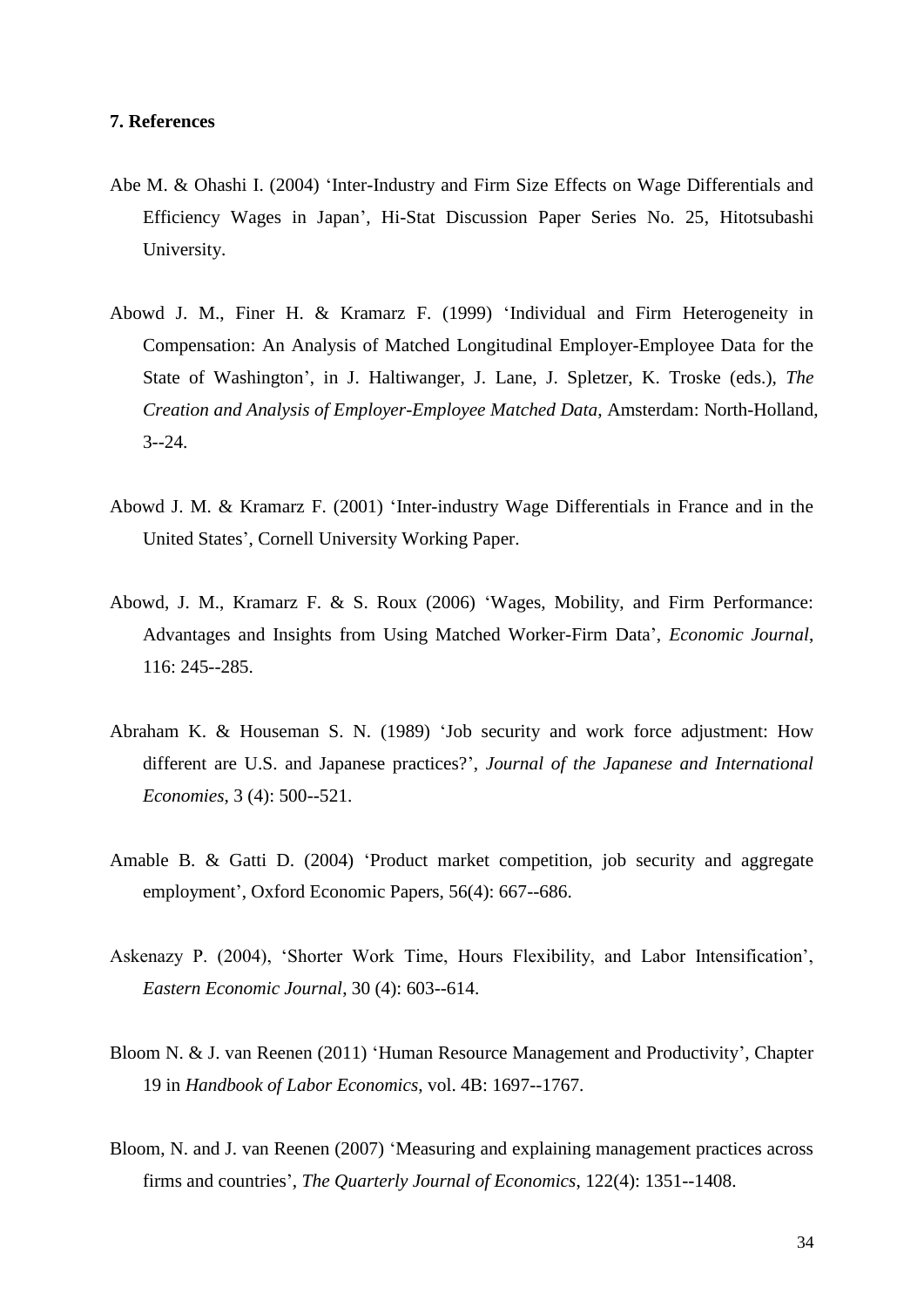- Bulow J. I. & Summers L. H. (1986) ‗A Theory of Dual Labor Markets with Application to Industrial Policy, Discrimination and Keynesian Unemployment', *Journal of Labor Economics*, 4(3): 376--414.
- Caselli F. (1999) ‗Technological Revolutions', *American Economic Review*, 89(1): 78-102.
- Dickens W. T. & Lang K. (1985) ‗A Test Of Dual Labor Market Theory', *American Economic Review*, 75(4), 792--805.
- Dinardo J., Fortin N. & Lemieux T. (1996) ‗Labor market institutions and the distribution of wages, 1973-1992: a semi-parametric approach', *Econometrica*, 64(5): 1001--1044.
- Dosi G., Lechevalier S. & A. Secchi (2010) 'Inter-firm heterogeneity: nature, sources and consequences for industrial dynamics. An introduction', *Industrial and Corporate Change*, 2010, 19 (6): 1867--1890.
- Dunne T., Foster L., Haltiwanger J. & Troske K. (2004) 'Wage and Productivity Dispersion in the US Manufacturing: the Role of Computer Investment', *Journal of Labor Economics*, 22(2): 397--430.
- Faggio G., Salvanes K. G. & Van Reenen J. (2010) 'The Evolution of Inequality in Productivity and Wages: Panel Data Evidence', *Industrial and Corporate Change*, 19 (6): 1919-1951.
- Fuess S. M. & M. Millea (2002) 'Do Employers Pay Efficiency Wages? Evidence from Japan', *Journal of Labor Research* 23 (2): 279--292.
- Fujimura H. (2003) 'Changes in the Spring Wage Offensive and the Future of the Wage Determination System in Japanese Firms', *Japan Labor Bulletin*, May.
- Fukao K. & Kwon H. U. (2006) ‗Why did Japan.s TFP Growth Slow Down in the Lost Decade? An Empirical Analysis Based on Firm-Level Data of Manufacturing Firms', *Japanese Economic Review*, 57(2):195--228.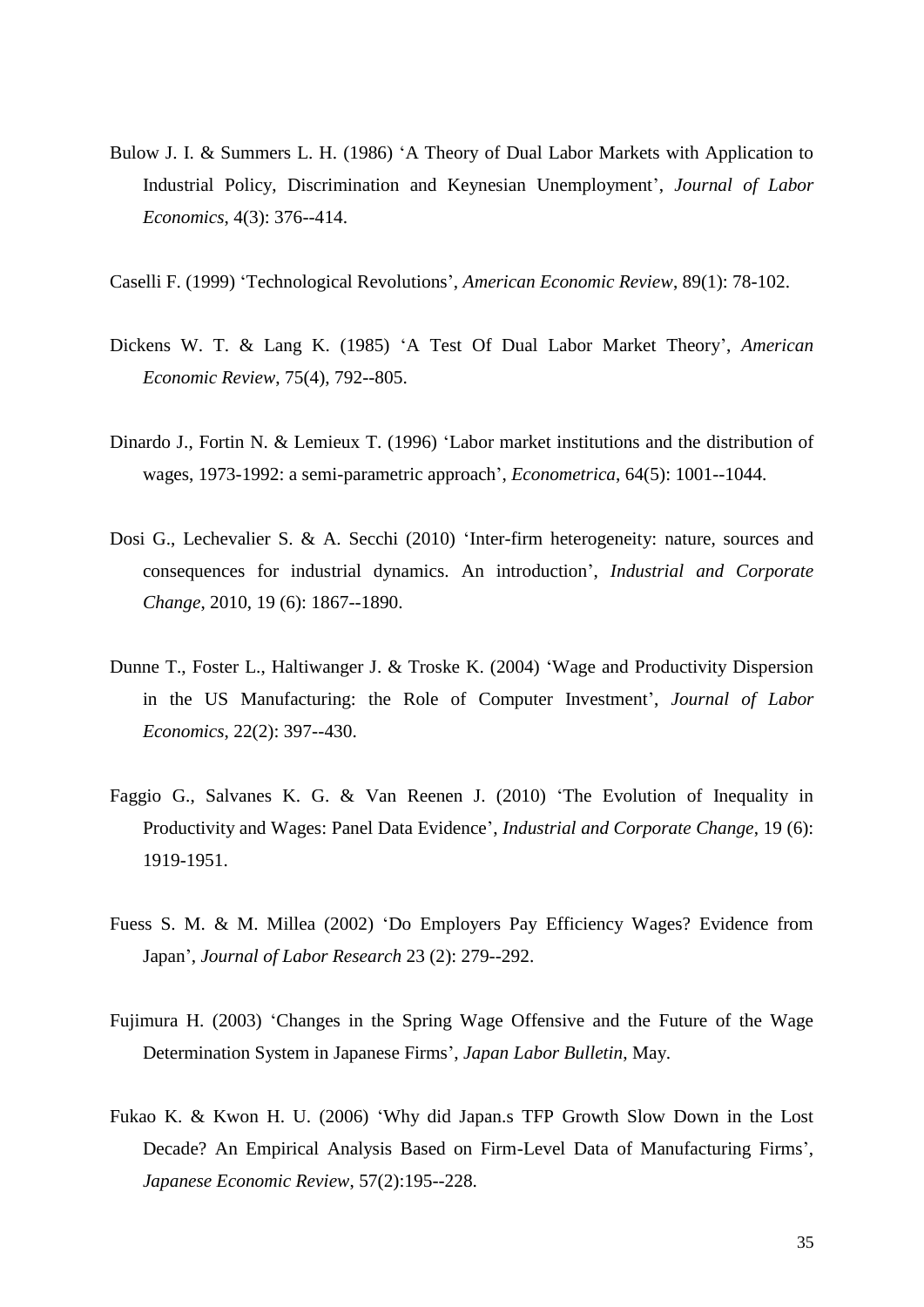- Fukao K. & Miyagawa T. (2007) 'Productivity in Japan, the US, and the Major EU Economies: Is Japan Falling Behind?', RIETI Discussion papers series n°2007-046.
- Green F. (2004) ‗Why Has Work Effort Become More Intense?', *Industrial relations. A Journal of Economy and Society*, 43 (4): 709--741.
- Haltiwanger John C., Lane Julia I. & Spletzer James R. (1999) ‗Productivity Differences Across Employers: The Roles of Employer Size, Age and Human Capital', *American Economic Review*, 89(2): 94--98.
- Hayashi, F. and E. C. Prescott (2002) ‗The 1990s in Japan: A Lost Decade', *Review of Economic Dynamics*, 5 (1): 206--235.
- Houseman S. N. & K. Abraham (1993) 'Female Workers as a Buffer in the Japanese Economy', *American Economic Review*, 83 (2): 45--51.
- Ishikawa T. & Dejima T. (1994) ‗The Dual Structure of Labor Markets', *in T. Ishikawa (ed.), The distribution of wealth and income in Japan*, Tokyo: The University of Tokyo Press, pp.169--209. (In Japanese).
- Ito K. & Lechevalier S. (2009) 'The Evolution of Productivity Dispersion of firms. A Reevaluation of its determinants in the case of Japan', *Review of World Economics*, 145 (3): 405--429.
- Ito K. & Lechevalier S. (2010) 'Why Some Firms Persistently Out-Perform Others? Investigating the Interactions Between Innovation and Exporting Strategies', Industrial and Corporate Change, 19 (6): 1997--2039.
- Kambayashi R., Kawaguchi D. & Yokoyama I. (2008) ‗Wage Distribution in Japan, 1989- 2003', *Canadian Journal of Economics/Revue canadienne d'économie*, 41(4): 1329-- 1350.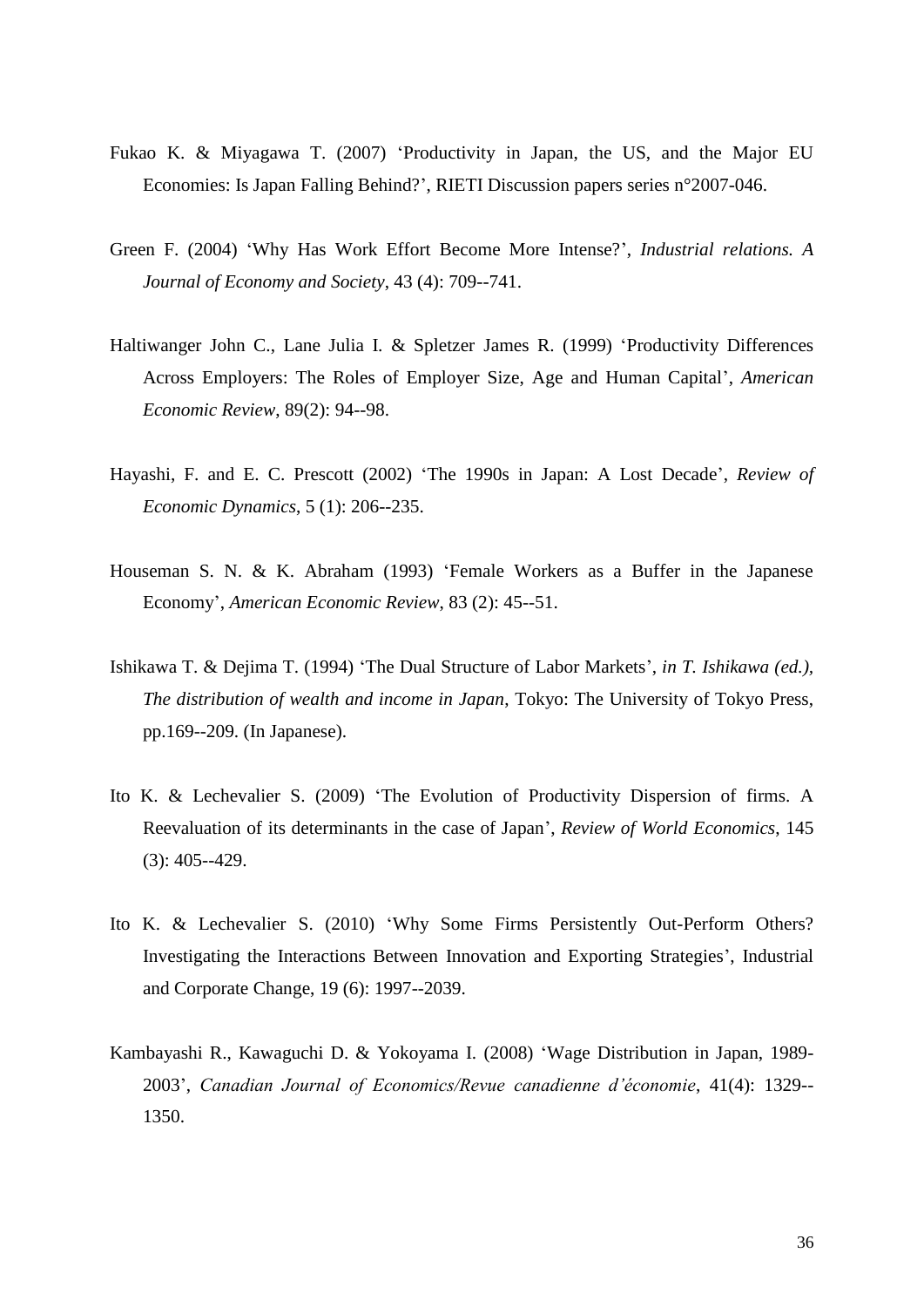- Layard R., Nickell S. & Jackman R. (2005) *Unemployment: Macroeconomic Performance and the Labour Market*, Oxford: Oxford University Press.
- Lazear E.P. & K. L. Shaw (2008) *The structure of wages. An international Comparison*, NBER, Chicago: The University of Chicago Press.
- Leamer E. E. (1999) 'Effort, Wages, and the International Division of Labor', *Journal of Political Economy*, 107 (6): 1127--1162.
- Lechevalier S. (2005), *Will Toyota Save Japan (and the World…)?*, Jouy en Josas: HEC Eurasia Institute.
- Leonardi M. (2007) 'Firm Heterogeneity in Capital/labor Ratios and Wage Inequality', *Economic Journal*, 117(518): 375--398.
- Machin S. (2008) 'An Appraisal of Economic Research on Changes in Wage Inequality', *Labour,* 22 (s1): 7--26.
- Mikitani R. & Posen A. S. (eds.) (2000) *Japan's Financial Crisis and Its Parallels to US experience*, Washington D.C.: Institute for International Economics, Special report 13.
- Mortensen D. T. & C. A. Pissarides (1994) 'Job Creation and Job Destruction in the Theory of Unemployment', *Review of Economic Studies*, 61(3): 397--415.
- Mortensen D. T. (2003) *Wage Dispersion*, Cambridge: MIT Press.
- OECD (1998) *Labour Policies for Part-time workers in Japan: Changing Labour Market and Gender Equality: The Role of Policy*, Manuscript for conference in Norway, Oslo, 12 and 13 October 1998.
- OECD (2006) *Economic Survey of Japan*, Paris: OECD.
- OECD (2010) ‗Activation Policies in Japan', *OECD Social, Employment and Migration Working Papers* No.113.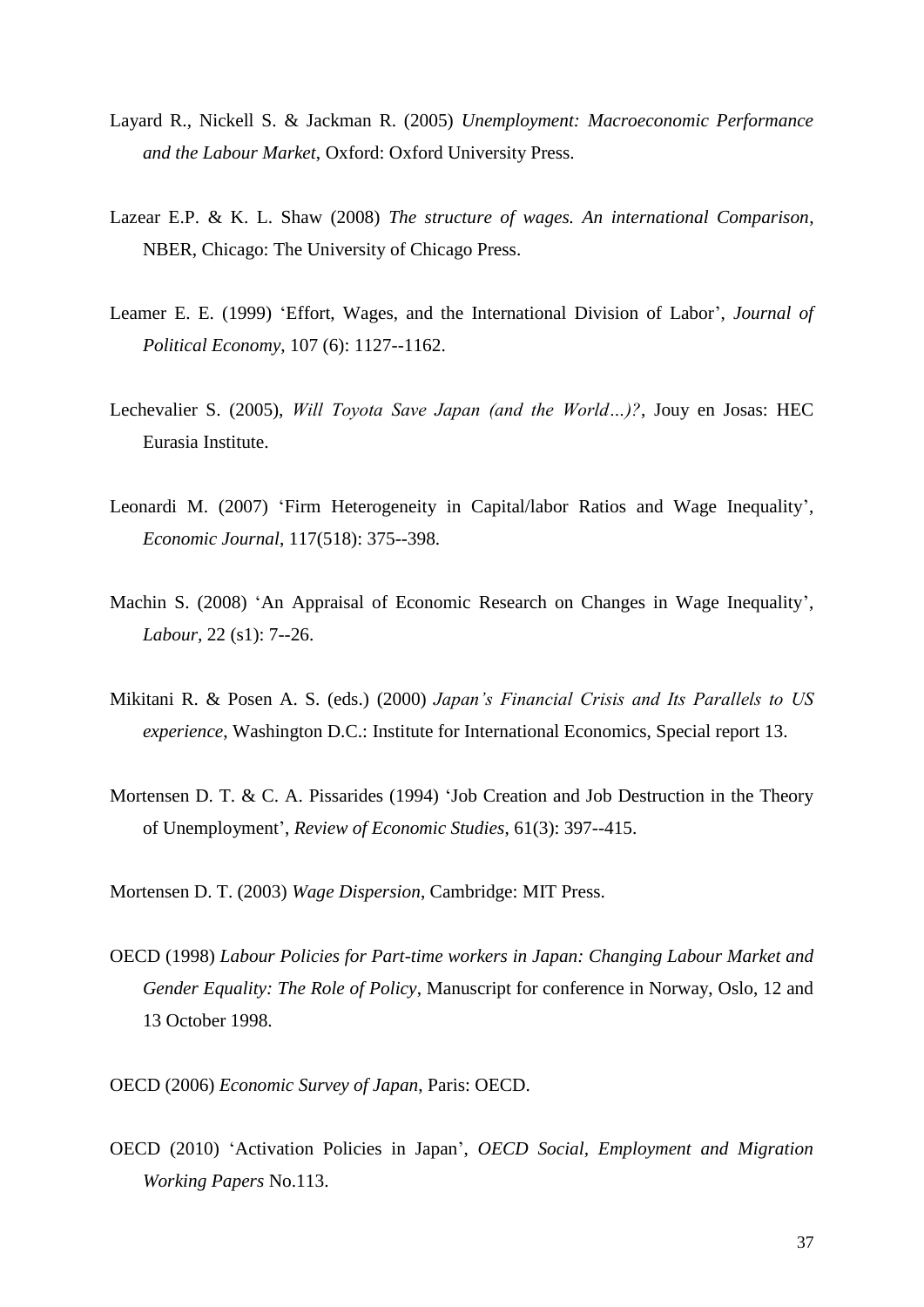Ohtake F. (2005) *Inequality in Japan*, Tokyo: Nihon Keizai Shimbun (in Japanese).

- Oi W. Y. (1983) ‗Heterogeneous Firms and the Organization of Production', *Economic-Inquiry*; 21(2): 147--71.
- Ota K. (2005) 'Rise in Labour Income Inequality with Increasing Numbers of Freeters', *ESRI Discussion Paper Series* No 140 (in Japanese).
- Shapiro C. & Stiglitz J. (1984) 'Equilibrium Unemployment as a Worker Discipline Device', *American Economic Review*, 74(3): 433--44.
- Sousa-Poza A. (2004) 'Is the Swiss Labor Market Segmented? An Analysis Using Alternative Approaches', *Labour*, 18(1): 131--161.
- Tachibanaki T. (2005) *Confronting Income Inequality in Japan: A Comparative Analysis of Causes, Consequences, and Reform*, Cambridge: MIT Press.
- Valeyre A. (2004) 'Forms of work intensification and economic performance in French manufacturing', *Eastern Economic Journal* 30 (4): 643--658.
- Wakisaka A. (1997) ‗Women at Work', in Sako M. & Sato H. (ed.), *Japanese labour and management in transition: diversity, flexibility and participation*, London: Routledge: 131--150.

Yoshikawa H. (2008) *Japan's Lost Decade*, Tokyo: I-House Press.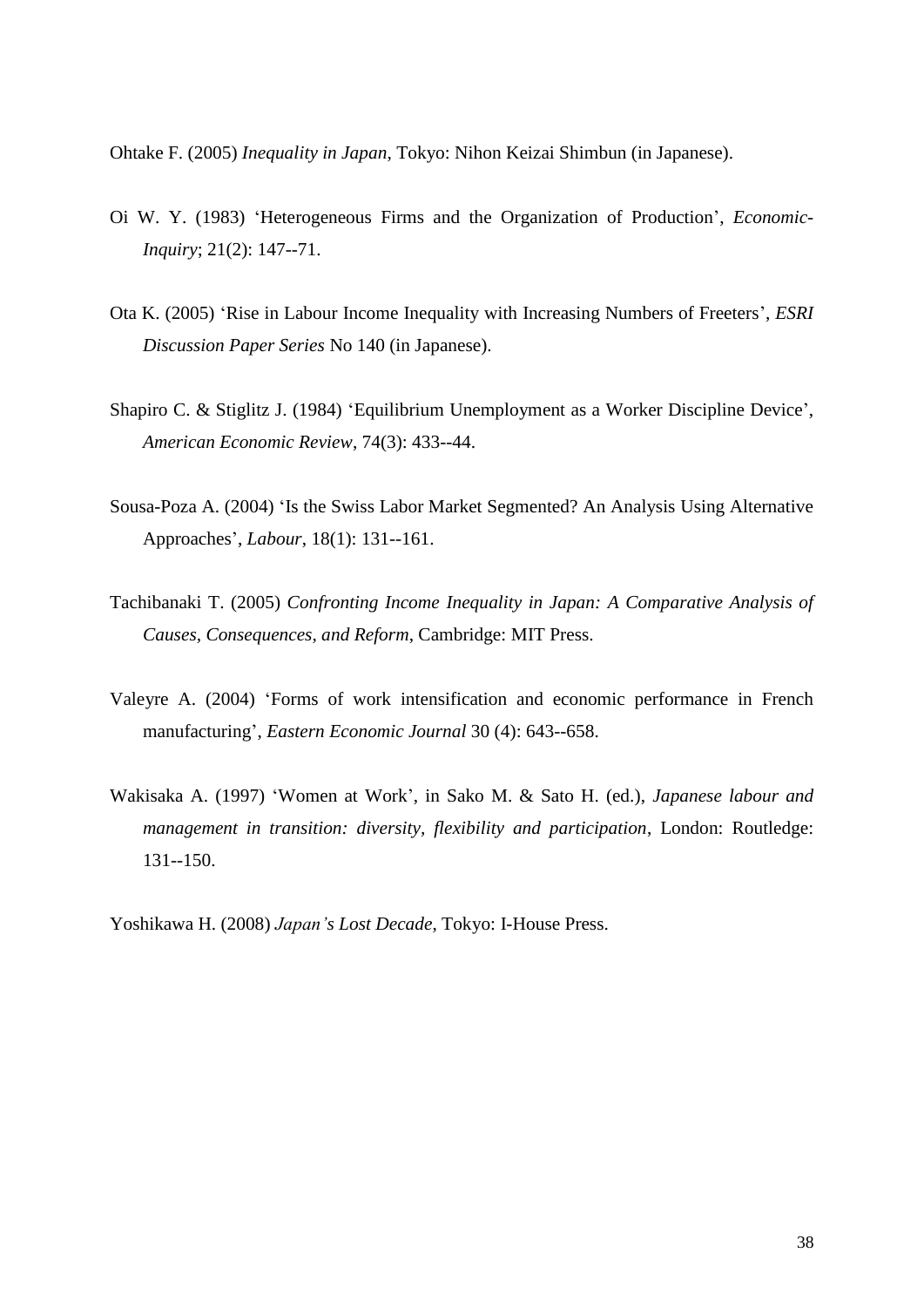#### **Appendix**

# *Appendix A: derivation of some results of the model*

Wages in type-I and type-II firms

Here, we display dynamic equations for the utilities of shirking  $(V_1^S)$  and non-shirking workers ( $V_1^{NS}$ ) employed in type-I firms, along with the utilities of the unemployed ( $V^U$ ) and workers employed in type-II firms  $(V_2)$ :

$$
rV_1^{NS} = w_1(1-t) - e + s(V^U - V_1^{NS})
$$
  
\n
$$
rV_1^S = w_1(1-t) + (s+q)(V^U - V_1^S)
$$
  
\n
$$
rV^U = w_u + a[\max(V_1^{NS}, V_1^S) - V^U]
$$
  
\n
$$
rV_2 = w_2(1-t)
$$

As it is optimal for firms that workers never shirk (otherwise, production would be zero), they choose a wage such that  $V_1^{NS} = V_1^S$ . From this no-shirking condition, we obtain the standard incentive-compatible real wage schedule (the efficiency wage) applying to workers in type-I firms:

$$
w_1 = \frac{e(a+s+r+q)}{q(1-t)} + \frac{w_u}{1-t}
$$

Because jobs in type-II firms are perfectly competitive, workers are indifferent between working in a type-II firm or being unemployed. Therefore,  $V^u = V_2$ , which gives:

$$
w_2 = \frac{ae}{q(1-t)} + \frac{w_u}{1-t}.
$$

Proof of proposition 1

The free entry conditions [13] and [14], together with the expression of the wage differential [11] give the following equation:

$$
m_1(e) - m_2 = \frac{e(s+r+q)}{q(1-t)}
$$
 [A1]

where *e*, which is a function of *a*, follows from [8]. Equation [A1] determines the equilibrium value of *a*. To solve it, it is useful to introduce the following reduced variables: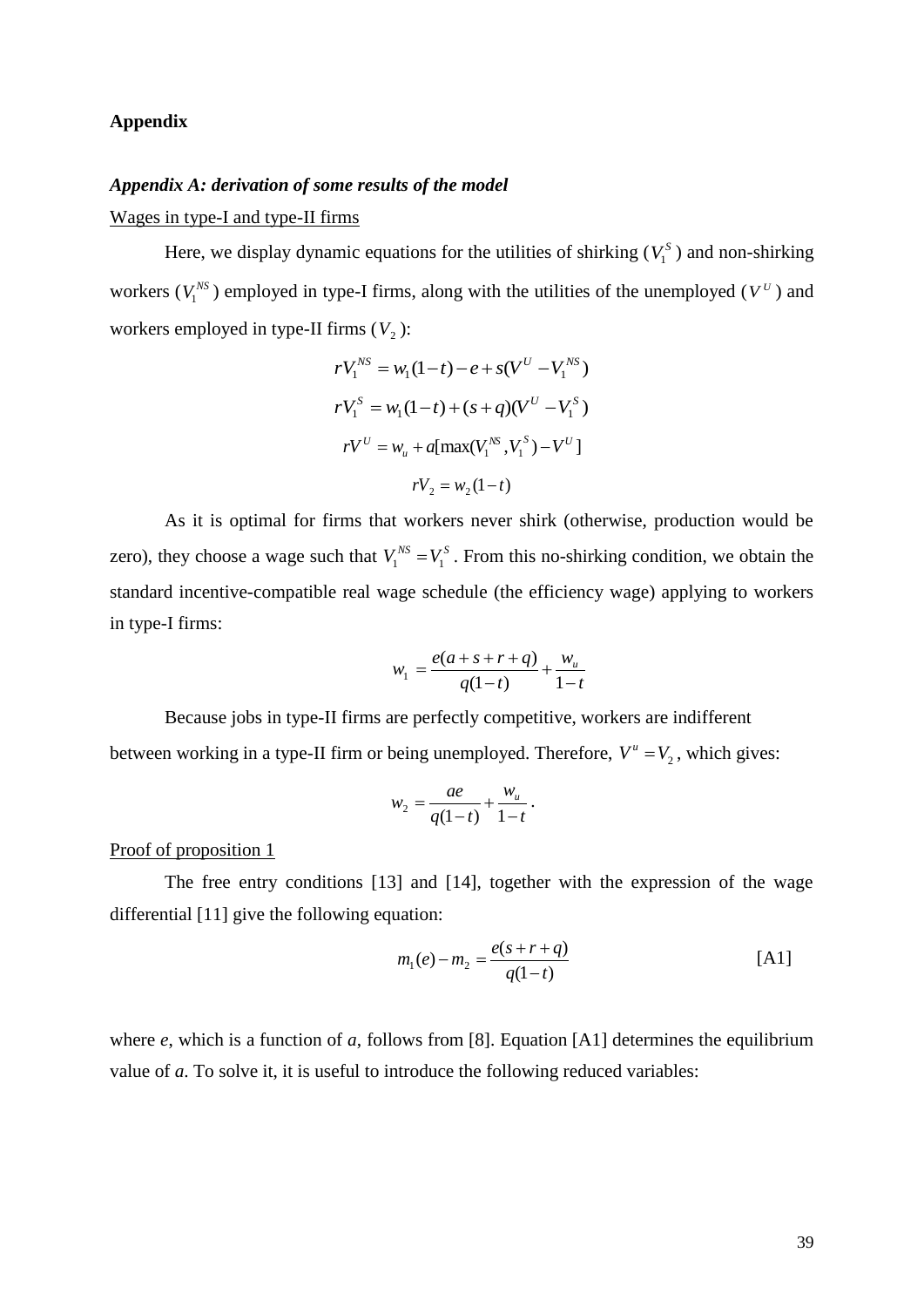$$
\widetilde{A} = \left[\frac{\eta\mu}{1-\eta}\right]^{-\frac{1-\eta}{\eta}} \frac{(1-t)q}{s+r+q} A
$$

$$
\widetilde{a} = \frac{a}{s+r+q}
$$

Then, substituting [8] into [A1] and using the definition of the reduced variables gives:

$$
\widetilde{A} = \left[ \frac{1}{1-\eta} (1+\widetilde{a})^{-\frac{\eta}{1-\eta}} - \frac{\eta}{1-\eta} (1+\widetilde{a})^{-\frac{1}{1-\eta}} \right]^{-\frac{1-\eta}{\eta}}.
$$

This equation implicitly defines a function *f* such that  $\tilde{a} = f(\tilde{A})-1$ . It is easy to show that *f* is strictly increasing and maps  $(1, +\infty)$  into  $(1, +\infty)$ . When  $\tilde{A} > 1$ , the hiring rate  $\tilde{a}$  is strictly positive and so is employment in type-I firms, *L*1. In addition, *A f A*  $\frac{1}{\alpha}$  $\frac{(\tilde{A})}{\tilde{B}}$  is also strictly increasing.<sup>23</sup>

Then, from [8], the effort is given by

$$
e = \left[\frac{\eta}{1-\eta} \mu\right]^{\frac{1}{\eta}} \left[\frac{f(\widetilde{A})}{\widetilde{A}}\right]^{-\frac{1}{1-\eta}}
$$

which is a decreasing function of  $\tilde{A}$  (and hence of *A*). The wage rates  $w_1$  and  $w_2$  follow from [13] and [14]. From [11], the wage differential  $w_1-w_2$ , which is also equal to the productivity differential *m*1−*m*2, is strictly increasing in *e* and therefore strictly decreasing in *A*.

The unemployment allowance  $w<sub>u</sub>$  follows from [9] and can be shown to be equal to  $(1-t)(1-\eta)w_1$ . Finally,  $L_1, L_2$  and *U* follow from [2], [3], and [4]. In particular, we have:

$$
\frac{L_2}{L_1} = \frac{1}{1-\eta} \left[ \frac{f(\tilde{A})}{\tilde{A}} \right]^{-\frac{\eta}{1-\eta}} \left[ \frac{1-t}{t} (1-\eta) \frac{s}{s+r+q} \frac{1}{f(\tilde{A})-1} - 1 \right].
$$

The second factor on the right-hand side is strictly decreasing and goes to  $+\infty$  when  $\tilde{A}$  goes to 1 and to −1 when  $\tilde{A}$  goes to +∞. Therefore, it has a unique zero  $\overline{A}$  on (1,+∞). When  $\tilde{A} < \overline{A}$ ,  $L_2$ is strictly positive. The ratio  $L_2/L_1$  is a strictly decreasing function of  $\tilde{A}$  on  $(1,\overline{A})$ , so that  $L_1/L_2$  is strictly increasing in  $\tilde{A}$  and *A*.

 $^{23}$  A formal proof is available from the authors upon request.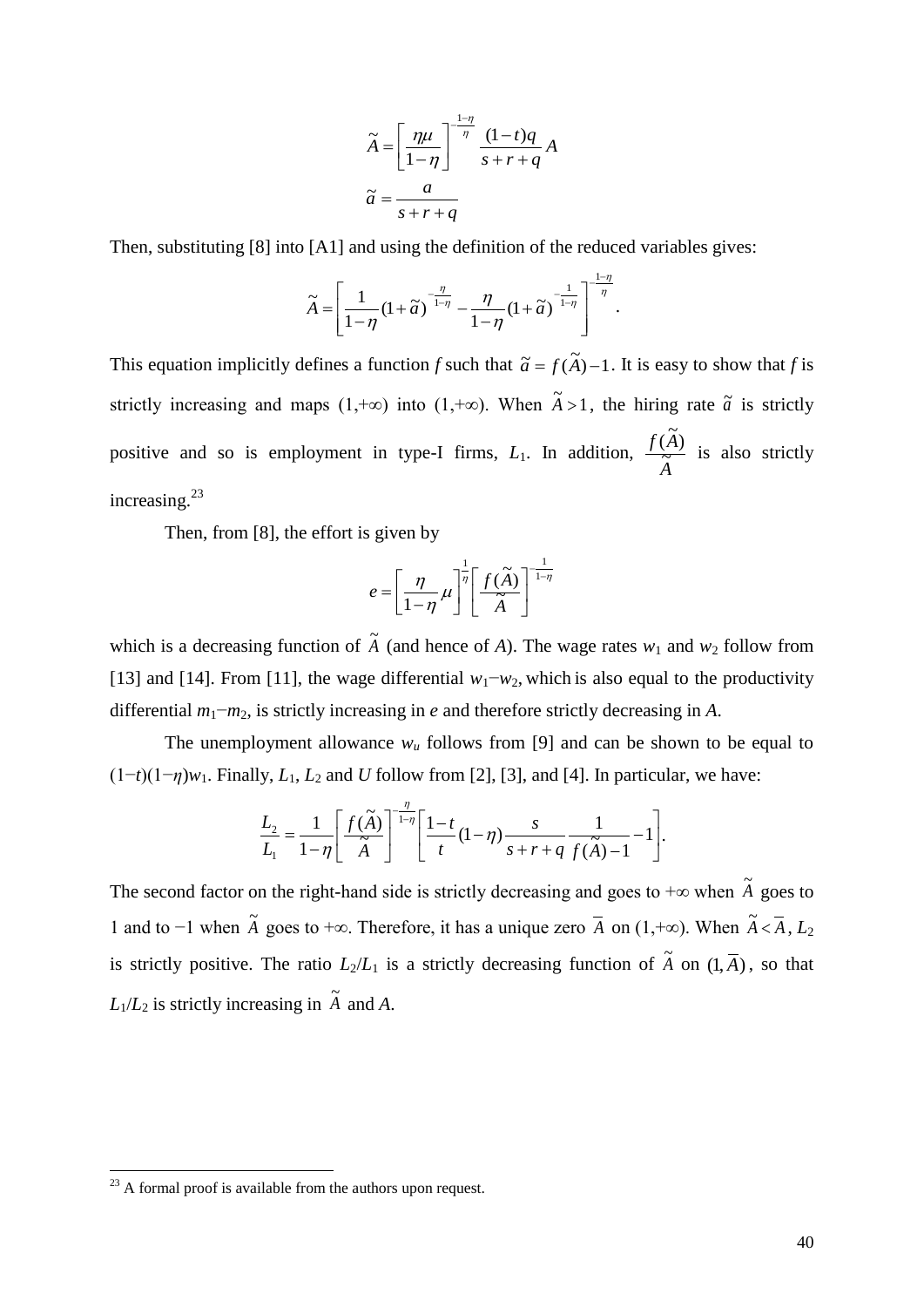#### *Appendix B: the dataset – matching BSWS individual survey and ETS establishment survey*

The key issue in the construction of our matched employees-employers dataset is the size of the sample after matching.

BSWS individual survey is a sample survey of individual workers conducted by MHLW (Ministry of labor, health, and welfare), once a year, at the end of June. It covers private establishments over 5 employees and public establishments over 10 employees. All industries other than agriculture are surveyed. Workers are re-sampled within an establishment. The sample size is about 78,000 establishments and 1.6 million workers per year. The most important feature for us is rich data on wages.

ETSis an establishment survey conducted by MHLW, twice a year, at the end of June and December. It covers public and private establishments with more than 5 employees in all industries, except agriculture. Individual recently separated and newly hired workers (within the sampling period) are re-sampled within an establishment. The sample size is about 10,000 establishments, with 80,000 hirings and 90,000 separations per year. The survey gives detailed information on new entrants and separations.

We match these two surveys, year by year, at establishment level by using a key provided by the Ministry. Although the size of the matched sample is 12,100, we found some possible inconsistencies in the data. The data point of BSWS is the end of June, and that of the second wave of ETS is the beginning of July (day following the data point of BSWS). We proceed to a sample restriction as follows:

- 9 establishments are excluded due to the negative employment stock at the beginning of July;

- 1,209 establishments are excluded due to the inconsistency of industry classification between BSWS and the second ETS;

- 1,747 establishments are excluded due to the inconsistency of firm size and establishment size classifications between BSWS and the second ETS;

- 126 establishments are excluded due to the inconsistency of employment data between the first and the second ETS.

- 2 establishments are excluded due to perfectly predict success or failure in the dependent variable along with their associated observations. Dropping perfectly predicted observations has no effect on the likelihood or estimates of the remaining and increases the numerical stability of the optimization process.

As a result, the final size of the matched sample is 9,007 establishments. For the BSWS, the matching rate is only 3.4% but from the point of view of ETS, it is 15.9%, which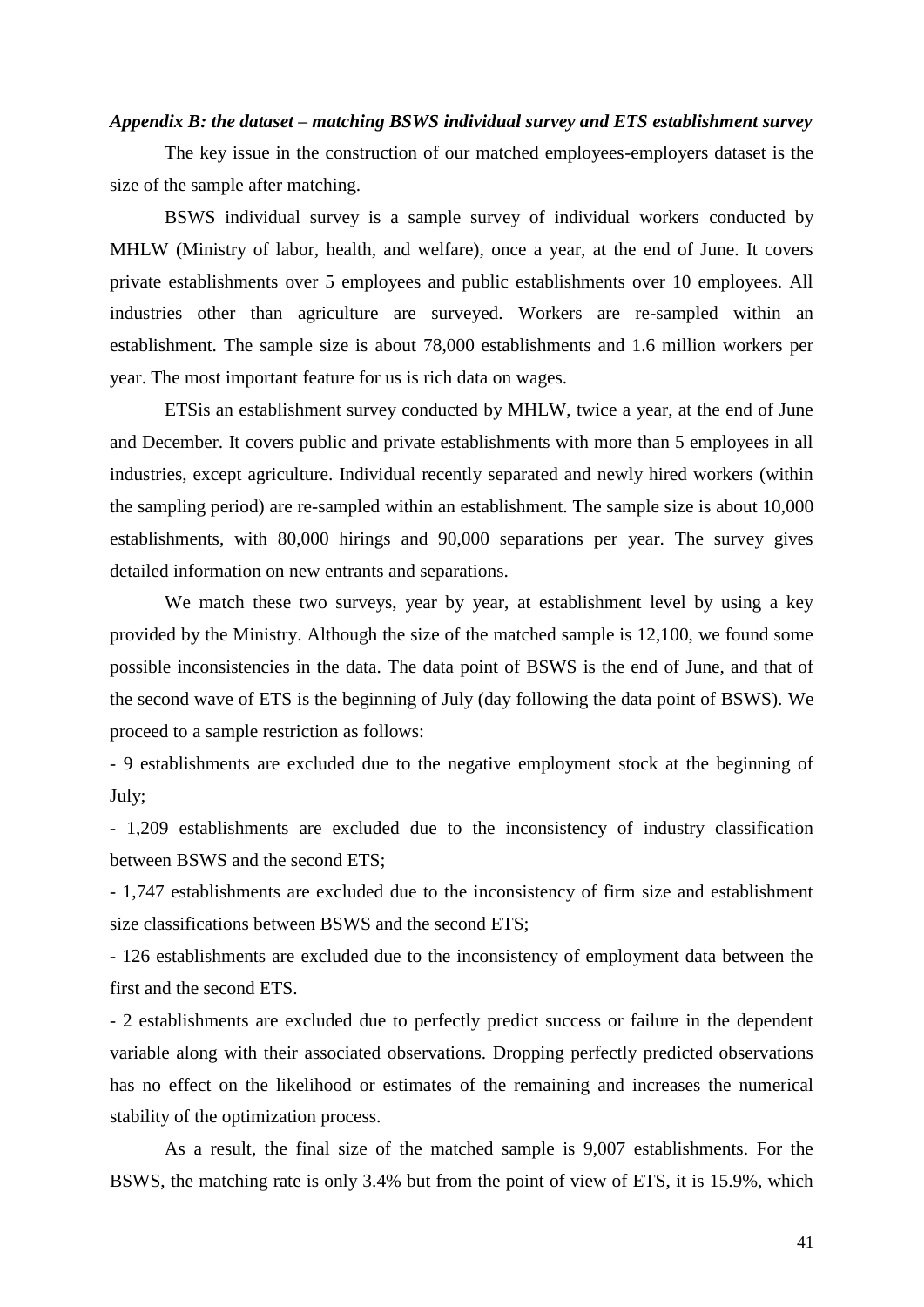is quite acceptable. Finally, please note that this restriction is very conservative in that there is a possibility for an establishment to move to another classification at the beginning of July.

I

|                                      |                                                   |          | Full Sample Used in the Regression |                |       |
|--------------------------------------|---------------------------------------------------|----------|------------------------------------|----------------|-------|
| Variable                             |                                                   | Mean     | Std. Dev.                          | Min            | Max   |
|                                      | Predicted Establishment Fixed Effect              | 0.060    | 0.274                              | $-1.250$       | 1.641 |
| <b>Outflow Ratio</b>                 |                                                   | 0.137    | 0.153                              | 0.000          | 6.000 |
|                                      | Gross Flow Ratio Difference between Male and Fema | $-0.054$ | 0.502                              | $-16,000$      | 9.414 |
| Overtime Ratio                       |                                                   | 0.080    | 0.058                              | 0.000          | 0.446 |
|                                      | (over 1000)                                       | 0.558    |                                    | $\Omega$       | 1     |
| <b>Dummies</b><br>Firm Size          | $(300-999)$                                       | 0.196    |                                    | 0              | 1     |
|                                      | $(100-299)$                                       | 0.155    |                                    | $\Omega$       | 1     |
|                                      | $(30-99)$                                         | 0.090    |                                    | $\Omega$       | 1     |
| Industry Dummies                     | (Mining)                                          | 0.013    |                                    | $\overline{0}$ | 1     |
|                                      | (Manufacturing)                                   | 0.508    |                                    | $\theta$       | 1     |
|                                      | (Electric and Utilities)                          | 0.038    |                                    | $^{(1)}$       | 1     |
|                                      | (Transportation and Communication)                | 0.086    |                                    | $\Omega$       | 1     |
| (Retail, Wholesales and Restaurants) |                                                   | 0.084    |                                    | $\Omega$       | 1     |
|                                      | (Finance and Insurance)                           | 0.047    |                                    | $\theta$       | 1     |
|                                      | (Real Estates)                                    | 0.026    |                                    | $\Omega$       | 1     |
|                                      | (Service)                                         | 0.198    |                                    | $\Omega$       | 1     |
| Year Dummies                         | 2005                                              | 0.219    |                                    | $\Omega$       | 1     |
|                                      | 2006                                              | 0.219    |                                    | 0              | 1     |
|                                      | 2007                                              | 0.204    |                                    | $\theta$       | 1     |
|                                      | 2008                                              | 0.168    |                                    | $\Omega$       | 1     |
|                                      | 2009                                              | 0.202    |                                    | $\overline{0}$ | 1     |
| Observation                          |                                                   |          | 9007                               |                |       |

## *Appendix C: Summary Statistics for the dataset*

*Appendix D: Summary Statistics for Gross Flow Rate by Gender, 2005-2009 BSWS and ETS matched sample*

|        | Эbs  | Mean  | Std. Dev. | Min. | Median | Max. |
|--------|------|-------|-----------|------|--------|------|
| Male   | 9007 | 0.278 | 0.312     |      | 0.212  | 12   |
| Female | 9007 | 0.332 | 0.570     |      | 0.237  | 16   |